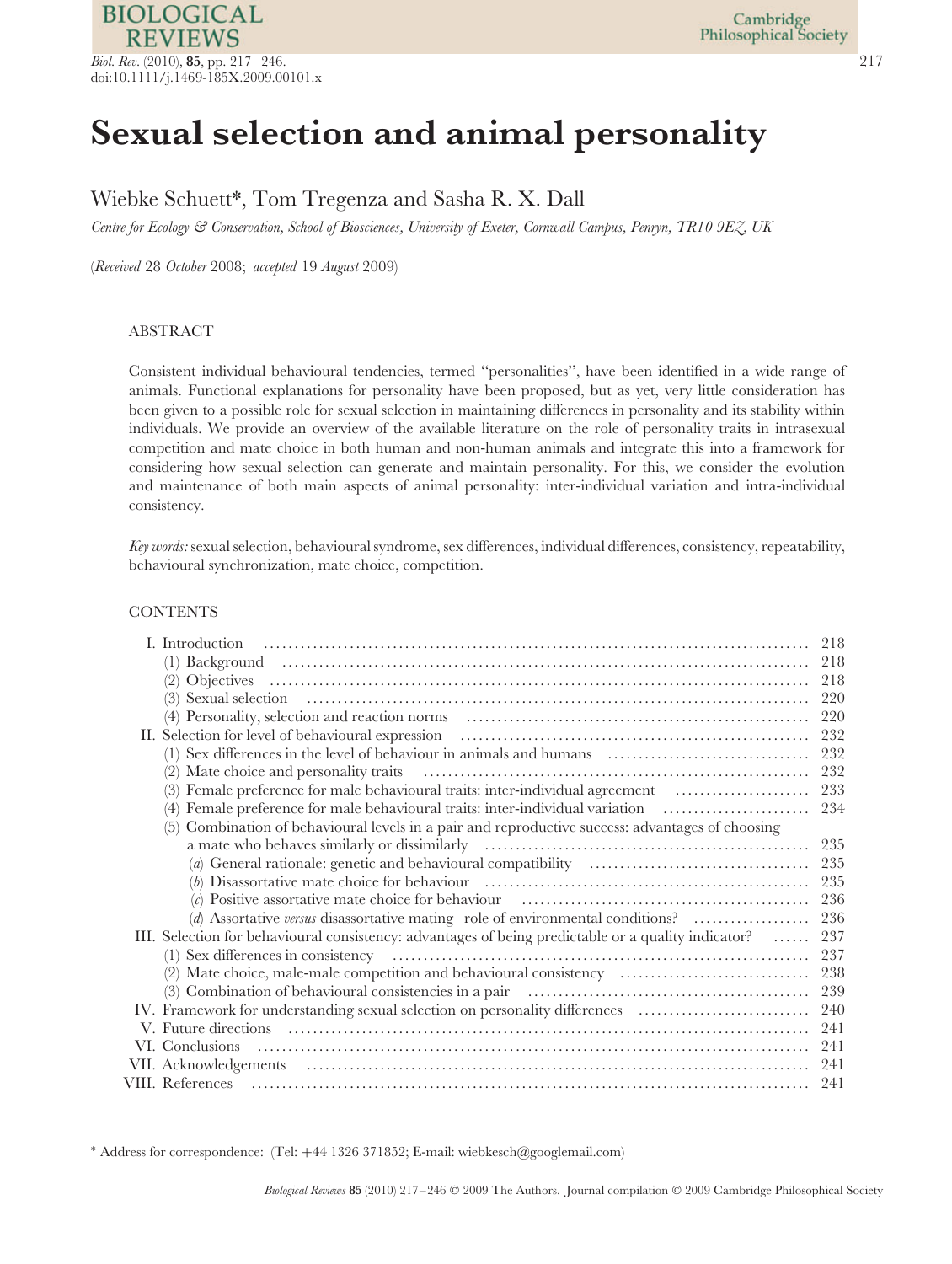## **I. INTRODUCTION**

## **(1) Background**

In behavioural ecology, individual behaviour is normally presumed to be plastic, so that an organism can adapt its behaviour in every situation in order to behave in the best way possible in a given set of circumstances (e.g. Sih, Bell & Johnson, 2004*a*; Sih *et al*., 2004*b*). Nevertheless, individuals often show very limited behavioural plasticity which can be manifest in consistent individual differences in behaviour (e.g. Benus *et al*., 1991; Boissy, 1995; Gosling & John, 1999; Koolhaas *et al*., 1999; Gosling, 2001; Groothuis & Carere, 2005; Réale et al., 2007), also known as personality differences (Eysenck & Eysenck, 1985; Gosling, 2001; Dall, Houston & McNamara, 2004), behavioural syndromes (e.g. Sih *et al*., 2004*a*, *b*), coping styles (Benus *et al*., 1991; Koolhaas *et al*., 1999) or temperaments (Boissy, 1995). These behavioural differences among individuals are still sometimes considered to be non-adaptive variation around a potentially adaptive population mean (Wilson, 1998; Buss & Greiling, 1999; Dall *et al*., 2004). However, they (1) often occur in a nonrandom fashion, in that individuals differ consistently in suites of correlated traits and along a subset of potential axes of behavioural variation (Sih *et al*., 2004*a*) and (2) have fitness consequences (Dingemanse & Reale, 2005; Smith & ´ Blumstein, 2008).

If an individual is consistent in its behaviour over time, over different functional behavioural categories (contexts) and/or situations (*sensu* Sih *et al*., 2004*a*), it will appear to behave ''maladaptively'' in many situations. Consequently, the question arises why these personality differences exist; i.e. what is their evolutionary origin, and how are they maintained? More specifically: (1) why do individuals in the same population differ in their behavioural responses, even under the same environmental conditions, and (2) why are individuals consistent in their behaviour over time or space, even when ecologically significant factors change (Stamps, 2007)? The first question focuses on the reasons for the evolution of different levels of expression of a behavioural trait, i.e. inter-individual variation, whereas the second concentrates on reasons for the evolution of behavioural consistency, i.e. intra-individual stability (Stamps, 2007). As discussed further by Stamps (2007), one would either expect a combination of both low inter- and intra-individual variation in a population (if one behavioural pattern results in highest fitness) or a combination of both high inter- and intraindividual variation (if more than one behavioural pattern results in equal fitness); but instead high inter- and low intraindividual variation are often observed (e.g. Dall *et al*., 2004; Sih *et al.*, 2004*b*; Dingemanse & Réale, 2005).

A number of hypotheses, which are not necessarily mutually exclusive, have been postulated recently to explain the observed patterns from a functional perspective (Mangel, 1991; Dall *et al*., 2004; Sih *et al*., 2004*b*; McElreath & Strimling, 2006; Nettle, 2006; McElreath *et al*., 2007; Stamps, 2007; Wolf *et al*., 2007; Biro & Stamps, 2008; Sih & Bell, 2008; Wolf, van Doorn & Weissing, 2008; McNamara *et al*., 2009).

Inter-individual variation in behaviour has been hypothesised to occur due to life-history trade-offs (McElreath & Strimling, 2006; Stamps, 2007; Wolf *et al*., 2007), a balance between mutation and weak selection (Penke, Denissen & Miller, 2007*b*) or condition-dependent selection (e.g. Gross, 1996). Furthermore, fluctuating selection as a result of temporal and/or spatial variation in environmental conditions, possibly in combination with dispersal between habitats, has been suggested as a cause for inter-individual variation (Mangel, 1991; Réale & Festa-Bianchet, 2003; Dingemanse *et al*., 2004; Dingemanse & Reale, 2005; Smith & Blumstein, ´ 2008). Finally, negative frequency-dependent selection has been proposed to create variation in the level of behavioural expression (e.g. Wilson *et al*., 1994; Dall *et al*., 2004): gametheoretical approaches predict that fitness-payoffs of different behavioural strategies depend on the frequencies with which the competing strategies are played, resulting in a stable mix of coexisting strategies with equal fitness-payoffs (Maynard Smith, 1982; Gross, 1996; Dall *et al*., 2004). Nevertheless, such variation-driving processes on their own are not sufficient to explain behavioural consistency. Indeed, for personality differences to exist, mechanisms creating interindividual behavioural variation need to act together with mechanisms generating and maintaining intra-individual behavioural consistency. Explanations for the existence of intra-individual behavioural consistency include benefits of predictability (Dall *et al*., 2004; McNamara *et al*., 2009), constraints (costs or limits of flexibility, Sih *et al*., 2004*b*; noisy information, McElreath & Strimling, 2006) and positive feedback loops between state and behaviour (Dall *et al*., 2004; Sih *et al*., 2004*b*; Wolf *et al*., 2008). Another possibility, which has not received much attention, is a role of sexual selection in the evolution and maintenance of personality differences (both of inter-individual variation and intraindividual consistency), potentially acting together with some of the other evolutionary processes that have been hypothesised.

## **(2) Objectives**

Our aims are to draw attention to the potential role of sexual selection in the evolution and maintenance of personality differences, to review the existing studies and finally to develop a conceptual framework to study such a role (see Fig. 1). It seems important to raise awareness of the potential role of sexual selection in this context because (*a*) sex is ubiquitous in multicellular organisms (e.g. Barton & Charlesworth, 1998), and (*b*) it is highly under-represented by researchers studying personality (Dingemanse & Réale, 2005; Sih & Bell, 2008). This under-representation of the topic is also clear from a search of the ISI Web of Knowledge v.4.2 conducted for ''sexual selection'' in combination with "personality" or "behavio(u)ral syndrome". Only 35 publications matched these search terms (in October 2008). Just five of these studies were based on non-human animals, while the rest were on humans. We provide an overview of how sexual selection could generate and maintain personality traits, how this theory has been tested in the literature, and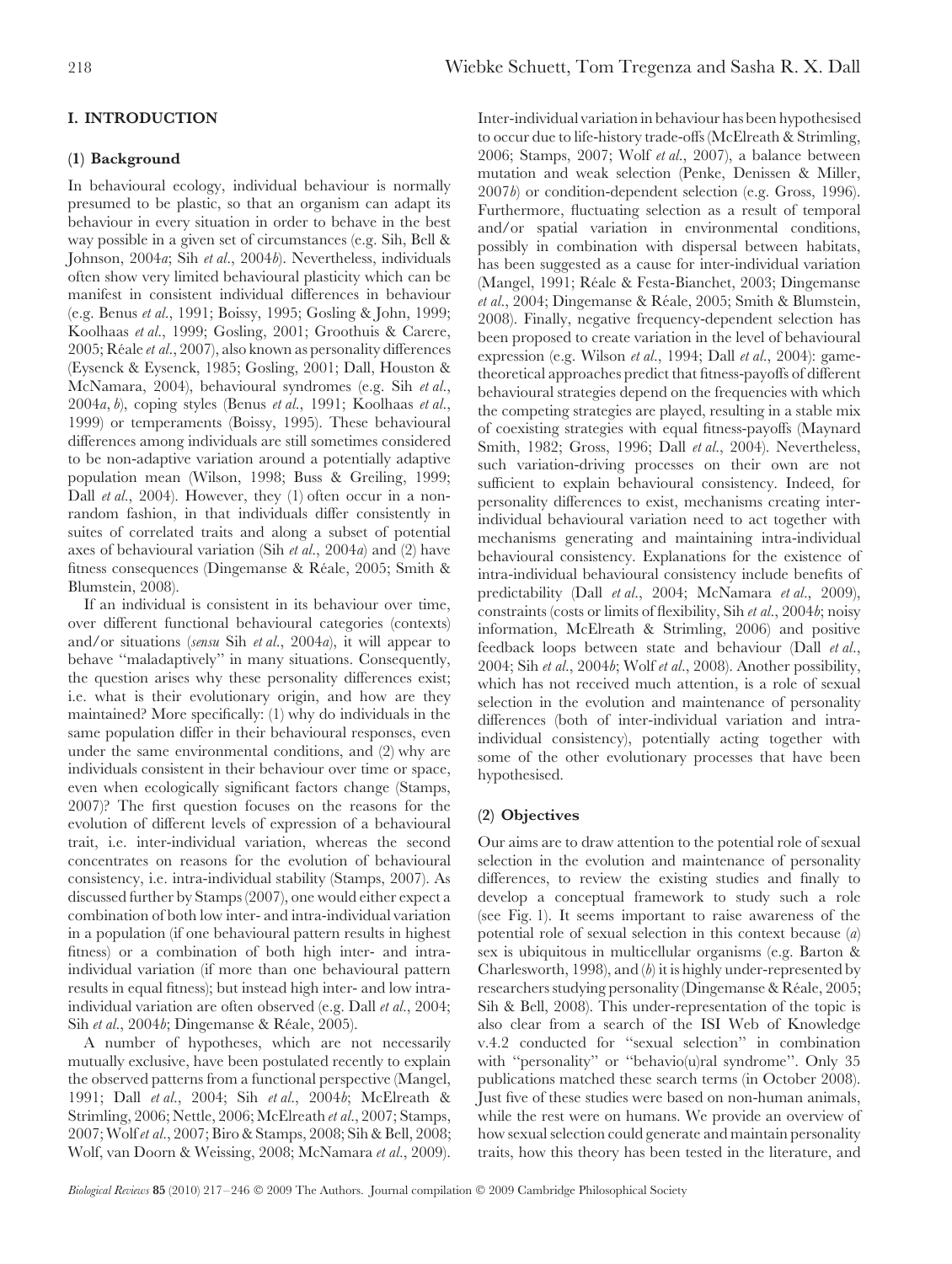

**Fig. 1.** Suggested framework for understanding sexual selection on personality, both behavioural consistency and variation in the level of behaviour.  $1 =$  selection *via* mate choice;  $2 =$  selection *via* male-male competition. For further details see text.



**Fig. 2.** Examples of phenotypic reaction norms across time or different environmental conditions (adapted from Pigliucci, 2001). Each line represents the behavioural phenotype expressed by one individual in one context at different times or across different contexts or situations. Each line is characterised by an elevation (mean behaviour) and a slope (behavioural consistency). Under scenarios A and B individuals differ consistently from each other in their behaviour, i.e. intra-individual and/or rank-order (at a population level) consistency is high *and* inter-individual variation is high: personality differences exist. C-E indicate either individual consistency and/or inter-individual variation is low: no personality differences are present. In F sexual selection could act on intra-individual consistency and/or inter-individual variation [selection pressures on the bold reaction norm line shown as arrows (filled arrow, pressure on slope; open arrow, pressure on mean level); resulting reaction norms: dotted line, from pressure on slope; thin line, from pressure on mean]. Note that the shape of selection pressures could be manifold, here we just present one possibility.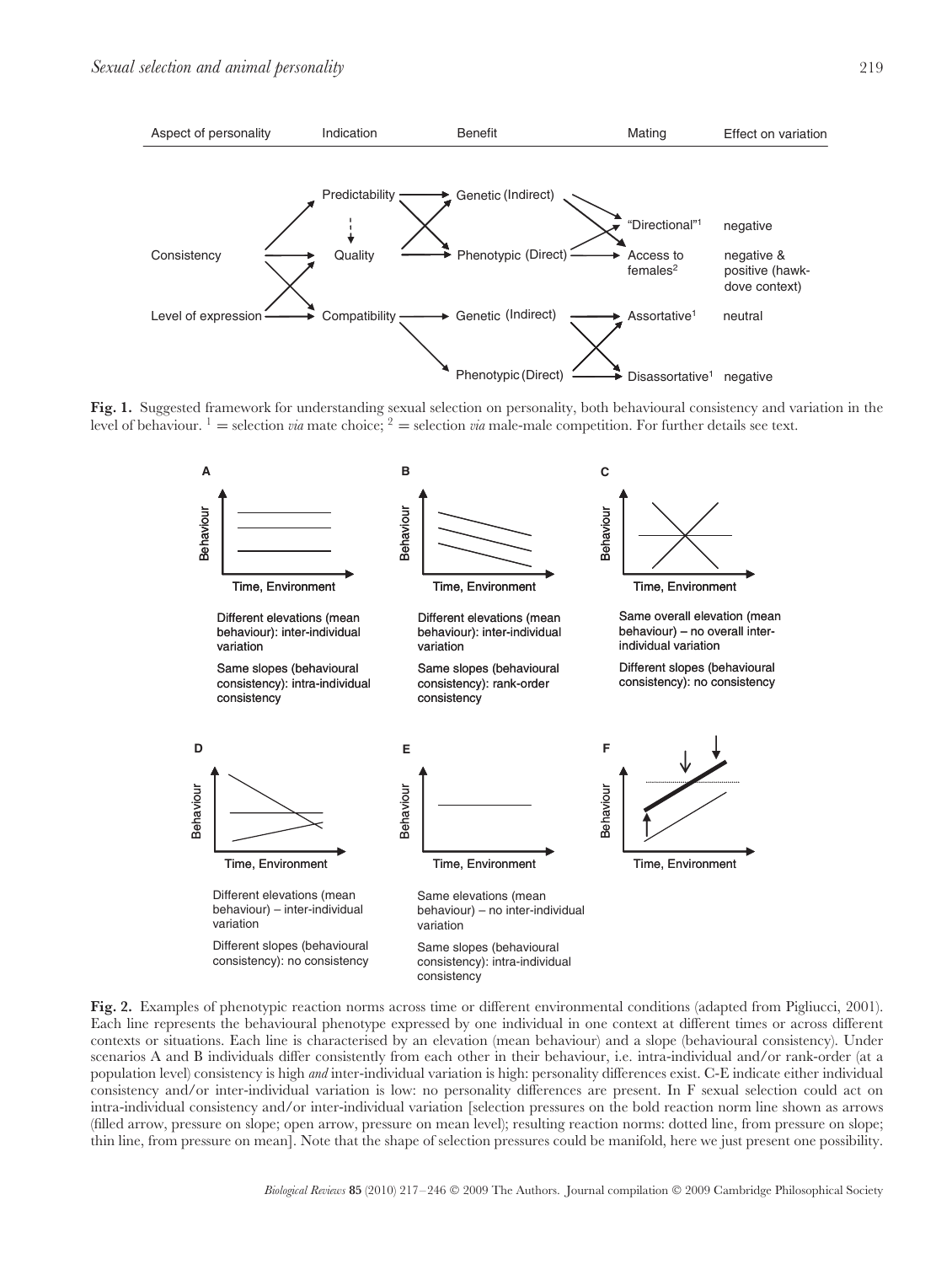we critically evaluate how sexual selection has been used in psychology to explain sex differences in human behaviour. We begin with a short introduction to sexual selection and further details on the components of animal personality.

## **(3) Sexual selection**

Sexual selection is caused by variation in reproductive success amongst individuals (Darwin, 1871; Andersson, 1994). Females typically produce far fewer gametes but invest more in each gamete than males. The greater is the investment of one sex into gametes and post-fertilization care (parental investment, see Trivers, 1972), the more selective such individuals should be in whom they mate with, and hence the greater the competition for matings in the lessinvesting sex (nearly always males: Darwin, 1871; Trivers, 1972; Andersson, 1994). The resulting competition for access to females leads usually to greater variance in reproductive success of males than of females.

## **(4) Personality, selection and reaction norms**

Recently (but see Wilson *et al*., 1994), empirical personality studies have started to use reaction norm approaches to quantify aspects of personality and selection pressures acting on personality (Sih *et al*., 2004*b*; van Oers *et al*., 2005; Penke *et al.*, 2007*b*; Réale *et al.*, 2007; Martin & Réale, 2008; Dingemanse *et al*., 2009; Reale & Dingemanse, 2009). ´ Reaction norms are used by evolutionary ecologists and quantitative geneticists to study phenotypic plasticity (e.g. in life-history traits) and underlying genetic mechanisms (e.g. Falconer & Mackay, 1996; Roff, 1997; Lynch & Walsh, 1998; Pigliucci, 2001; Brommer *et al*., 2005; Nussey *et al*., 2005*a*, *b*; Brommer, Rattiste & Wilson, 2008). A reaction norm is ''the function that relates the environments to which a particular genotype is exposed and the phenotypes that can be produced by that genotype'' (Pigliucci, 2001, p. 5). This function is characterised by an intercept and a slope but can have many shapes, although it is often simplified to a straight line (Pigliucci, 2001). ''Genotype'' in the definition of reaction norms would refer to ''individual'' in a personality approach and ''environments'' to either different environments (e.g. different contexts or situations) or a temporal scale (e.g. repeated tests of the same individuals in the same situation). The mean elevation of a reaction norm then shows the mean behaviour of an individual across environments and times and the slope indicates an individual's degree of behavioural consistency (Fig. 2). Flat lines (Fig. 2A, E) and/or consistencies of the rank order of individuals across environments/time (Fig. 2B) indicate behavioural consistency (other shapes/types of consistency are possible, *cf.* signature of personality; Mischel, 2004). Consequently, a difference in the intercept of behavioural reaction norms of different individuals suggests interindividual variation in the level of behaviour (Fig. 2A, B, D), a difference in the slopes suggests inter-individual variation in the degree of behavioural consistency (Fig. 2 C, D). Interindividual differences in intercepts and/or slopes can be

statistically tested with general linear mixed-effects models  $(e.g. Martin & Réale, 2008, see below).$ 

Roberts & DelVecchio (2000) identify different forms of consistency, two of which are relevant here. Intra-individual measures of consistency ask if an organism behaves in a stable manner over time or across different environments, whereas rank-order consistency refers to the relative placement of an individual within a group across behavioural tests. By analogy, consistency can be assessed either on a population level, often measured as repeatability (e.g. Sinn, While & Wapstra, 2008*b*, see Table 1) or as a rank correlation (rankorder consistency, e.g. Briffa, Rundle & Fryer, 2008; Sinn, Gosling & Moltschaniwskyj, 2008*a*); or it can be evaluated on an individual level, for instance measured as a coefficient of variation (Cummings & Mollaghan, 2006; Schuett, 2008; W. Schuett, S.R.X. Dall & N.J. Royle, in preparation). While repeatability is a population characteristic estimating how much of the behavioural variation is due to intra- and inter-individual variation, other individual-based consistency indices and statistical approaches can be used to test specifically for inter-individual variation in consistency or inversely for the degree of intra-individual consistency (see above, and also Asendorpf, 1990; Dochtermann & Jenkins, 2007; Sinn *et al*., 2008*a*; Reale & Dingemanse, 2009). ´

We leave it to the reader to think either in terms of reaction norm characteristics, i.e. elevation and slope, or in terms of intra-individual consistency and inter-individual variation in behaviour as characteristics of personality. For the purpose of this review we will not distinguish in detail between the different types of consistency, but collectively label them intra-individual consistency. However, we suggest that future empirical studies consider the appropriate measure of consistency and associated statistical approaches according to the specific research question. We suggest the reaction norm approach is valuable from an empirical perspective as it forces the researcher to quantify both key elements of animal personality, inter-individual variation and intraindividual consistency in behaviour over time/environments, simultaneously. Most of the examples we give below relate to consistency over time but the underlying rationale could similarly apply to consistency over contexts or across situations (i.e. environments).

The two main components of animal personality differences: behavioural consistency over time and/or different contexts (slope in a reaction norm approach) and variation in the level of behavioural expression (elevation in a reaction norm approach), are both likely to have heritable components. Consequently, sexual selection acting on these aspects is expected to result in evolution (see Fig. 1, Fig. 2F).

We hypothesize that (I) sexual selection has the potential both to generate and to maintain individual consistency in behaviour arising from non-random mate choice and/or male-male competition. On the other hand, we propose that (II) inter-individual variation in the level of behaviour will not be generated by sexual selection but only be maintained by the same, once variation is created by one or more of the other evolutionary processes detailed above.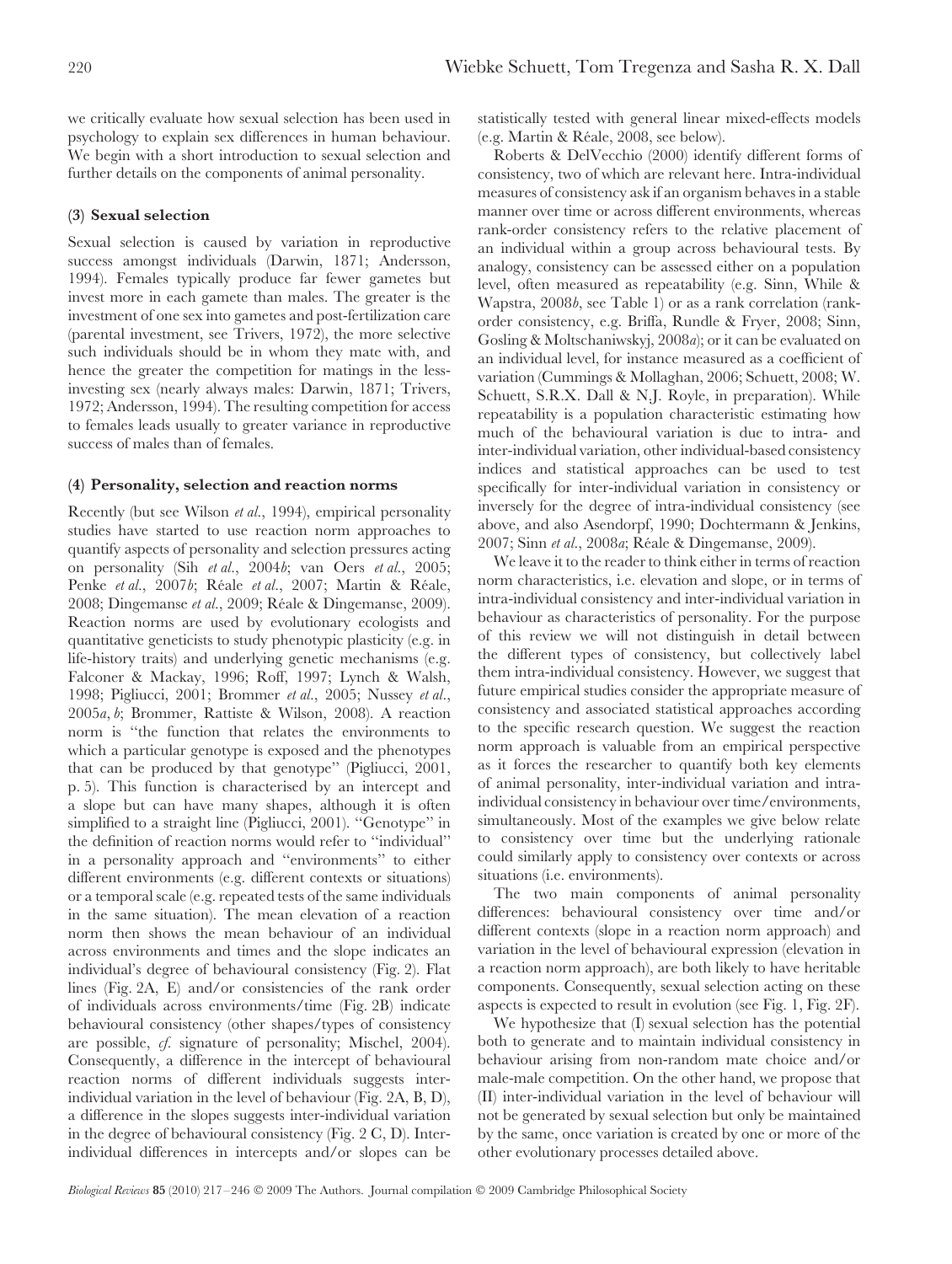| í                        |                          |
|--------------------------|--------------------------|
|                          |                          |
|                          |                          |
| .<br>S                   |                          |
| č                        |                          |
|                          |                          |
|                          |                          |
|                          |                          |
|                          |                          |
|                          |                          |
|                          |                          |
|                          |                          |
|                          |                          |
|                          |                          |
|                          |                          |
|                          |                          |
|                          |                          |
|                          |                          |
|                          |                          |
|                          |                          |
|                          |                          |
|                          |                          |
| J<br>Ì                   |                          |
|                          |                          |
| $\frac{1}{2}$            |                          |
|                          |                          |
|                          |                          |
|                          |                          |
| J                        |                          |
|                          |                          |
|                          |                          |
|                          | Î                        |
| ļ                        |                          |
|                          |                          |
|                          |                          |
|                          |                          |
| j                        |                          |
| j<br>j<br>J              | $\tilde{a}$              |
| I<br>i                   | l                        |
| cov                      | $\ddot{\phantom{a}}$     |
| ¢                        |                          |
| j                        |                          |
|                          |                          |
| j<br>)<br>j              |                          |
| てくら こうこう                 |                          |
|                          | ł                        |
| .<br>.<br>.              |                          |
|                          | $+0$ tiving the $\alpha$ |
| $\frac{1}{2}$            |                          |
|                          |                          |
|                          | ていこ                      |
|                          | ¢<br>l                   |
| $\overline{\phantom{a}}$ | į                        |
| ¢                        | Ş                        |

| Species                                      | Behavioural trait                                   | Direction                                                                    | $\leq$                        | Notes                                       | Analyt. <sup>a</sup>                    | Effect on <sup>b</sup> | Study                      |
|----------------------------------------------|-----------------------------------------------------|------------------------------------------------------------------------------|-------------------------------|---------------------------------------------|-----------------------------------------|------------------------|----------------------------|
| I. Level of behaviour<br>(a) Sex differences |                                                     |                                                                              |                               |                                             |                                         |                        |                            |
| (Cichlasoma citrinellum)<br>Midas cichlid    | aggression                                          | $\begin{array}{c}\n\uparrow \\ \uparrow\n\end{array}$<br>$\Xi$               | 130f, 132m                    |                                             | KW                                      |                        | Holder et al. $(1991)$     |
| Convict cichlid                              | aggression                                          | $\mathbf{f} > \mathbf{m}$                                                    | 23f, 23m                      |                                             | Rep-AOV                                 |                        | Budaev et al. (1999)       |
| nigrofasciatum)<br>(Cichlasoma               |                                                     |                                                                              |                               |                                             |                                         |                        |                            |
| Three-spined                                 | aggression                                          | $\stackrel{\leftarrow}{\wedge}$<br>$\Xi$                                     | $24$ groups $(8$              |                                             | $\mathop{\rm KN}\nolimits$              |                        | Whoriskey (1991)           |
| (Gasterosteus auculeatus)<br>stickleback     | (median per<br>group)                               |                                                                              | each: 12f;<br>groups          |                                             |                                         |                        |                            |
|                                              |                                                     |                                                                              | $6f + 6m$<br>$12m$ ;          |                                             |                                         |                        |                            |
| Prairie vole (Microtus                       | aggression                                          | $\frac{1}{\lambda}$<br>$\Xi$                                                 | 20f, 22m                      | $\circ$                                     | FET                                     |                        | Bales & Carter (2003)      |
| ochrogaster)                                 | (proportion of<br>individuals)                      |                                                                              |                               |                                             |                                         |                        |                            |
| Hooded Lister rat                            | fearfulness                                         | $\rightarrow \atop \wedge$<br>$\Xi$                                          | 16f, 16m                      |                                             | <b>AOV</b>                              |                        | Johnston & File (1991)     |
| (Rattus norvegicus)                          |                                                     |                                                                              |                               |                                             |                                         |                        |                            |
| Roman rat (Rattus<br>norvegicus)             | different tests)<br>fearfulness (41<br>variables in | $\rm{f} > m$ (for $19$<br>$>$ f (for 14<br>variables)<br>variables)<br>$\Xi$ | $390 - 459m$<br>$394 - 455f$  | P < 0.05;<br>variables<br>for 8<br>for $33$ | <b>AOV</b>                              |                        | Aguilar et al. (2003)      |
|                                              |                                                     |                                                                              |                               | P > 0.05<br>variables<br>$m = f$ ,          |                                         |                        |                            |
| Convict cichlid<br>(Cichlasoma               | risk-taking                                         | $\begin{array}{c}\n\uparrow \\ \uparrow\n\end{array}$<br>$\Xi$               | 10f, 10m                      |                                             | $\mathbb{V}\mathbb{T}$                  |                        | Rangeley & Godin (1992)    |
| nigrofasciatum)                              |                                                     |                                                                              |                               |                                             |                                         |                        |                            |
| Hooded Lister rat<br>(Rattus norvegicus)     | social behaviour<br>(duration)                      | $\frac{1}{\lambda}$<br>$\Xi$                                                 | 16f, 16m                      |                                             | $\ensuremath{\mathrm{Sp-}\mathrm{AOV}}$ |                        | Johnston & File (1991)     |
| Prairie vole (Microtus                       | social behaviour                                    | $\mathbf{f} > \mathbf{m}$                                                    | 20f, 22m                      | $\circ$                                     | FET                                     |                        | Bales & Carter (2003)      |
| ochrogaster)                                 | (proportion of<br>individuals)                      |                                                                              |                               |                                             |                                         |                        |                            |
| Rodent species                               | parental respon-<br>siveness                        |                                                                              |                               | review                                      |                                         |                        | Lonstein & De Vries (2000) |
| Human (Homo sapiens)                         | aggression                                          | $grils >$ boys                                                               | 235f, 256m                    |                                             | <b>AOV</b>                              |                        | Crick & Grotpeter (1995)   |
|                                              | (relational)                                        |                                                                              | classes)<br>$(4 \text{ age})$ |                                             |                                         |                        |                            |
| Human (Homo sapiens)                         | aggression                                          | boys > girls                                                                 | 235f, 256m                    |                                             | <b>AOV</b>                              |                        | Crick & Grotpeter (1995)   |
|                                              | (overt)                                             |                                                                              | classes)<br>$(4 \text{ age})$ |                                             |                                         |                        |                            |
| Human (Homo sapiens)                         | choosiness                                          | $\mathbf{f} > \mathbf{m}$                                                    | 334f, 134m                    |                                             | <b>ACOV</b>                             |                        | Woodward & Richards (2005) |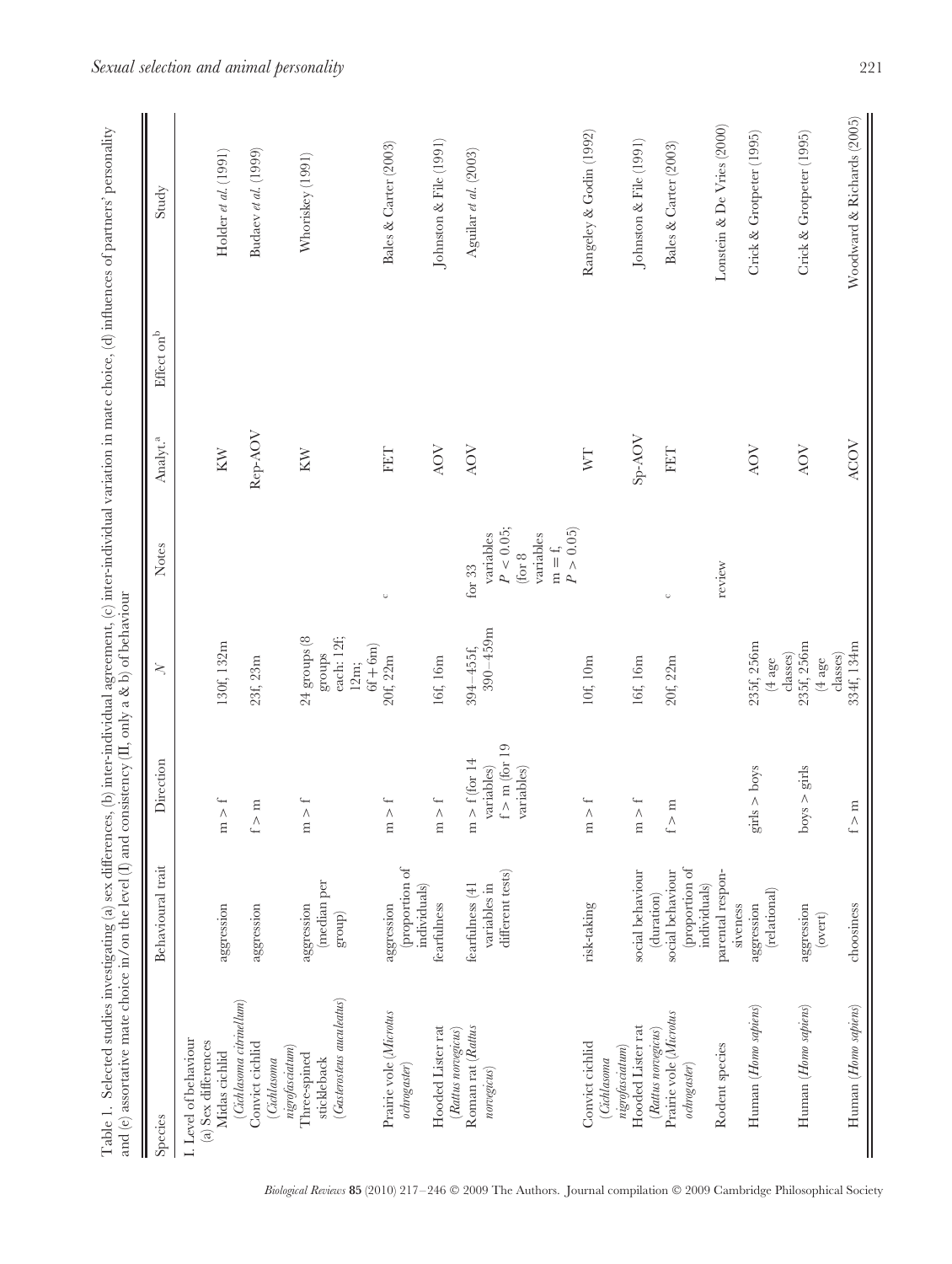| Table 1. (Cont.)     |                                          |                                               |                                                                               |       |                      |                        |                               |
|----------------------|------------------------------------------|-----------------------------------------------|-------------------------------------------------------------------------------|-------|----------------------|------------------------|-------------------------------|
| Species              | Behavioural trait                        | Direction                                     | $\lt$                                                                         | Notes | Analyt. <sup>a</sup> | Effect on <sup>b</sup> | Study                         |
| Human (Homo sapiens) | stability<br>emotional                   | $\frac{4}{\Lambda}$<br>$\Xi$                  | (dat); 106f,<br>59f?, 59m?<br>105m                                            |       | H                    |                        | Botwin et al. $(1997)$        |
| Human (Homo sapiens) | choosiness<br>exacting $\&$              | $\Xi$<br>$\stackrel{\wedge}{\mapsto}$         | (dat); 104f,<br>$57f,53m$<br>103m<br>(max)                                    |       | $\Gamma\Gamma$       |                        | Botwin et al. (1997)          |
| Human (Homo sapiens) | humour (rate)                            | $\frac{1}{\lambda}$<br>$\Xi$                  | $mixed \&$<br>persons,<br>29 groups<br>(each $6$<br>sexed)<br>single<br>(max) |       | <b>GWM</b>           |                        | Robinson & Smith-Lovin (2001) |
| Human (Homo sapiens) | successful<br>humour<br>(rate)           | $\frac{4}{\Lambda}$<br>$\Xi$                  | mixed &<br>persons,<br>29 groups<br>(each 6<br>single<br>$\,\mathrm{sexd}$    |       | <b>GWM</b>           |                        | Robinson & Smith-Lovin (2001) |
| Human (Homo sapiens) | openness<br>intellect-                   | $\frac{1}{\lambda}$<br>$\Xi$                  | 106f, 105m<br>(max)                                                           |       | E                    |                        | Botwin et al. $(1997)$        |
| Human (Homo sapiens) | (short-term)<br>orientation              | $\stackrel{\leftarrow}{\wedge}$<br>$\Xi$      | 133f, 131m                                                                    |       | $\Gamma\Gamma$       |                        | Fetchenhauer & Rohde (2002)   |
| Human (Homo sapiens) | preference for<br>dominance              | $\Xi$<br>$\stackrel{\wedge}{\mapsto}$         | (dat); 104f,<br>57f, 53m<br>103m<br>(mar)                                     |       | H                    |                        | Botwin et al. (1997)          |
| Human (Homo sapiens) | preference for<br>production<br>humour   | $\Xi$<br>$\stackrel{\wedge}{\textbf{f}}$      | 74f, 55m                                                                      |       | E                    |                        | Bressler et al. (2006)        |
| Human (Homo sapiens) | preference for<br>production<br>humour   | Ξ<br>$\widetilde{\uparrow}$                   | 61f, 59m                                                                      |       | $\Gamma\Gamma$       |                        | Bressler & Balshine (2006)    |
| Human (Homo sapiens) | preference for<br>openness<br>intellect- | $\Xi$<br>$\stackrel{\wedge}{\text{\tiny{+}}}$ | (dat); 104f,<br>57f, 53m<br>103m<br>(mar)                                     |       | $\Gamma\Gamma$       |                        | Botwin et al. (1997)          |
| Human (Homo sapiens) | preference for<br>surgency               | $\Xi$<br>$\stackrel{\wedge}{\leftarrow}$      | (dat); 104f,<br>57f, 53m<br>103m<br>$({\rm max})$                             |       | $\Gamma\Gamma$       |                        | Botwin et al. (1997)          |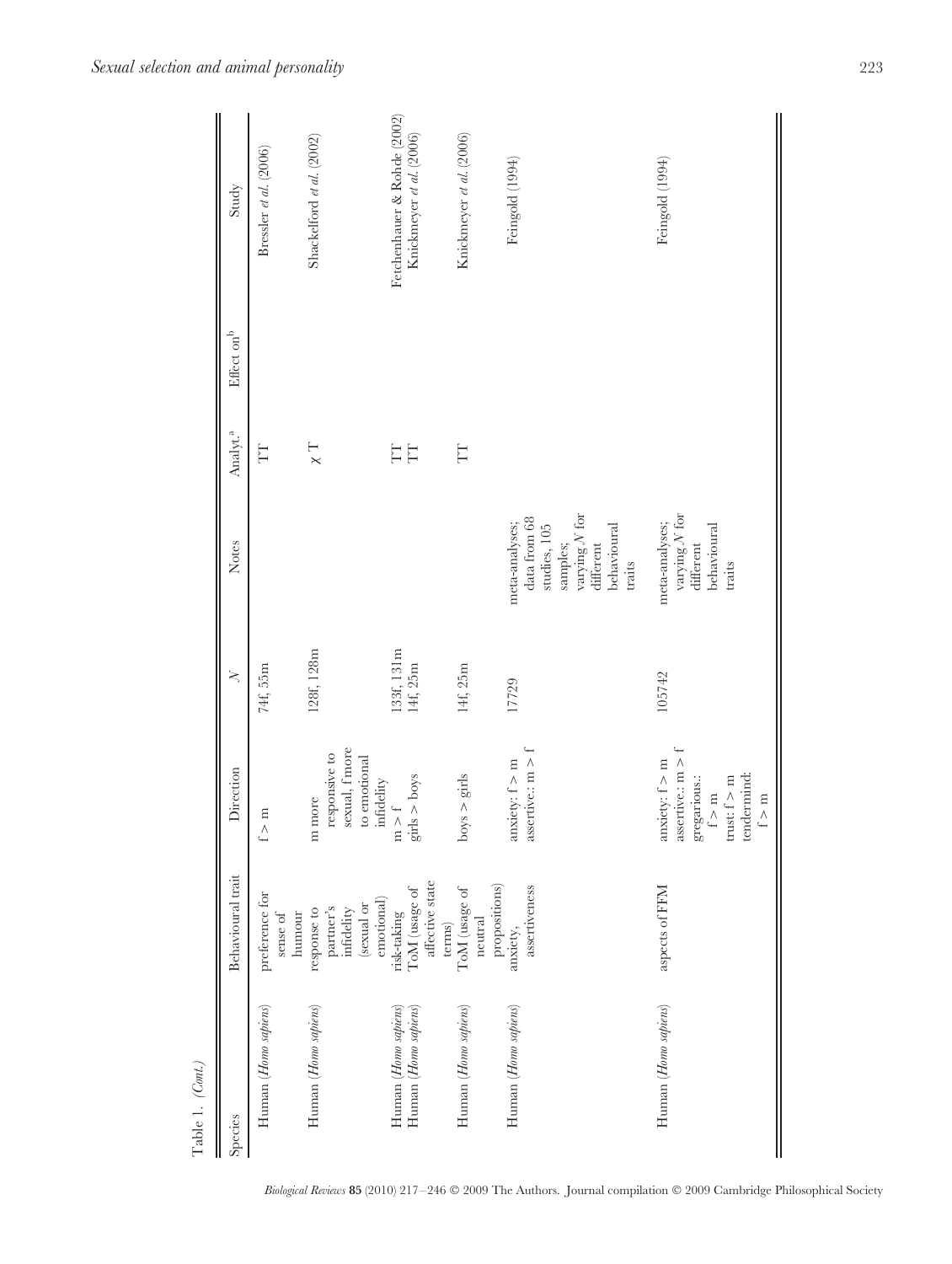| Table 1. (Cont.)                                                                              |                                                                         |                                                                |           |                                                                                                                                             |                      |                        |                               |
|-----------------------------------------------------------------------------------------------|-------------------------------------------------------------------------|----------------------------------------------------------------|-----------|---------------------------------------------------------------------------------------------------------------------------------------------|----------------------|------------------------|-------------------------------|
| Species                                                                                       | Behavioural trait                                                       | Direction                                                      | $\lt$     | Notes                                                                                                                                       | Analyt. <sup>a</sup> | Effect on <sup>b</sup> | Study                         |
| Human (Homo sapiens)                                                                          | aspects of FFM<br>$(30$ facets)                                         | $\rm{f}$ $>$ m (for 16<br>$m>f$ (for $3$<br>facets)<br>facets) | 22642     | 19 of 30 facets<br>cross-cultural<br>data from 29<br>studies of 26<br>cultures; for<br>meta-analyses;<br>& cross-age<br>$P < 0.05$<br>human |                      |                        | Costa et al. $(2001)$         |
| Human (Homo sapiens)                                                                          | aggression<br>(overt)                                                   | $m > f$                                                        |           | review                                                                                                                                      |                      |                        | Campbell (1999)               |
| Human (Homo sapiens)                                                                          | (relational)<br>aggression                                              | $\Xi$<br>$\stackrel{\wedge}{\scriptstyle\rightarrow}$          |           | review                                                                                                                                      |                      |                        | Campbell (1999)               |
| $\mbox{Human}\left( Homo \; \mbox{sapiens} \right)$                                           | behaviours<br>different                                                 |                                                                |           | review                                                                                                                                      |                      |                        | Buss (1995)                   |
| $\mbox{Human}\left(Homo\, \emph{sapiens}\right)$                                              | humour                                                                  | E<br>$\frac{1}{\sqrt{2}}$                                      |           | review                                                                                                                                      |                      |                        | Kaufman et al. (2008)         |
| Human (Homo sapiens)<br>Human (Homo sapiens)                                                  | (appreciation)<br>social cognition<br>vulnerability to<br>social stress | $\Xi$<br>$\stackrel{\wedge}{\leftarrow}$                       |           | review<br>review                                                                                                                            |                      |                        | Geary (2002)<br>Troisi (2001) |
| (b) Inter-individual agreement in mate choice<br>Midas cichlid<br>(Cichlasoma<br>citrinellum) | aggression                                                              | $\mathop{\wedge}\limits_{\mathop{\mathsf{L}}}$                 |           | review                                                                                                                                      |                      | f-MC, not<br>$m-MC$    | Barlow (1986)                 |
| Fighting fish (Betta<br>splendens)                                                            | aggression (win-<br>ner/loser)                                          | $h > 1$ (winner $>$<br>$_{\text{loser}}$                       | 20f       |                                                                                                                                             | $\sum$               | <b>F-MC</b>            | Doutrelant & McGregor (2000)  |
| $(Continix)$ aponica $)$<br>Japanese quail                                                    | aggression <sup>e</sup>                                                 | l > h                                                          | 37f, 34m  |                                                                                                                                             | E                    | <b>FMC</b>             | Ophir & Galef (2003)          |
| (Coturnix japonica)<br>Japanese quail                                                         | aggression <sup>e</sup>                                                 | $l =$ unknown $>$<br>$\overline{a}$                            | 20f, 25m  | unaggressive<br>f could choose<br>$\&$ unknown<br>$b/w$ known<br>aggressive/<br>$\Xi$                                                       | $\Gamma\Gamma$       | <b>EMC</b>             | Ophir et al. (2005)           |
| Prairie vole (Microtus<br>ochragaster                                                         | (towards f)<br>aggression                                               | $h = 1$                                                        | 15 trials |                                                                                                                                             | Ë                    | not f-MC               | Ophir et al. (2008)           |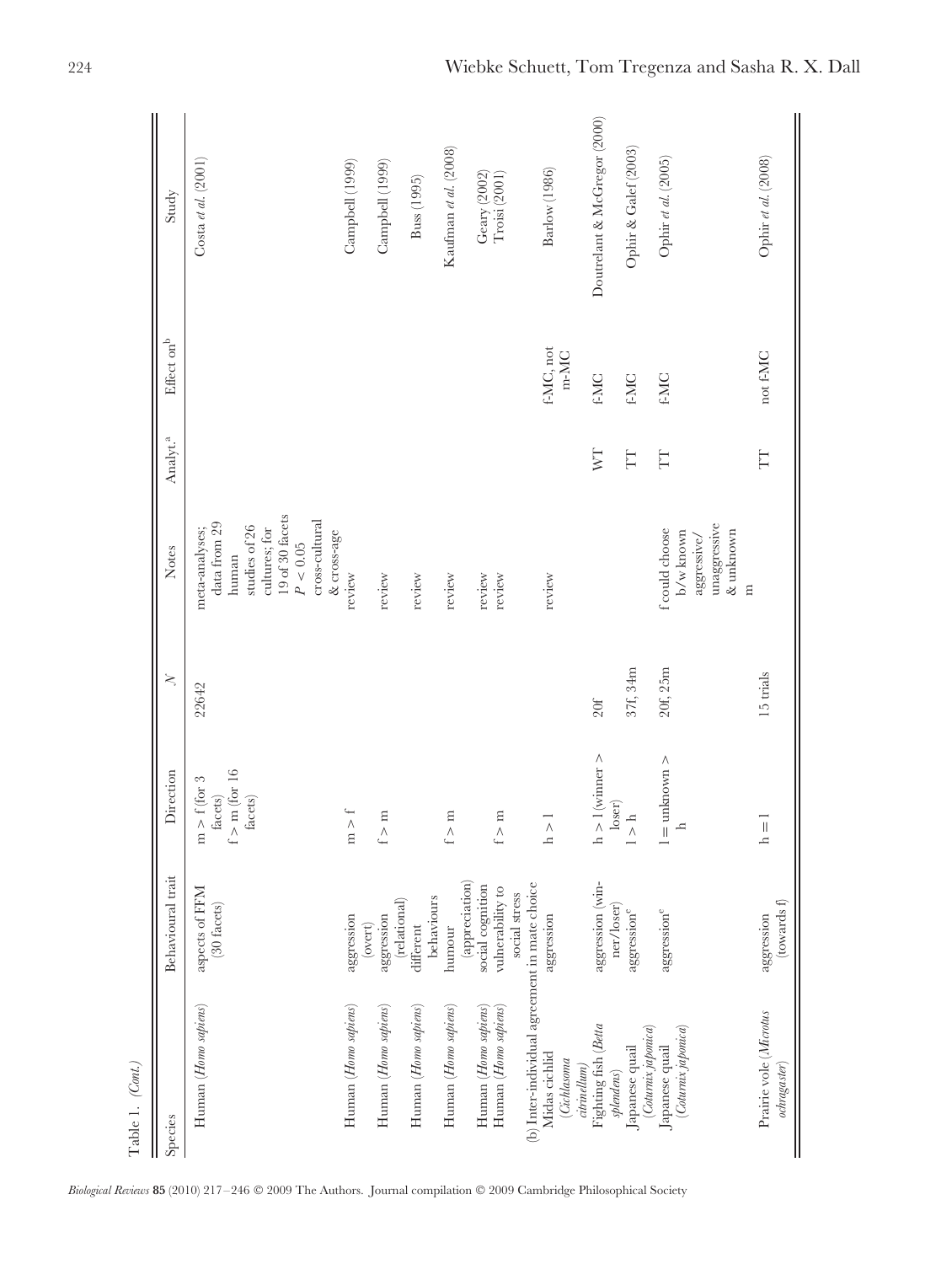| Table 1. (Cont.)                                                      |                                                             |                                                 |                            |        |                      |                        |                              |
|-----------------------------------------------------------------------|-------------------------------------------------------------|-------------------------------------------------|----------------------------|--------|----------------------|------------------------|------------------------------|
| Species                                                               | Behavioural trait                                           | Direction                                       | $\lesssim$                 | Notes  | Analyt. <sup>a</sup> | Effect on <sup>b</sup> | Study                        |
| Trinidadian guppy<br>(Poecilia reticulata)                            | (courtship<br>inhibited)<br>predator<br>towards<br>boldness | $\overline{\wedge}$<br>$\overline{\phantom{a}}$ | 20f                        |        | BT                   | <b>FMC</b>             | Godin & Dugatkin (1996)      |
| Trinidadian guppy<br>(Poecilia reticulata)                            | (courtship<br>predator<br>possible)<br>towards<br>boldness  | $\overline{\wedge}$<br>$\overline{\phantom{a}}$ | 20f                        |        | BT                   | FMC                    | Godin & Dugatkin (1996)      |
| Collared flycatcher<br>(Ficedula albicollis)                          | source of risk)<br>(relative to<br>distance<br>song post    | $\sum_{\lambda}^{\text{d}}$<br>$\overline{a}$   | 16m                        |        | PP-COR               | time to pair<br>bond   | Garamszegi et al. (2008)     |
| Human (Homo sapiens)                                                  | (receptivity to<br>appreciation<br>humour)<br>humour        | $\overline{\wedge}$<br>$\overline{\phantom{a}}$ | 74f, 55m                   |        | Ë                    | $m-MC$<br>f-MC,        | Bressler et al. (2006)       |
| Human (Homo sapiens)                                                  | (production)<br>humour                                      | $\overline{\wedge}$<br>$\mathbf{r}$             | 74f, 55m                   |        | H                    | f-MC, not<br>$m-MC$    | Bressler et al. (2006)       |
| Human (Homo sapiens)                                                  | humour                                                      | $\overline{\wedge}$<br>$\overline{a}$           | 61f, 59m                   |        | E                    | f-MC, not<br>m-MC      | Bressler & Balshine (2006)   |
| Human (Homo sapiens)                                                  | humour (sense<br>$\overline{5}$                             | $\overline{\wedge}$<br>$\overline{a}$           | 74f, 55m                   |        | FT                   | $m-MC$<br>f-MC,        | Bressler et al. (2006)       |
| (c) Inter-individual variation in mate choice<br>Human (Homo sapiens) | moral virtues                                               |                                                 |                            | review |                      |                        | Miller $(2007)$              |
| $\left( T a en iopy gia\,gutata\right)$<br>Zebra finch                | aggression                                                  |                                                 | 102f                       |        | REP <sub>1</sub>     | <b>FMC</b>             | Forstmeier & Birkhead (2004) |
| Great tit (Parus major)                                               | exploration                                                 |                                                 | 18m (10FE,<br>$8$ SE) $\,$ |        | $\sum$               | $m-MC$                 | Groothuis & Carere (2005)    |
| (Taeniopygia guttata)<br>Zebra finch                                  | song rate                                                   |                                                 | 83f                        |        | REP1                 | <b>FMC1</b>            | Forstmeier & Birkhead (2004) |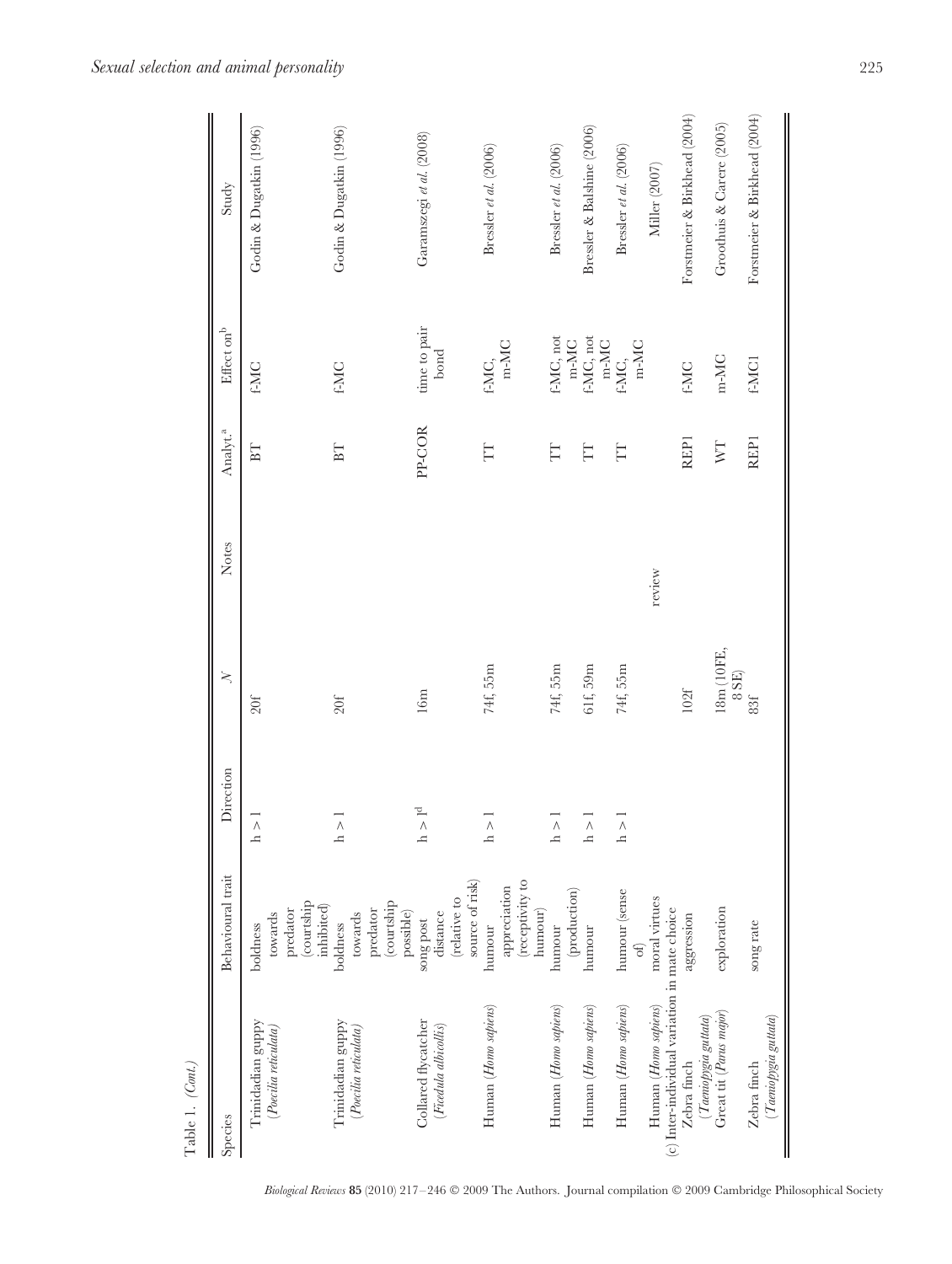| Table 1. (Cont.)                                                                                        |                                                                   |                                                   |                                            |                                                                      |                        |                                                                                                |                          |
|---------------------------------------------------------------------------------------------------------|-------------------------------------------------------------------|---------------------------------------------------|--------------------------------------------|----------------------------------------------------------------------|------------------------|------------------------------------------------------------------------------------------------|--------------------------|
| Species                                                                                                 | Behavioural trait                                                 | Direction                                         | $\asymp$                                   | Notes                                                                | Analyt. <sup>a</sup>   | Effect on <sup>b</sup>                                                                         | Study                    |
| (d) Partners' personality and reproductive success<br>Convict cichlid<br>nigrofasciatum)<br>(Cichlasoma | (latency to<br>approach<br>aggression<br>mirror)                  | $>$ nona $\ast\ast$<br>ass                        | 23 pairs (sp:<br>13, n-sp:<br>$\Xi$        | $r = ?$ , $P > 0.05$<br>$sp: r = 0.52, P =$<br>$0.044; n$ -sp:       | S-COR                  | (spawning:<br>y/n<br>R <sub>S</sub>                                                            | Budaev et al. (1999)     |
| Cockatiel (Nymphieus<br>hollandicus)                                                                    | b/w partners<br>compatibility<br>behavioural                      | $h > 1$                                           | $16 w$ eggs)<br>(5 w/o,<br>21 pairs        |                                                                      | <b>NIWU</b>            | laying:<br>$\rm RS$ (egg<br>$\ensuremath{\mathrm{y}}\xspace / \ensuremath{\mathrm{n}}\xspace)$ | Spoon et al. (2006)      |
| Cockatiel (Nymphicus<br>hollandicus)                                                                    | b/w partners<br>compatibility<br>behavioural                      | $h > 1$                                           | 21 pairs                                   |                                                                      | S-COR                  | reared to<br>indepen-<br>$dence)$<br>chicks<br>RS (no.                                         | Spoon et al. (2006)      |
| Cockatiel (Nymphicus<br>hollandicus)                                                                    | b/w partners<br>compatibility<br>behavioural                      | $h > 1$                                           | 14 pairs                                   |                                                                      | S-COR                  | RS (hatching<br>success of<br>fertile                                                          | Spoon et al. (2006)      |
| Cockatiel (Nymphicus<br>hollandicus)                                                                    | compatibility<br>b/w partners<br>behavioural                      | $\mathbf{a}$<br>$\stackrel{\wedge}{\!}$           | 21 pairs                                   |                                                                      | <b>NIWU</b>            | eggs)<br>EPC (y/n)                                                                             | Spoon et al. $(2007)$    |
| (Euprymna tasmanica)<br>Dumpling squid                                                                  | (foraging test)<br>boldness                                       | $ass$ > nona (for<br>intermediate<br>$\&$ bold f) | attempts<br>92 mating                      |                                                                      | S-COR                  | reproduc-<br>RS (propor-<br>successful<br>tion                                                 | Sinn et al. $(2006)$     |
| Great tit (Parus major)                                                                                 | exploration                                                       | $>$ nona<br>ass                                   | 69 pairs                                   |                                                                      | <b>GLMM</b><br>GLM,    | tion)<br>EPP                                                                                   | van Oers et al. (2008)   |
| Creat tit (Panus major)                                                                                 | exploration                                                       | $>$ nona<br>ass                                   | 141 pairs?                                 |                                                                      | <b>GLM</b>             | RS (fledgling<br>$\operatorname{condition}$                                                    | Both et al. $(2005)$     |
| Great tit (Parus major)                                                                                 | exploration                                                       | $>$ nona<br>ass                                   | 44 pairs                                   |                                                                      | <b>GLM</b>             | $\mathsf{RS}\xspace$ (no. of                                                                   | Dingemanse et al. (2004) |
| Convict cichlid<br>nigrofasciatum)<br>(Cichlasoma                                                       | enter novel<br>(latency to<br>exploration                         | $>$ nona $\ast\ast$<br>ass                        | 23 pairs (sp:<br>13, n-sp:<br>$\Xi$        | $W = ?$ , $P > 0.05$<br>$P=0.044;$ n-sp:<br>sp: $W = 456$ ,          | $\mathbf{K}\mathbf{T}$ | (spawning:<br>recruits)<br>y/n<br>RS                                                           | Budaev et al. (1999)     |
| Convict cichlid<br>nigrofaciatum)<br>(Cichlasoma                                                        | PCA comp.)<br>novel area;<br>(activity in<br>exploration<br>area) | $>$ nona $\ast\ast$<br>ass                        | 23 pairs (sp:<br>$13$ n-sp:<br>$\boxed{0}$ | $P = 0.029; n$ -sp:<br>$P = 0.473$<br>$spr r = 0.57,$<br>$r = 0.03,$ | S-COR                  | (spawning:<br>y/n<br>RS <sub>.</sub>                                                           | Budaev et al. (1999)     |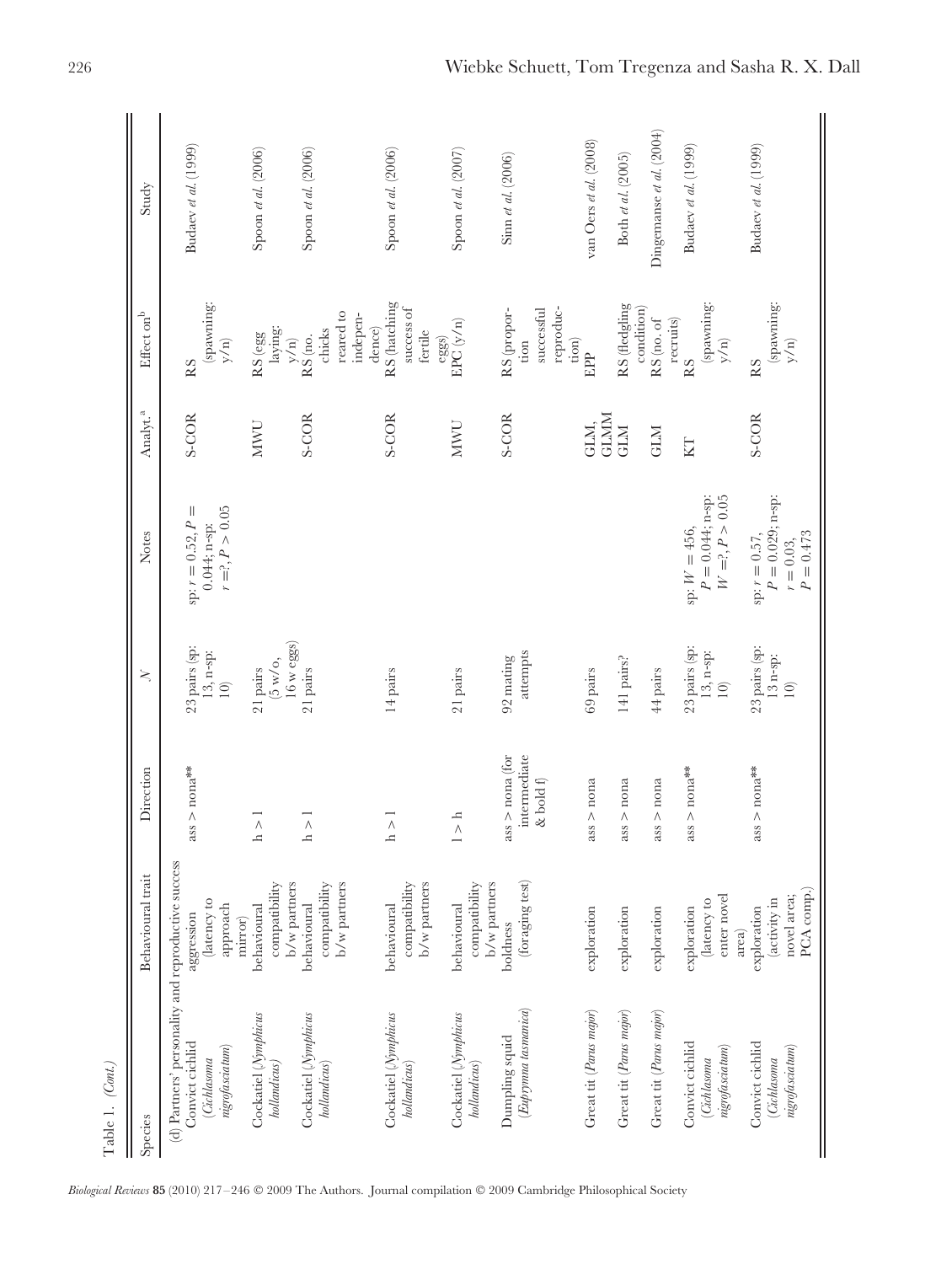| Table 1. (Cont.)                                                      |                                                                                 |                         |                                                        |                                                                                                                           |                      |                                             |                          |
|-----------------------------------------------------------------------|---------------------------------------------------------------------------------|-------------------------|--------------------------------------------------------|---------------------------------------------------------------------------------------------------------------------------|----------------------|---------------------------------------------|--------------------------|
| Species                                                               | Behavioural trait                                                               | Direction               | $\leq$                                                 | Notes                                                                                                                     | Analyt. <sup>a</sup> | Effect on <sup>b</sup>                      | Study                    |
| Convict cichlid<br>nigrofasciatum)<br>(Cichlasoma                     | in novel area,<br>general (activity<br>PCA comp.)<br>response to<br>novel fish; | $ass$ > nona**          | 23 pairs (sp:<br>$13$ n-sp:<br>$\Xi$                   | $r = -0.31,$<br>$\label{eq:ppr} \begin{array}{l} \mbox{sp:}\, r = 0.49,\\ P = 0.047; \end{array}$<br>$P = 0.193$<br>n-sp: | S-COR                | (spawning:<br>$\mathbf{y}/\mathbf{n}$<br>RS | Budaev et al. (1999)     |
| (e) Behaviourally assortative partnerships<br>Great tit (Parus major) | exploration                                                                     | negative                | 100 pairs?                                             | if m older than                                                                                                           | <b>ACOV</b>          |                                             | Dingemanse et al. (2004) |
| Human (Homo sapiens)                                                  | agreeableness                                                                   | positive                | (dat); 107<br>59 pairs?<br>pairs?<br>(max)             | l year                                                                                                                    | COR                  |                                             | Botwin et al. (1997)     |
| Human (Homo sapiens)                                                  | broad interests<br>(openness)                                                   | positive                | 85 pairs<br>(mar)                                      | attractiveness<br>w controlling<br>analyses w/o &<br>for age $\&$                                                         | P-COR                |                                             | Little et al. $(2006)$   |
| Human (Homo sapiens)                                                  | conscientiousness                                                               | positive                | 65 pairs<br>(mar)                                      |                                                                                                                           | P-COR                |                                             | Little et al. $(2006)$   |
| Human (Homo sapiens)                                                  | conscientiousness                                                               | positive                | $(dati)$ ; 107<br>59 pairs?<br>pairs?<br>$({\rm mar})$ |                                                                                                                           | COR                  |                                             | Botwin et al. $(1997)$   |
| Human (Homo sapiens)                                                  | extraversion                                                                    | positive                | $65$ pairs $\,$<br>$({\rm mar})$                       |                                                                                                                           | P-COR                |                                             | Little et al. $(2006)$   |
| Human (Homo sapiens)                                                  | openness<br>(intellect)-                                                        | positive                | (dat); 107<br>59 pairs?<br>pairs?<br>$({\rm mar})$     |                                                                                                                           | COR                  |                                             | Botwin et al. (1997)     |
| Human (Homo sapiens)                                                  | personality<br>measures<br>multiple                                             | (negative)<br>positive, | 93 pairs<br>$({\rm mar})$                              | P < 0.05(30)<br>correlations<br>positive, 2<br>32 out of 93<br>negative)                                                  | COR                  |                                             | Buss (1984)              |
| Human (Homo sapiens)                                                  | (measured<br>using BFI)<br>personality                                          | positive                | 66 pairs (dat)                                         |                                                                                                                           | TT, COR              |                                             | Gonzaga et al. (2007)    |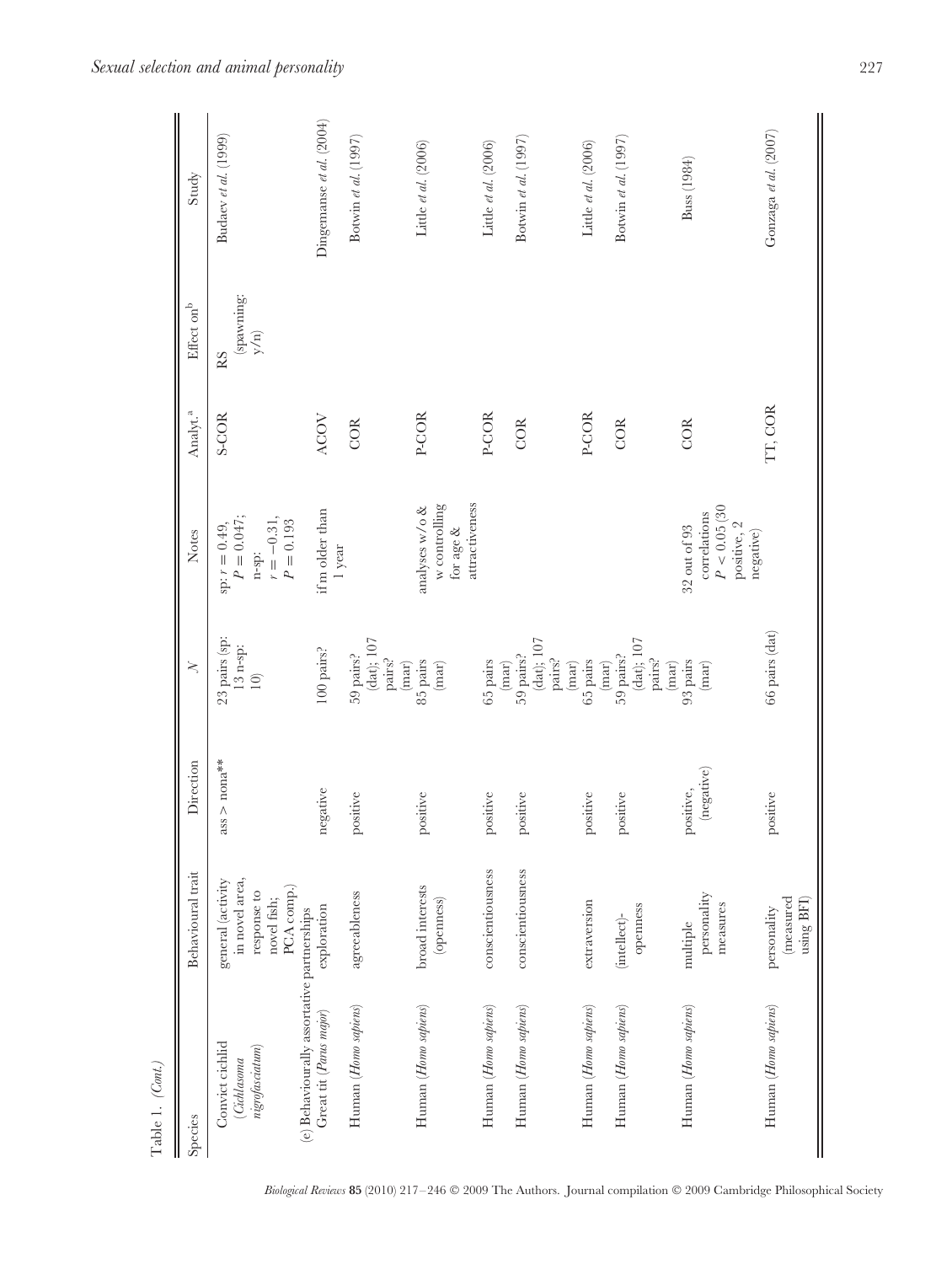| Table 1. (Cont.)                                                                                               |                                              |                                |                                 |                                                                                                                                                                                                                                                                                        |                               |                           |                              |
|----------------------------------------------------------------------------------------------------------------|----------------------------------------------|--------------------------------|---------------------------------|----------------------------------------------------------------------------------------------------------------------------------------------------------------------------------------------------------------------------------------------------------------------------------------|-------------------------------|---------------------------|------------------------------|
| Species                                                                                                        | Behavioural trait                            | Direction                      | $\lt$                           | Notes                                                                                                                                                                                                                                                                                  | $\mbox{{\sc Andyt}.}^{\rm a}$ | $\rm{Effect}$ $\rm{on}^b$ | Study                        |
| Human (Homo sapiens)                                                                                           | using NEO)<br>(measured<br>personality       | positive                       | 172 pairs (mar)                 |                                                                                                                                                                                                                                                                                        | TT, COR                       |                           | Gonzaga et al. (2007)        |
| Human (Homo sapiens)                                                                                           | (agreeable-<br>behaviour<br>problem<br>ness) | positive                       |                                 | found support<br>significant ass<br>homogamy, 1<br>behaviours (1<br>in $14$ out of $16$<br>mating b/w<br>partners for<br>no analyses<br>assessed: all<br>assortative<br>supported<br>measured<br>for social<br>problem<br>analyses<br>revealed<br>$\mathop{\mathrm{maing}}$<br>studies |                               |                           | Rhule-Louie & McMahon (2007) |
| Human (Homo sapiens)                                                                                           | behaviours<br>different                      |                                |                                 | review                                                                                                                                                                                                                                                                                 |                               |                           | Vandenberg (1972)            |
| II. Consistency of behaviour<br>(Gasterosteus aculeatus)<br>(a) Sex differences<br>Three-spined<br>stickleback | aggression                                   | $\mathbf{f} > \mathbf{m}^{**}$ | 18 juvenile m<br>20 juvenile f, | m: $r = 0.37$ ,<br>$P < 0.01;$<br>$P < 0.01$ ;<br>f: $r = 0.65$ ,                                                                                                                                                                                                                      | <b>REP</b>                    |                           | <b>Bakker</b> (1986)         |
| (Gasterosteus aculeatus)<br>Three-spined<br>stickleback                                                        | aggression                                   | $\mathbf{f} > \mathbf{m}^{**}$ | 19f, 19(20) m                   | m(courtship<br>$P < 0.01$ ;<br>$P < 0.01$ ; m<br>(territorial<br>$r = 0.54,$<br>$r = 0.62,$<br>f: $r = 0.77$ ,<br>$P < 0.01$<br>$\operatorname{aggr}.$ ):<br>aggr.):                                                                                                                   | <b>REP</b>                    |                           | <b>Bakker</b> (1986)         |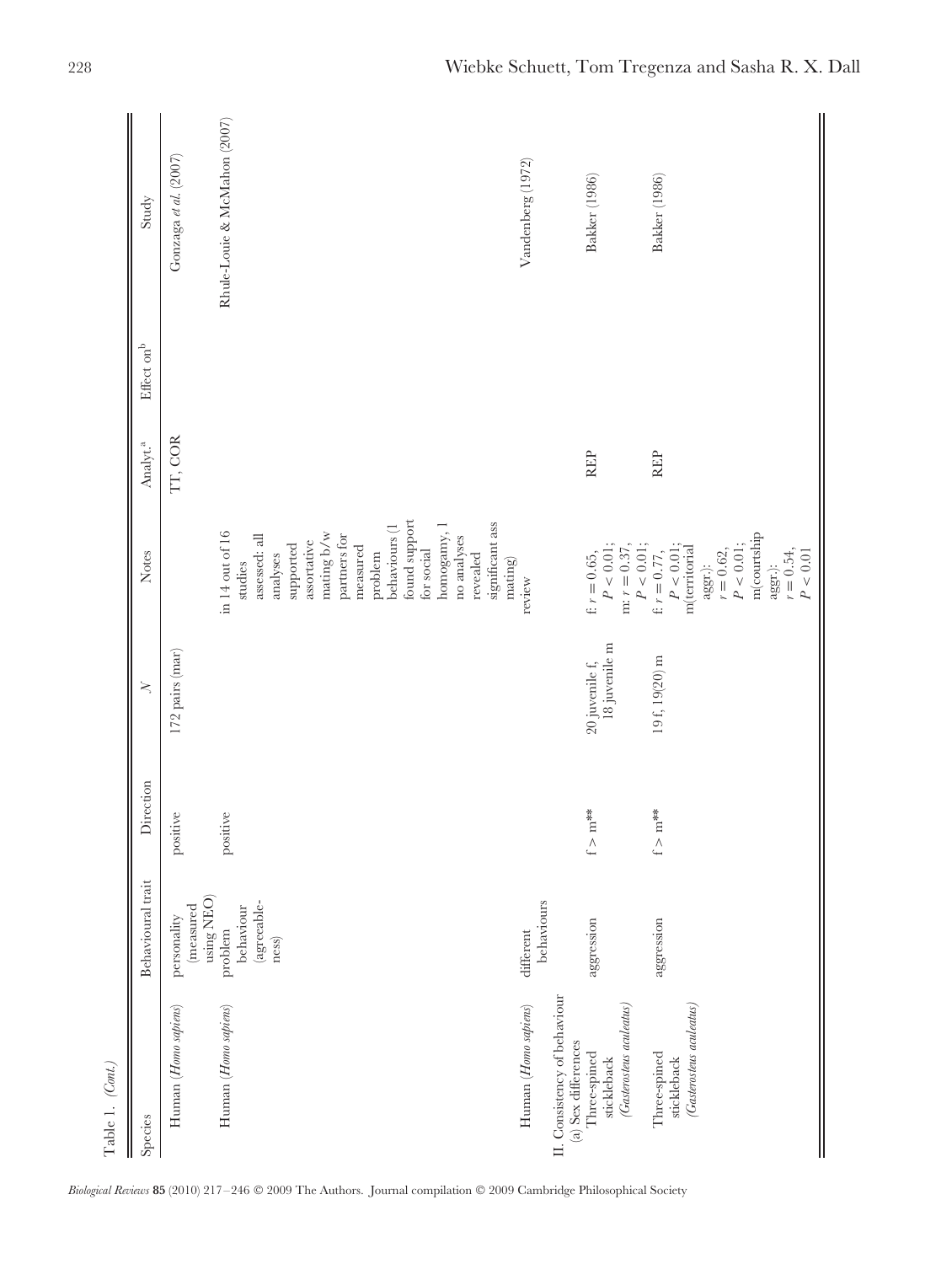| Table 1. (Cont.)                                                     |                                                           |                                                                 |                                                                                |                                                                          |                      |                        |                                      |
|----------------------------------------------------------------------|-----------------------------------------------------------|-----------------------------------------------------------------|--------------------------------------------------------------------------------|--------------------------------------------------------------------------|----------------------|------------------------|--------------------------------------|
| Species                                                              | Behavioural trait                                         | Direction                                                       | $\lt$                                                                          | Notes                                                                    | Analyt. <sup>a</sup> | Effect on <sup>b</sup> | Study                                |
| Midas cichlid<br>(Cichlasoma<br>cit inellum                          | aggression (y/n)                                          | $\mathbf{m} > \mathbf{f}^*$                                     | 14f, 14m                                                                       | instability)<br>m: $P > 0.05$<br>$(P<0.05$<br>indicates<br>f: $P < 0.05$ | CQT                  |                        | Holder et al. $(1991)$               |
| Creat tit (Parus major)                                              | exploration                                               | $\mathbf{f}=\mathbf{m}$                                         | $11f, 22m$<br>74f, 111m;                                                       | data from 2 sites                                                        | REP <sub>2</sub>     |                        | Dingemanse et al. (2002)             |
| $\label{eq:main} (Taniopy{}'_{ij} a \;{\it{gutata}})$<br>Zebra finch | exploration                                               | $\frac{1}{\lambda}$<br>E                                        | 12f, 12 $m$                                                                    |                                                                          | REP <sub>3</sub>     |                        | Schuett & Dall (2009)                |
| Zebra finch                                                          | foraging (time                                            | $\mathbf{f} > \mathbf{m}^*$                                     | $9f,9m$                                                                        | $P = 0.067$                                                              | REP <sub>3</sub>     |                        | Schuett & Dall (2009)                |
| $(Taeniopygia\,gutata)$<br>Zebra finch                               | foraging w<br>partner<br>spent)                           | $\begin{array}{c}\n\ast \\ \wedge\n\end{array}$<br>$\mathbf{m}$ | $9f,9m$                                                                        | $P = 0.057$                                                              | REP <sub>3</sub>     |                        | Schuett & Dall (2009)                |
| $(Taeniopygia\,gutata)$<br>Zebra finch                               | (relative time)<br>leadings (no. of)                      | $\mathbf{f}=\mathbf{m}$                                         | $9f,9m$                                                                        |                                                                          | REP <sub>3</sub>     |                        | Schuett & Dall (2009)                |
| (Taeniopygia guttata)<br>Zebra finch                                 | latency to                                                | $\mathbf{f}=\mathbf{m}$                                         | 9f, 9m                                                                         |                                                                          | REP <sub>3</sub>     |                        | Schuett & Dall (2009)                |
| $(Taeniopygia\,gutata)$                                              | approach<br>feeder                                        |                                                                 |                                                                                |                                                                          |                      |                        |                                      |
| Convict cichlid<br>nigrofasciatum)<br>(Cichlasoma                    | parental care<br>(activity)                               | $=\frac{1}{2}$<br>$\Xi$                                         | 13f, 13m                                                                       | m: $\alpha = 0.77$<br>f: $\alpha = 0.78$ ;                               | 8                    |                        | Budaev $et\ al.$ (1999) $^{\rm f}$   |
| Convict cichlid<br>(Cichlasoma                                       | parental care<br>(brood                                   | $f > m$ **                                                      | 13f, 13m                                                                       | m: $\alpha = 0.83$<br>f: $\alpha = 0.90$ ;                               | 8                    |                        | Budaev $et\ al.$ (1999) $^{\rm f}$   |
| (Aegithalos caudatus)<br>nigrofaciatum)<br>Long-tailed tit           | provisioning)<br>provisioning)<br>parental care<br>(brood | $\begin{array}{c}\n * \\  * \\  \wedge\n \end{array}$<br>$\Xi$  | 10f, 16m                                                                       | $P = ?; m : r =$<br>$0.7, P = ?$<br>f: $r=0.37,$                         | <b>REP</b>           |                        | MacColl & Hatchwell $(2003)^{\rm f}$ |
| (Passer domesticus)<br>House sparrow                                 | (feeding rate<br>parental care<br>per chick)              | $\frac{1}{\lambda}$<br>E                                        | years, time<br>different)<br>$17-37m$<br>adjust-<br>ments)<br>span,<br>10-37f, |                                                                          | REP <sub>4</sub>     |                        | Nakagawa et al. (2007a) <sup>f</sup> |
|                                                                      |                                                           |                                                                 |                                                                                |                                                                          |                      |                        |                                      |

Table 1.  $\left(\mathit{Cont.}\right)$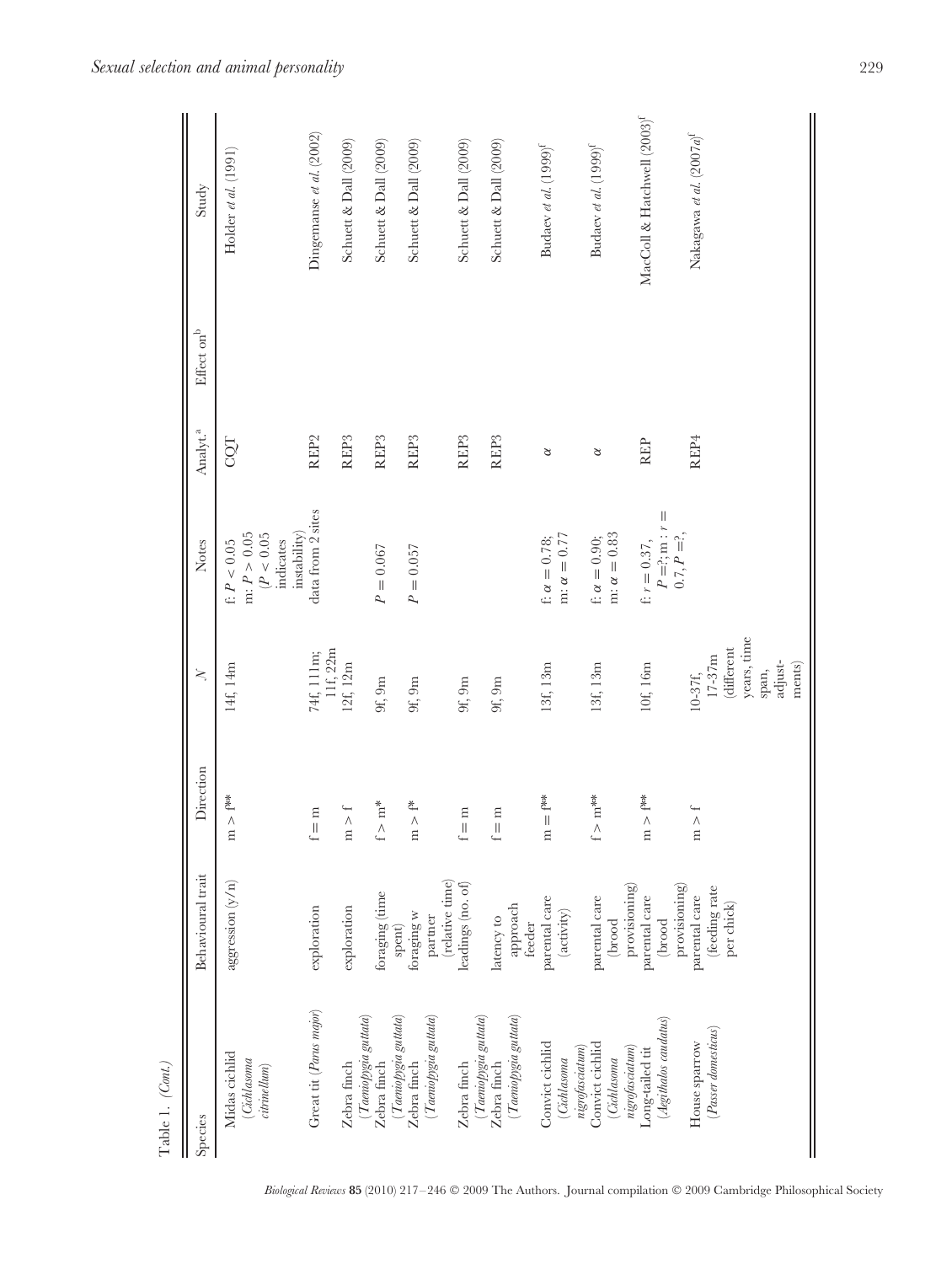| Table 1. (Cont.)                                        |                                                                                                  |                                                       |                                                                                |                                                                                                                                              |                      |                        |                                                 |
|---------------------------------------------------------|--------------------------------------------------------------------------------------------------|-------------------------------------------------------|--------------------------------------------------------------------------------|----------------------------------------------------------------------------------------------------------------------------------------------|----------------------|------------------------|-------------------------------------------------|
| Species                                                 | Behavioural trait                                                                                | Direction                                             | $\aleph$                                                                       | Notes                                                                                                                                        | Analyt. <sup>a</sup> | Effect on <sup>b</sup> | Study                                           |
| (Passer domesticus)<br>House sparrow                    | (incubation<br>parental care<br>$time)$                                                          | $m = f$                                               | years, time<br>(different<br>$24-61m$<br>adjust-<br>ments)<br>span,<br>18-60f, |                                                                                                                                              | REP <sub>4</sub>     |                        | Nakagawa et al. (2007a) <sup>f</sup>            |
| $(Passer\,\,domexicus)$<br>House sparrow                | (delivery rate)<br>parental care                                                                 | $m > \frac{6}{10}$                                    | 23f, 30m                                                                       | $-0.057 \pm 0.2$ ,<br>$P = 0.605;$ m: $r \pm$ S.E.M. =<br>$0.375 \pm 0.16$ ,<br>f: $r \pm$ S.E.M. =<br>$P=0.018\,$                           | <b>REP</b>           |                        | Schwagmeyer & Mock (2003) <sup>f</sup>          |
| (Passer domesticus)<br>House sparrow                    | (delivery rate,<br>brood size &<br>adjusted for<br>parental care<br>$\mathrm{date})$             | $\label{eq:1} \min_{\mathbf{H}} \; > \; \mathbf{H}^*$ | 23f, 30m                                                                       | $0.076 \pm 0.2,$<br>$P = 0.64;$<br>m: $r \pm$ S.E.M. =<br>$\begin{array}{c} 0.436 \pm 0.15, \\ P = 0.008 \end{array}$<br>f: $r \pm$ S.E.M. = | <b>REP</b>           |                        | Schwagmeyer & Mock (2003)                       |
| Savannah sparrow<br>sandwichensis)<br>(Passerculus      | (feeding rate)<br>parental care                                                                  | $m > \frac{4*}{1*}$                                   | 19f, 14m                                                                       | f: $r = 0.20$ ,<br>$P = 0.083$ ;<br>m: $r = 0.60$ ,<br>$P = 0.012$                                                                           | REP                  |                        | Freeman-Gallant & Rothstein (1999) <sup>f</sup> |
| $\label{eq:1} (Triturus~montandom)$<br>Montandon's newt | pre-mating)<br>behaviour<br>duration)<br>sexual                                                  |                                                       | 15f, $7m$                                                                      | neither f nor m<br>consistent                                                                                                                | <b>REP</b>           |                        | Michalak (1996)                                 |
| $(Triturus\ montandoni)$<br>Montandon's newt            | matophore<br>behaviour<br>$(\mathrm{tining}\,\, 1^{\mathrm{st}}$<br>transfer)<br>sper-<br>sexual |                                                       | 14f, 4m                                                                        | neither f nor m<br>consistent                                                                                                                | <b>REP</b>           |                        | Michalak (1996)                                 |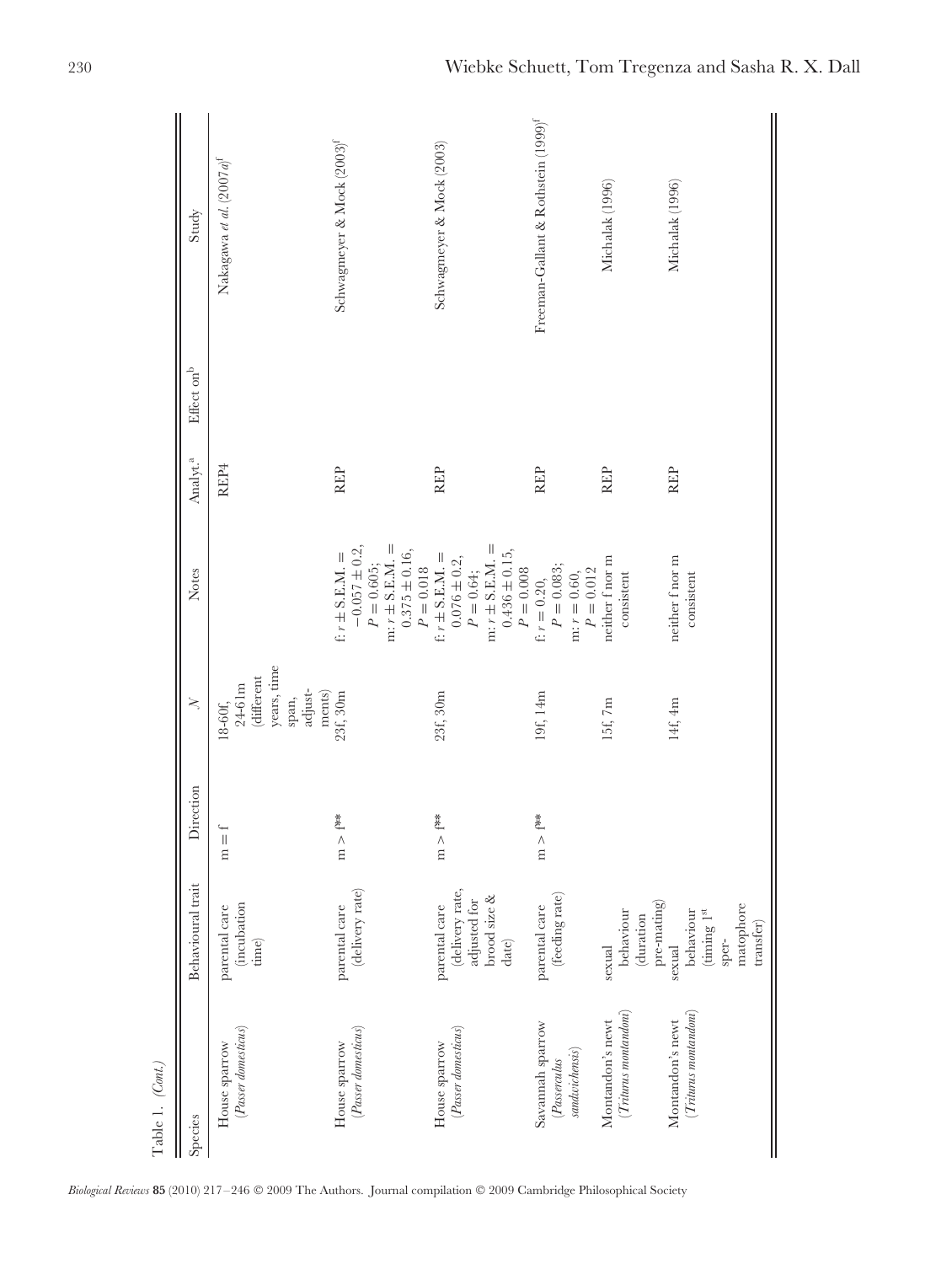| Table 1. (Cont.)                                                                                  |                                                                                                                                                                                                                                                                                                                                                                                                                                                                                                                                                                                                                                                                                                                                                                                                                                                                                                                                                                                                                                                                                                                                                                                                                                                                                                                                                                                                                                                                                                                                                                                                                                                                                                                                                                                                                                                                                                                                                                                                                                                                                                                                                                                                                                                                                                                                                 |                                                                                                                                                                                                                                                           |                                       |                               |                      |                                                                  |                       |
|---------------------------------------------------------------------------------------------------|-------------------------------------------------------------------------------------------------------------------------------------------------------------------------------------------------------------------------------------------------------------------------------------------------------------------------------------------------------------------------------------------------------------------------------------------------------------------------------------------------------------------------------------------------------------------------------------------------------------------------------------------------------------------------------------------------------------------------------------------------------------------------------------------------------------------------------------------------------------------------------------------------------------------------------------------------------------------------------------------------------------------------------------------------------------------------------------------------------------------------------------------------------------------------------------------------------------------------------------------------------------------------------------------------------------------------------------------------------------------------------------------------------------------------------------------------------------------------------------------------------------------------------------------------------------------------------------------------------------------------------------------------------------------------------------------------------------------------------------------------------------------------------------------------------------------------------------------------------------------------------------------------------------------------------------------------------------------------------------------------------------------------------------------------------------------------------------------------------------------------------------------------------------------------------------------------------------------------------------------------------------------------------------------------------------------------------------------------|-----------------------------------------------------------------------------------------------------------------------------------------------------------------------------------------------------------------------------------------------------------|---------------------------------------|-------------------------------|----------------------|------------------------------------------------------------------|-----------------------|
| Species                                                                                           | Behavioural trait                                                                                                                                                                                                                                                                                                                                                                                                                                                                                                                                                                                                                                                                                                                                                                                                                                                                                                                                                                                                                                                                                                                                                                                                                                                                                                                                                                                                                                                                                                                                                                                                                                                                                                                                                                                                                                                                                                                                                                                                                                                                                                                                                                                                                                                                                                                               | Direction                                                                                                                                                                                                                                                 | $\approx$                             | Notes                         | Analyt. <sup>a</sup> | Effect on <sup>b</sup>                                           | Study                 |
| $(Triturus\ montational)$<br>Montandon's newt                                                     | deposited/picked up)<br>sexual behaviour (no.<br>spermatophores                                                                                                                                                                                                                                                                                                                                                                                                                                                                                                                                                                                                                                                                                                                                                                                                                                                                                                                                                                                                                                                                                                                                                                                                                                                                                                                                                                                                                                                                                                                                                                                                                                                                                                                                                                                                                                                                                                                                                                                                                                                                                                                                                                                                                                                                                 |                                                                                                                                                                                                                                                           | 15f, 7m                               | neither f nor m<br>consistent | <b>REP</b>           |                                                                  | Michalak (1996)       |
| (b) Consistency as indicator of quality<br>warblers (Dendroica<br>Chestnut-sided<br>pensylvanica) | (coefficients of variation)<br>5 song variables                                                                                                                                                                                                                                                                                                                                                                                                                                                                                                                                                                                                                                                                                                                                                                                                                                                                                                                                                                                                                                                                                                                                                                                                                                                                                                                                                                                                                                                                                                                                                                                                                                                                                                                                                                                                                                                                                                                                                                                                                                                                                                                                                                                                                                                                                                 | h > 1                                                                                                                                                                                                                                                     | extrapair<br>offspring<br>20 cases of |                               | E                    | winner vs<br>(paternity<br>extra-pair<br>success                 | Byers (2007)          |
| <b>Banded</b> wren<br>(Throthorus<br>pleurostictus)                                               | song variable (trill)                                                                                                                                                                                                                                                                                                                                                                                                                                                                                                                                                                                                                                                                                                                                                                                                                                                                                                                                                                                                                                                                                                                                                                                                                                                                                                                                                                                                                                                                                                                                                                                                                                                                                                                                                                                                                                                                                                                                                                                                                                                                                                                                                                                                                                                                                                                           | $h = 1$ (playback)                                                                                                                                                                                                                                        | 22m                                   |                               | <b>CLM</b>           | high/low-<br>consistent<br>time spent<br>close to<br>loser)      | de Kort et al. (2009) |
| <b>Banded</b> wren<br>$(Thyot hours$<br>pleurostictus)                                            | song variable (trill)                                                                                                                                                                                                                                                                                                                                                                                                                                                                                                                                                                                                                                                                                                                                                                                                                                                                                                                                                                                                                                                                                                                                                                                                                                                                                                                                                                                                                                                                                                                                                                                                                                                                                                                                                                                                                                                                                                                                                                                                                                                                                                                                                                                                                                                                                                                           | $1 > h$ (playback)                                                                                                                                                                                                                                        | 22m                                   |                               | <b>GLM</b>           | (high/low-<br>consistent)<br>playback)<br>m song rate<br>towards | de Kort et al. (2009) |
| Mockingbird (Mimus<br>gilvus)                                                                     | song variable (syllable)                                                                                                                                                                                                                                                                                                                                                                                                                                                                                                                                                                                                                                                                                                                                                                                                                                                                                                                                                                                                                                                                                                                                                                                                                                                                                                                                                                                                                                                                                                                                                                                                                                                                                                                                                                                                                                                                                                                                                                                                                                                                                                                                                                                                                                                                                                                        | h > 1                                                                                                                                                                                                                                                     | 32m                                   |                               | $Log-Rg$             | playback<br>RS                                                   | Botero et al. (2009)  |
| mate choice; RS: reproductive success.<br>higher posts.                                           | nona: nonassortative; n-sp: non-spawning; PCA comp.: Principle Component Analysis component; SE: slow explorers; sp: spawning; tendermind: tender-mindedness; ToM: theory of<br>exact test; GLM: generalized linear model; GLMM: generalized linear mixed model; GWM: generalized Weibull model; KT: Krauth test; KW: Kruskall-Wallis test; Log-R: logistic<br>For sex differences in the level of behaviour and behaviourally assortative partnerships: only significant results and only a selection of studies are reported due to the vast number of<br>regression; MNU: Mam-Whitney U test; P-COR: Pearson's product moment coefficients; PP-COR: partial correlation; Rep-AOV: repeated ANOVA; REP: repeatability; REP:<br><sup>d</sup> Individuals that were exploratory and/or risk-takers sung from lower posts when a human was around. These individuals bonded faster with a partner than individuals singing from<br>studies published with these aspects. Aggr:. aggression; ass. assortative; assertive. assertive.ness; BFI: Big Five Inventory; b/w: between; dat: dating couple; f: female; FE: fast explorers;<br>repeatability of female preference function; REP2: repeatabilities for sexes compared using F-statistics; REP3: repeatabilities for the sexes z-transformed and compared; REP4:<br>FFM: Five Factor Model; gregarious.: gregariousness; h: high; l: low; m: male; mar: married couple; NEO: Neuroticism-Extraversion-Openness Personality Inventory; no.: number of;<br>repeatabilities compared with a type of paired t-test using linear mixed models; S-COR: Spearman rank correlation; Sp-AOV: split-plot ANOVA; TT: t-test; WT: Wilcoxon test.<br>The percentage of individuals displaying the behaviour of interest at least once was tested for sex differences, not the mean values.<br>"Aggression in Japanese quail is a predictor of winning fights (see Ophir & Galef, 2003; Ophir et al., 2005 and literature therein).<br>fStudies whose data was used in the meta-analysis carried out on sex differences in behavioural consistency of parental care.<br>mind; w: with; w/o: without; y/n: yes/no, binary variable; *: trend; **. not statistically tested.<br><sup>a</sup> Analyt.: analytical methods: ACOV: ANCOVA; a:<br><b>Effect on:</b> EPC: extra-pair copulation; EPP: extra-pair | paternity rate; f-MC: female mate choice; f-MCI: female mate choice, dependent on females' activity tendency; m-MC: male<br>Cronbach alpha; AOV: ANOVA; BT: binomial test; $\chi$ T: $\chi^2$ -test; COR: correlation; CQT: Cochran Q test; FET: Fisher's |                                       |                               |                      |                                                                  |                       |
|                                                                                                   | <sup>8</sup> Indirect support: alpha males were more consistent than beta males (logistic regression) and all (but one) offspring were produced by alpha males.                                                                                                                                                                                                                                                                                                                                                                                                                                                                                                                                                                                                                                                                                                                                                                                                                                                                                                                                                                                                                                                                                                                                                                                                                                                                                                                                                                                                                                                                                                                                                                                                                                                                                                                                                                                                                                                                                                                                                                                                                                                                                                                                                                                 |                                                                                                                                                                                                                                                           |                                       |                               |                      |                                                                  |                       |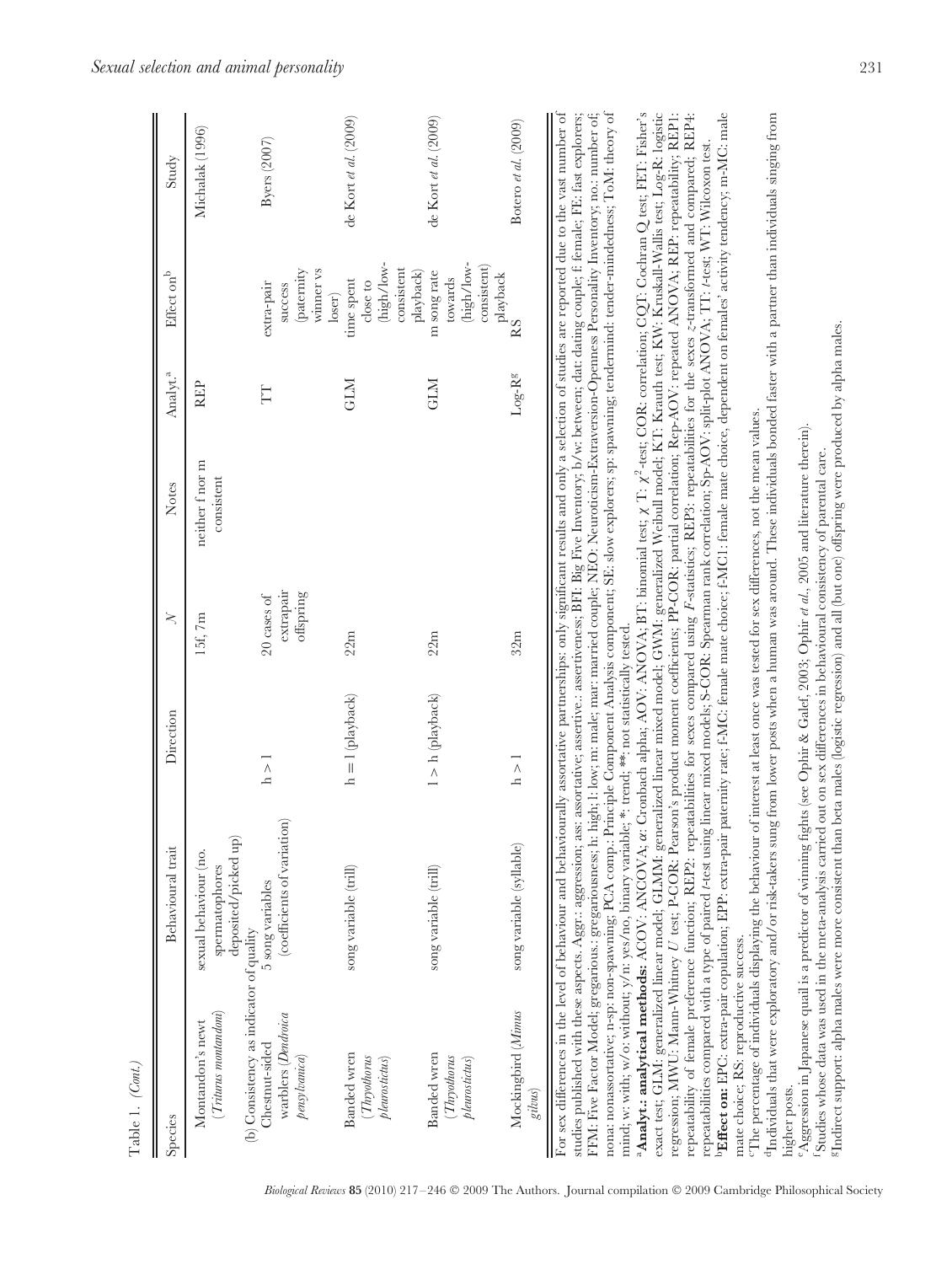In the following we outline how sexual selection can generate and maintain animal personality, starting with interindividual variation in the level of behavioural expression (elevation) as this is the component of personality differences to which nearly all attention from a sexual selection perspective has been paid. An overview of the studies discussed is provided in Table 1. In this review, we will not consider further alternative mating tactics of individuals within one sex (i.e. discrete differences in mating behaviour, e.g. sneaker *versus* fighter males) and how they are influenced by sexual selection. This is for several reasons. Firstly, several excellent reviews on these alternative reproductive strategies exist already (e.g. Andersson, 1994; Gross, 1996; Brockmann, 2001), highlighting that different tactics are often associated with certain behavioural features (e.g. for sneaker males it is not adaptive to be aggressive, whereas for territorial males it can be). Secondly, alternative reproductive tactics are often also associated with different morphological, physiological and/or life-history traits. These phenotypic constraints in themselves frequently explain why males following varying tactics differ consistently in their behaviour (e.g. sneaker males are often much smaller than territorial males and would therefore be unlikely to be successful in an escalating fight over access to a mate and hence are expected to be consistently less aggressive). Finally, we refer readers interested in the link between personality and discrete alternative mating strategies to recent publications by Reale ´ & Dingemanse (2009) and Sih & Bell (2008).

## **II. SELECTION FOR LEVEL OF BEHAVIOURAL EXPRESSION**

## **(1) Sex differences in the level of behaviour in animals and humans**

Because sexual selection results in different selection pressures acting on males and females that manifest in sex differences for those traits under selection, for instance in body size or visual ornaments (Andersson, 1994), a first indication of a role of sexual selection on behavioural traits could be sex differences in behavioural expression (for other processes generating sex differences see Blanckenhorn, 2005; Fairbairn, Blanckenhorn & Székely, 2007).

As summarised in Table 1, there is evidence from numerous studies that males and females, both in humans and other animals, can differ in the mean level of their behavioural expression (the mean elevation of each sex). These sex differences occur in a variety of behaviours, ranging from aggression to fearfulness (see Table 1), and along different axes of human personality which is categorised into five dimensions (Five-Factor Model: Openness, Conscientiousness, Extraversion, Agreeableness, Neuroticism, see McCrae & Costa, 1999). Several frameworks based on sexual selection have been suggested in the human literature to explain why men and women differ in their mean behaviour (e.g. Buss, 1995; Troisi, 2001; Geary, 2002; Miller, 2007). These

frameworks, along with the empirical studies from which they are derived, have often been criticised as ''just-sostories'' because interpretations are made *post-hoc* and are not based on results obtained from experiments with clear theory-driven predictions (Geary, 2002). Also, the frequent use of self-reported questionnaires has been criticised where self-assessment may not reflect actual personality traits (see Penke, Denissen & Miller, 2007*a*) or where self-assessment ability may differ among people of varying personalities (see, for similar potential biases in animal studies, Biro & Dingemanse, 2009). Finally, there is one general problem with studies exclusively investigating differences between the mean behaviour levels of males and females: these mean differences do not necessarily imply that males and females differ in their personalities. Only when there are sex differences in behavioural consistency and/or inter-individual variation in the level of behaviour can we really talk about sex differences in personality.

We suggest, therefore, for future studies more rigorous prediction testing (e.g. derived from the existing frameworks). Some recent human studies have applied experimental approaches, avoiding the potential problems of questionnaires (e.g. Bressler & Balshine, 2006; Knickmeyer *et al*., 2006). Further approaches could involve assigning people to behavioural tasks (e.g. play-acting, participation in a manipulated quiz-show or a Prisoner's dilemma game, *cf*. Wedekind & Milinski, 1996) and then measuring their behavioural responses (e.g. risk-taking or degree of cooperation) in an objective way. Subsequent analyses should not only involve testing for sex differences in the mean behaviour *per se* but also in inter-individual variation in the level of behaviour and in their levels of behavioural consistency. The latter could involve consistency over time and/or different contexts, such as sex differences across personality dimensions in humans.

## **(2) Mate choice and personality traits**

A number of mechanisms that could drive the evolution of mate choice have been discussed (e.g. Andersson, 1994; Kokko *et al*., 2003; Andersson & Simmons, 2006). Proposed mechanisms of mate choice involve either direct benefits (females prefer male traits reflecting his ability to supply material benefits, like food or paternal care, e.g. Møller & Jennions, 2001), or indirect benefits (females prefer males that have genes that increase fitness of offspring). Indirect benefits may occur because sons are more attractive (Fisher, 1930) or because offspring are more viable in general (Zahavi, 1975). Higher offspring fitness may occur either because some males have genes that code for intrinsically superior phenotype offspring, or because some male genomes are more compatible with particular female genomes (genetic compatibility, e.g. Tregenza & Wedell, 2000). Hence, sexual selection can generate similar mate preferences across females or preferences that differ among females according to their compatibility with particular males. For the purpose of this review we will refer to male (behavioural) traits that lead to direct or indirect benefits for females collectively as indicators of quality and will consider them separately from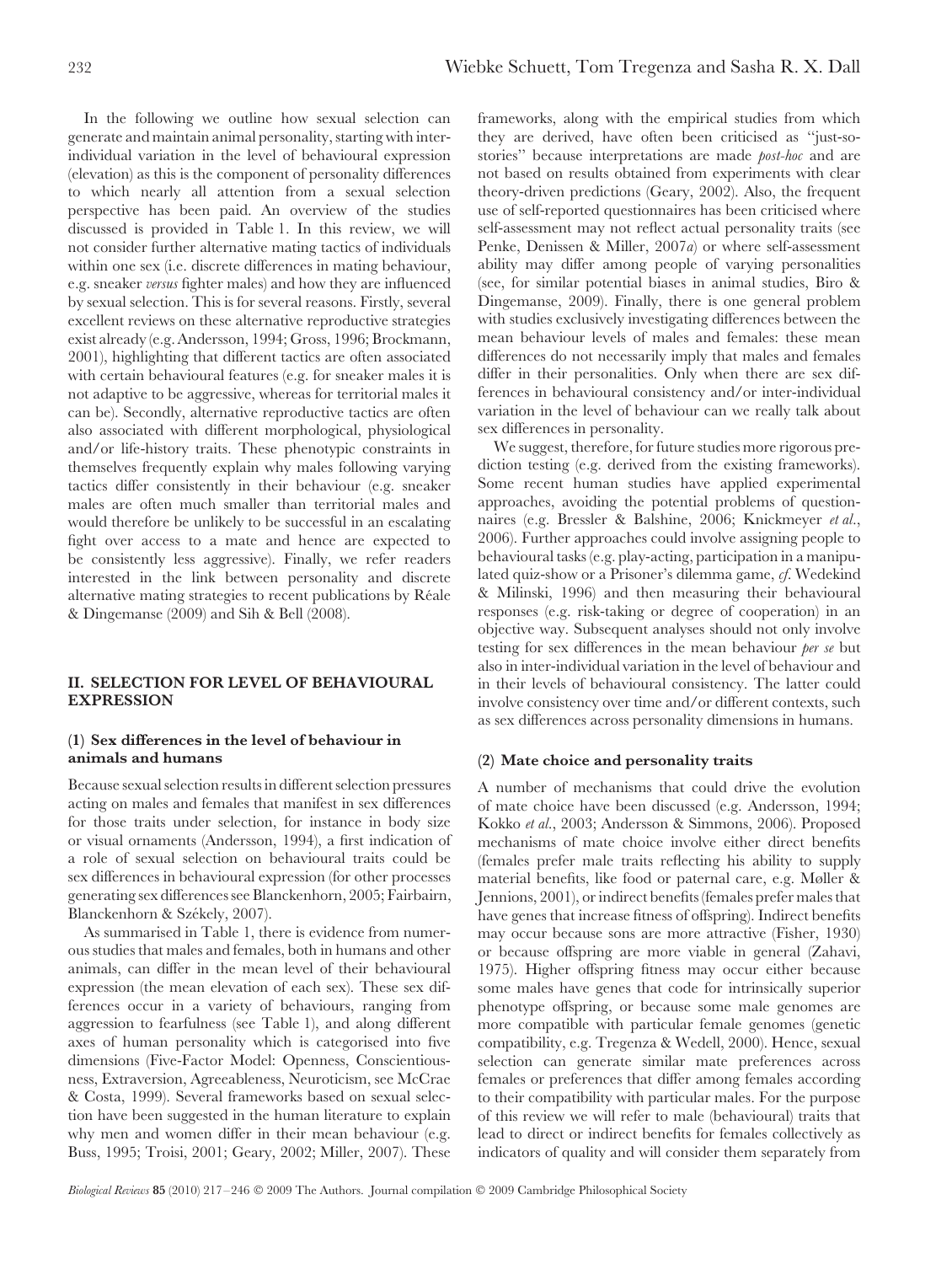traits that are beneficial for just particular females (due to some sort of compatibility).

## **(3) Female preference for male behavioural traits: inter-individual agreement**

If some male behavioural traits signal their quality–for instance their parental abilities or genetic quality–we expect consistent female preferences for these traits (assuming that all females have the same ability to assess benefits gained by choosing a certain male), resulting in inter-individual agreement in choice, and selection for these behaviours, or levels of behavioural expression. If these behavioural expressions are costly to produce (which is normally assumed if a trait signals quality reliably; Zahavi & Zahavi, 1997), then we also expect variation in males' expression of these behavioural traits, as not all males can afford to display the signal due to quality differences.

Miller (2007) expands previous researchers' ideas (e.g. Darwin, 1871) that many human moral virtues have been sexually selected as costly signals. According to this argument, moral virtues are predicted to signal either genetic quality in that genes that are associated with generally higher fitness might be required for showing moral virtues like a ''sophisticated, empathetic social intelligence''; or to signal good parental abilities (which may have genetic and environmental components) which are predicted to be indicated by empathic personality traits as they could help during caring for offspring; or signal good partner skills, which lead to mutual benefits and effective coordination in long-lasting partnerships (Miller, 2007).

Miller's idea is supported by empirical studies demonstrating that many moral traits are sexually attractive and could be indicators of mental fitness as well as genetic quality and parental quality (reviewed in Miller, 2007). As a number of studies have been published with regard to humour and mate choice in humans and humour has been shown to be correlated to health (Thorson *et al*., 1997; Celso, Ebener & Burkhead, 2003; Boyle & Joss-Reid, 2004), we can use their findings to apply Miller's (2007) ideas. If humour indicates quality, and women are the choosier sex, we not only expect males to invest more into showing humour but also females to respond more to humour, for instance with laughter (Kaufman *et al*., 2008). Furthermore, females should prefer males showing a higher level of humour as partners. As predicted, males use humour more often than females (McGhee, 1979; Myers, Ropog & Rodgers, 1997; Robinson & Smith-Lovin, 2001), and females appreciate humour more by laughing more than men do (Kaufman *et al*., 2008). Also, males prefer females who are receptive to their own humour, whereas females prefer a partner that produces humour (Bressler, Martin & Balshine, 2006). Similarly, in a study, in which humour of persons was experimentally manipulated, Bressler & Balshine (2006) demonstrated that only females preferred humorous-appearing persons as partners for relationships.

For future research, it would be desirable to show experimentally that humour is indeed a quality indicator, e.g.

that its correlation to health is not just a neutral by-product of an adaptation or a confounding factor (see general discussion in e.g. Buss & Greiling, 1999). This could be done for instance by quantifying costs related to humour production or by showing that humour has reproductive consequences. Also, consistent behavioural differences in humour traits need to be demonstrated for classification as personality traits (see above). It may be also worth considering in more detail that for instance social intelligence may not only be important for parental abilities and parental cooperation but could also be used in deceptive and manipulative ways, leading to a trade-off during mate choice with respect to that trait.

From animal studies there is indirect support for the hypothesis that personality traits can signal male quality to a female from a study of collared flycatchers, *Ficedula albicollis,* (Garamszegi, Eens & Torok, 2008; Table 1). Risktaking and exploratory male collared flycatchers consistently sang from a lower song post when an observer was nearby than risk-averse or less exploratory males. These bold males singing from lower posts bonded relatively faster with a partner than individuals singing from higher posts. This could indicate (among other possibilities) that males on the lower posts were of superior quality or likely to commit more to raising offspring as risk-takers are likely to have lower prospects for future reproduction (Wolf *et al*., 2007; but see e.g. Nettle, 2005 for potential for reduced parental care by extraverts).

More evidence for mate choice based on non-sexual personality traits is provided in an elegant study by Godin & Dugatkin (1996). After showing that female Trinidadian guppies, *Poecilia reticulata*, prefer males that have conspicuous colour patterns and that behave boldly towards a predator (both traits were positively correlated), the authors demonstrated that when appearance and behavioural effects are disentangled experimentally, females show preferences for males behaving boldly towards a predator, regardless of their colour patterns. These results support the hypothesis that behaviour (here: boldness) can be an honest signal of quality - which is used in mate choice by females - particularly when considering that bold males feed at a higher rate (Murphy & Pitcher, 1991; Godin & Crossman, 1994) and are more likely to survive an approach by a predator than shy individuals (Godin & Davis, 1995). Thus, it seems that only high-quality males can pay the costs of approaching predators (e.g. costs related to the risk and energy demands, predator inspection is reviewed in Dugatkin & Godin, 1992) and therefore advertise their quality to their mates by being bold (for further discussion see Dugatkin & Godin, 1992; Godin & Davis, 1995). This is underpinned by the fact that the level of risky predator inspection shows significant inter-individual variability in guppies (Dugatkin & Alfieri, 1991).

Further support for female mate choice on the basis of male behaviour comes from studies on the biparental and socially monogamous Midas cichlids, *Cichlasoma citrinellum* (see Table 1): male Midas cichlids show a higher level of amongindividual variation in aggressiveness than females (Holder,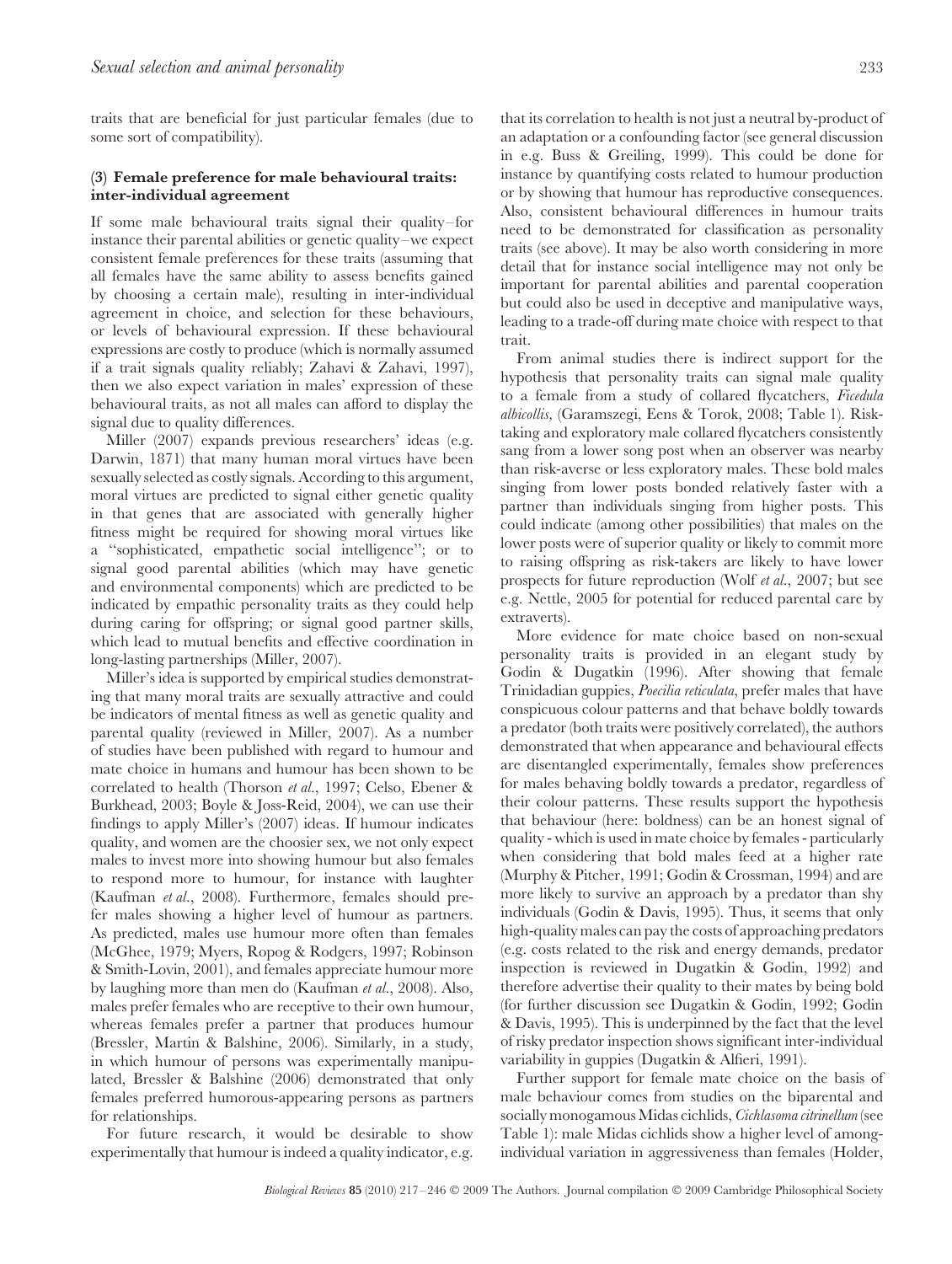Barlow & Francis, 1991). This could indicate that the level of male aggressiveness is under sexual selection, particularly as females prefer aggressive over non-aggressive males (Barlow, 1986). Males on the other hand do not discriminate among females based on their aggression (Barlow, 1986). Furthermore, partnerships with aggressive males are more successful in establishing and maintaining a breeding territory and better in guarding their young (Rogers, 1985). Contrary to males, females are all similarly aggressive when caring for young and are all effective parents (discussed in Barlow, 1986). Similarly, female fighting fish, *Betta splendens*, prefer males they have seen winning an aggressive interaction over losers (Doutrelant & McGregor, 2000). Males in this species provide parental care, such as aggressive defence of their broods against intruders (Jaroensutasinee & Jaroensutasinee, 2003). Thus, female fighting fish are likely to use information on a male's aggression during male-male encounters as a predictor of male's aggression in a parental context: defence of offspring. Indeed, male prairie voles, *Microtus ochrogaster*, that behave more aggressively towards females during mate choice show more parental care and less aggression towards offspring than males that are less aggressive towards potential female mates (Ophir *et al*., 2008). The mate choice of female prairie voles, however, is independent of the degree of female-directed aggression (Ophir *et al*., 2008). In contrast to female Midas cichlids and fighting fish, female Japanese quails, *Coturnix japonica*, prefer less aggressive males (Ophir & Galef, 2003). Ophir & Galef (2003) allowed females to observe aggressive interactions between dyads of males, before they could choose between the previously presented males. Females spent a significantly higher proportion of time (a measurement of sexual preference, White & Galef, 1999) next to the males which had been the less aggressive ones (the losers) in male dyads. This effect was only evident if females actually observed the aggressive encounters, not if they only chose between losers and winners whose interactions they had not watched. In further experiments the authors (Ophir & Galef, 2003) showed that mate choice results were not confounded by males reacting to the choosing female during the aggressive encounters. Therefore, female preferences reported were a result of a choice based on aggression *per se* rather than a choice based on any behavioural changes of the males due to the outcome (i.e. win or loss). Finally, male aggressive behaviour during male encounters was a predictor of the extent to which males expressed (potentially) harmful behaviours (e.g. aggressive pecking) towards the female in a mate-choice context (Ophir & Galef, 2003). These findings suggest that female quail (*a*) use information from aggressive male interactions about which males are likely to sexually harass and harm them (dominant ones) and avoid these males; therefore, (*b*) basing their choice on male context-consistency in aggression. Further investigations have confirmed that female quail do not choose less aggressive males (they are indifferent to known less aggressive males and unfamiliar males) but rather avoid more aggressive males (Ophir, Persaud & Galef, 2005), which fits with the notion that the female quail avoid sexual coercion by males.

In contrast to Midas cichlids and fighting fish, Japanese quail have a promiscuous breeding system, in which females have been reported to perform all parental care themselves (Mills *et al*., 1997). Consequently, reproductive payoffs - i.e. the relationship between costs (e.g. risk of injury or disease transmission from mating) and benefits (e.g. paternal care, good genes) of mating with a male - in relation to the level of male aggression (or other behaviours) may differ (*a*) for females of different species with contrasting life histories (Qvarnström & Forsgren, 1998), (b) for females of different personalities (see below), or (*c*) depending on the frequencies of different male personalities in the population (e.g. Gross, 1996; Dennenmoser & Thiel, 2008). More research is needed to test these ideas directly.

## **(4) Female preference for male behavioural traits: inter-individual variation**

Individual female guppies are consistent in their choice of male colouration but differ from one another in their preference, despite an overall preference for more conspicuous males (Godin & Dugatkin, 1995). Similarly, Forstmeier & Birkhead (2004) demonstrate that captive female zebra finches, *Taeniopygia guttata*, are consistent in their preference for male behavioural traits, namely song rate and aggression. However, some females consistently prefer males with high song rates, others prefer males with low song rates, some prefer highly aggressive and others less aggressive males. Why do females differ consistently in their choice? If song rate or level of aggression is a sign of quality, then we would expect all females to prefer the same expression of the trait, i.e. the quality reflecting trait expression. Only if females had different abilities to assess and identify the high quality signal or if they differed in their choosiness, would we predict individual females to differ in their preference. Indeed, there is some evidence that females vary consistently in their choosiness: individual females are consistent in their inclination to copulate with a male (Forstmeier, 2004, 2007) as well as in their time allocation to the preferred male during mate-choice trials (Forstmeier & Birkhead, 2004). If some females are less accurate in their assessment abilities or if some females are less choosy, such females should not be consistent in their choice. Rather, what seems likely is that a female's personality plays a role in choosing a mate. Indeed, Forstmeier & Birkhead (2004) found evidence that females that spent more time approaching available males during mate-choice trials preferred males that sung at higher rates. It should be noted that both the female tendency to approach males (Forstmeier & Birkhead, 2004) and male song rate (as well as male aggression, Forstmeier, 2004, 2007; Forstmeier, Coltman & Birkhead, 2004) can be considered personality traits in zebra finches as individuals differ consistently from one another in these behaviours.

To our knowledge, there are only two other studies published on non-human animals that have considered the personality of not only the chosen but also the choosing individuals during mate choice (Groothuis & Carere, 2005; Schuett, 2008). In the first, male great tits, *Parus major*, from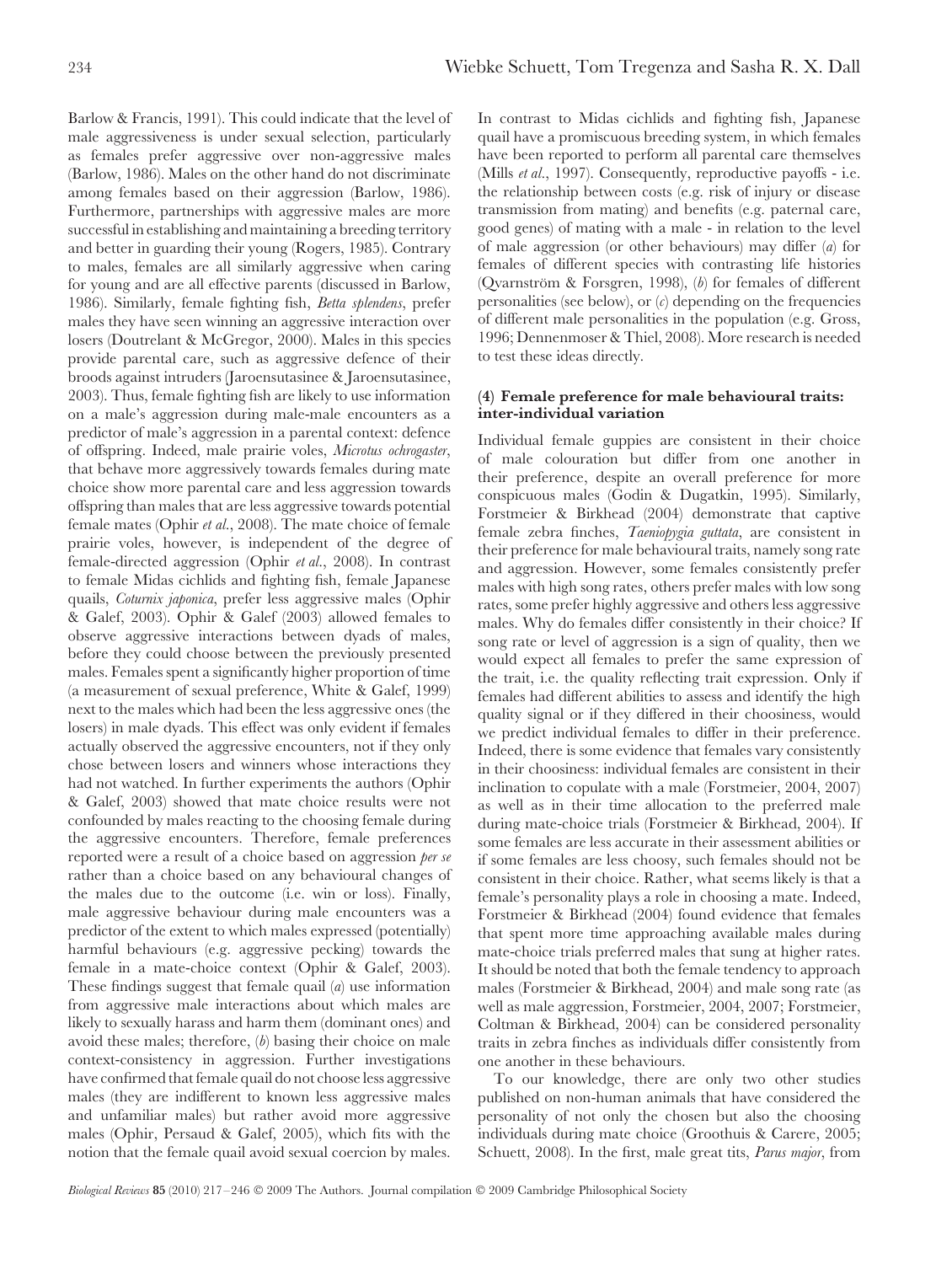bi-directional selected lines for fast *versus* slow exploration (Drent, van Oers & van Noordwijk, 2003) were assayed for their preference for females (also originating from these two selection lines). Males of the fast line expressed preference for similar females, whereas males of the slow line did not display preferences for females of either line (Groothuis & Carere, 2005). Similarly, moderately or highly exploratory female zebra finches prefer males that appear to be exploratory (male exploration manipulated); less exploratory females on the other hand show no preference for males manipulated to appear either exploratory or nonexploratory (Schuett, 2008; W. Schuett, J-G.J. Godin & S.R.X. Dall, in preparation). These studies (and the studies outlined below, indicating similar consequences for patterns of reproductive success) raise two questions: why do some individuals mate assortatively, and why do all individuals not mate assortatively? High exploration levels could signal high quality in general (as discussed above for male risktaking behaviour) or high-quality parental care (due to context consistency), therefore all individuals should prefer fast explorers as mates. At the same time mating with the same personality type may have advantages (see below), resulting in a trade-off in choice for slow-exploring individuals. Also, slow-exploring individuals might need longer to assess a prospective mate's behavioural type accurately, or may have a smaller time horizon for making a mate-choice decision for instance due to being more easily distracted. This could be the case if slow-exploring individuals, which have been shown also to be risk averse (in great tits: van Oers *et al*., 2004*a*; in zebra finches: Schuett & Dall, 2009), invest more time in information-gathering to decrease the risk (see also Dall & Johnstone, 2002), leaving less time to invest in mate choice. Finally, underlying genetic mechanisms may drive these patterns. For instance there is substantial additive genetic variation for exploration and boldness in great tits but also considerable genetic dominance, with low boldness and exploration being dominant over high boldness and exploration, respectively (van Oers *et al*., 2004*b*). Clearly, more work is needed to shed further light on preference patterns and their underlying genetic mechanisms. However, what is clear from these studies on great tits and zebra finches is that behavioural traits both of the choosy and the chosen sex have an impact on mate choice, and so sexual selection is likely to influence the maintenance of personality traits.

## **(5) Combination of behavioural levels in a pair and reproductive success: advantages of choosing a mate who behaves similarly or dissimilarly**

#### (*a*) *General rationale: genetic and behavioural compatibility*

One proposed function of mate choice is that it allows females to choose genetically compatible males (e.g. Tregenza & Wedell, 2000), which can either lead to assortative mating (genetic similarity hypothesis, e.g. Rushton, 1989) or disassortative mating (overdominance and heterozygote advantage). In support of this, male monogamous oldfield

mice, *Peromyscus polionotus rhoadsi,* have higher lifetime reproductive success if paired with their preferred female than males paired with an unpreferred female or males paired with a female which has been preferred by another male (Ryan & Altmann, 2001) and female field crickets, *Gryllus bimaculatus,* preferentially fertilise eggs with sperm from unrelated males (Tregenza & Wedell, 2002; Bretman, Wedell & Tregenza, 2004). Similarly, behavioural compatibility or ''complementarity''/''similarity'' between partners could have an important role in mate choice (Trivers, 1972; Burley, 1983; Barlow, 1992). That behavioural coordination can result in higher reproductive success is supported by a study by Spoon, Millam & Owings (2006): in cockatiels, *Nymphicus hollandicus,* highly behaviourally compatible partners exhibit more coordinated incubation and have higher reproductive success than individuals with lower behavioural compatibility. Compatibility in this study was measured as a composite of proximity, behavioural synchrony, allopreening, copulation frequency and aggression between partners. Also, individuals in a partnership with low behavioural compatibility are more likely to perform extra-pair copulations than highly compatible pairs (Spoon, Millam & Owings, 2007).

#### (*b*) *Disassortative mate choice for behaviour*

Some authors (Dingemanse *et al*., 2004; Both *et al*., 2005; van Oers *et al*., 2008) have argued that disassortative mating by personality could be adaptive, in that (*a*) partners of similarly extreme personalities could be behaviourally or genetically incompatible or (*b*) females produce offspring with intermediate personality that could be viable. Although in different years great tits at the different extremes of the exploratory trait distributions had highest survival rates - correlated to environmental conditions-, moderately exploratory individuals showed the lowest variance in adult survival in the long term and therefore the highest life expectancy (Dingemanse *et al*., 2004). However, if disassortative mating by behavioural type is favoured by sexual selection, and personality effects are additive in expression, this is likely to erode personality differences over time, at least if personality traits are controlled by multiple loci, which is supported by the literature (e.g. Reif & Lesch, 2003), and if we consider disassortative mating as the only selection pressure acting in this context.

In accordance with the disassortative mating hypothesis, great tits have an increased likelihood of being in a disassortative partnership (for exploration) if the male is older than one year (Dingemanse *et al*., 2004). Furthermore, van Oers *et al*. (2008) showed in a study of wild great tits that assortatively exploratory pairs (at both extremes of the trait distribution) have the highest extra-pairpaternity rates in their broods. However, the extra-pair males were not more dissimilar in their personality to the female than their within-pair males, which would be expected if females in assortative partnerships seek extra-pair matings to produce behaviourally intermediate offspring. Also, contrary to expectation, within-pair offspring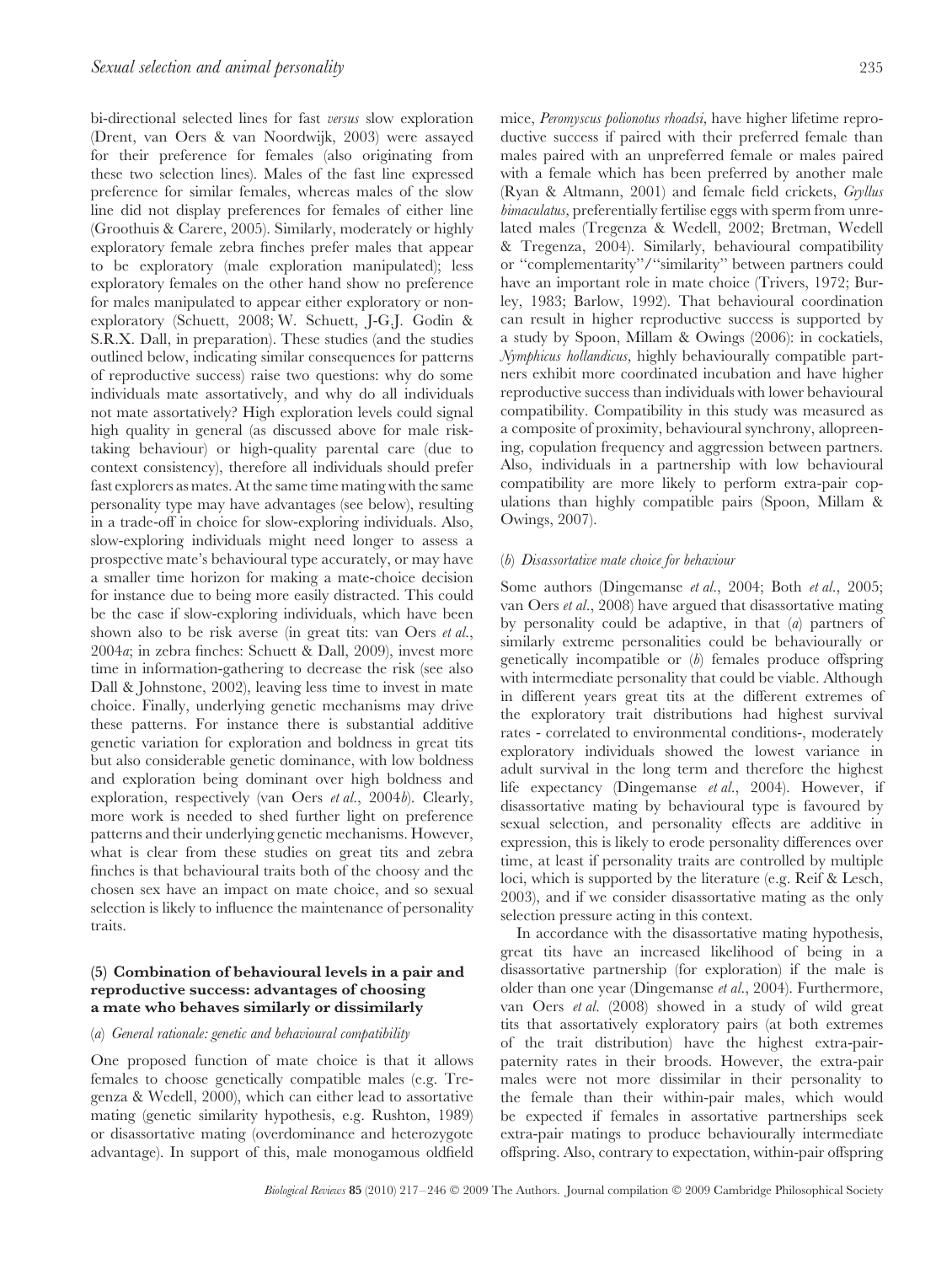had a higher probability of surviving to the next year than extra-pair offspring. On the other hand, males in assortative partnerships can be expected to have a fitness disadvantage from an increased likelihood of having extrapair offspring in their nest (unless they offset this disadvantage by engaging in an increased number of extra-pair matings themselves).

## (*c*) *Positive assortative mate choice for behaviour*

Alternatively, choosing a partner assortatively from a behavioural perspective could be adaptive and result in higher reproductive success than choosing a partner disassortatively or at random. This assortative mating scenario might tend to maintain existing variation in the level of behavioural expressions. Females choosing males that behave similarly to themselves could be at an advantage if similar individuals are able to coordinate their behaviour to a greater extent than nonassortative pairs. Improved cooperation and coordination within a pair during parental care could increase reproductive success (see studies on cockatiels above). For instance, synchronised behaviour may be important in a foraging context if predation risk decreases when partners are feeding closely together (e.g. *via* risk dilution; Krause & Ruxton, 2002). Moreover, assortative pairs may provision their young more efficiently because, for instance, they can stagger their nest visits more reliably.

Assortative pairs of extreme personalities (i.e. at the ends of the exploratory spectrum) in great tits have been shown to raise fledglings in better condition (measured as residual fledging mass) than disassortative pairs (Both *et al*., 2005). Furthermore, we have found evidence in a cross-fostering breeding experiment on zebra finches that foster parents in which both adults were highly exploratory raised offspring in the best condition compared to any other behavioural combination (Schuett, 2008; W. Schuett, S.R.X. Dall & N.J. Royle, in preparation). However, less-exploratory females always reproduced chicks of intermediate condition, independent of the males' exploratory or aggressive tendencies (Schuett, 2008; W. Schuett, S.R.X. Dall & N.J. Royle, in preparation). Similarly, reproducing pairs in dumpling squid, *Euprymna tasmanica*, showed similar boldness levels in feeding tests: intermediate and bold females were more likely to reproduce successfully if paired with a similar male than if paired with a dissimilar male (Sinn, Apiolaza & Moltschaniwskyj, 2006). Shy females, on the other hand, tended to reproduce regardless of the boldness of the partner. Also, convict cichlid pairs, *Cichlasoma (Archocentrus) nigrofasciatum*, that reproduce successfully have been shown to have similar behavioural types (e.g. in terms of latency to explore a novel environment and interact with a mirror), whereas no interaction between male and female personality could be detected in non-spawning pairs (Budaev, Zworykin & Mochek, 1999).

There is also some evidence from humans for assortative partnerships in terms of personality as summarised in Table 1; most of these are positive but sometimes negative

assortments are reported (Vandenberg, 1972; Thiessen & Gregg, 1980; Buss, 1984; but see discussion in Penke *et al*., 2007*a*). Negative correlations between personality traits of partners are not only rarer in human partnerships, but they are also more distinctive in unstable partnerships than in stable ones (Vandenberg, 1972). Human partners have been shown to be behaviourally similar in numerous aspects of the five personality axes categorised for humans (i.e. Openness, Conscientiousness, Extraversion, Agreeableness, Neuroticism, see McCrae & Costa, 1999). Assortative human partnerships have been identified in antisocial behaviour [e.g. crime and any behaviour that is linked to negative results for the individual and the society (Rhule-Louie & McMahon, 2007), factor Agreeableness], broad interests (Little, Burt & Perrett, 2006, factor Openness), Extraversion (e.g. Little *et al*., 2006), Conscientiousness (e.g. Botwin, Buss & Shackelford, 1997; Little *et al*., 2006), Intellect-openness, Agreeableness (e.g. Botwin *et al*., 1997) and overall personality (Gonzaga, Campos & Bradbury, 2007). Both Gonzaga *et al*.'s (2007) and Botwin *et al*.'s (1997) study also illustrate that humans actually prefer partners with personality traits that resemble themselves, instead of ending up with a similar partner just as a result of similar environmental and demographic backgrounds.

Unfortunately, most studies (both in humans and nonhuman animals) have not considered the personality of the focal individuals before mating [but see e.g. Buss (1984) and Little *et al*. (2006) controlling for length of relationship], making it difficult to investigate whether individuals pair up assortatively in the first place or if they become more similar after pairing (Rhule-Louie & McMahon, 2007). Only the first scenario would indicate a role of sexual selection on personality traits. Furthermore, it is unfortunate that human studies investigating the link between personality traits and fitness are rare (Dingemanse & Reale, 2005; Penke ´ *et al*., 2007*a*) and human studies investigating the interaction between both parents' personalities on fitness seem absent altogether.

## (*d*) *Assortative* versus *disassortative mating–role of environmental conditions?*

Although we have considered assortative and disassortative mating and their fitness consequences separately, these mating strategies need not be mutually exclusive in the long term but could both be advantageous under different environmental conditions and result in a stable mix of individuals showing different levels of behavioural expressions in a population. In a three-year study, Dingemanse *et al*. (2004) found that in one year, assortatively paired individuals at the extremes of the explorative spectrum had the highest reproductive success (number of recruits). Although there were not enough data to test for an interaction between parental personalities on reproductive success in the remaining years, selection pressures on individuals of different sexes varied over the three years (see above). These changes in selection pressures coincided with fluctuating environmental conditions (food availability).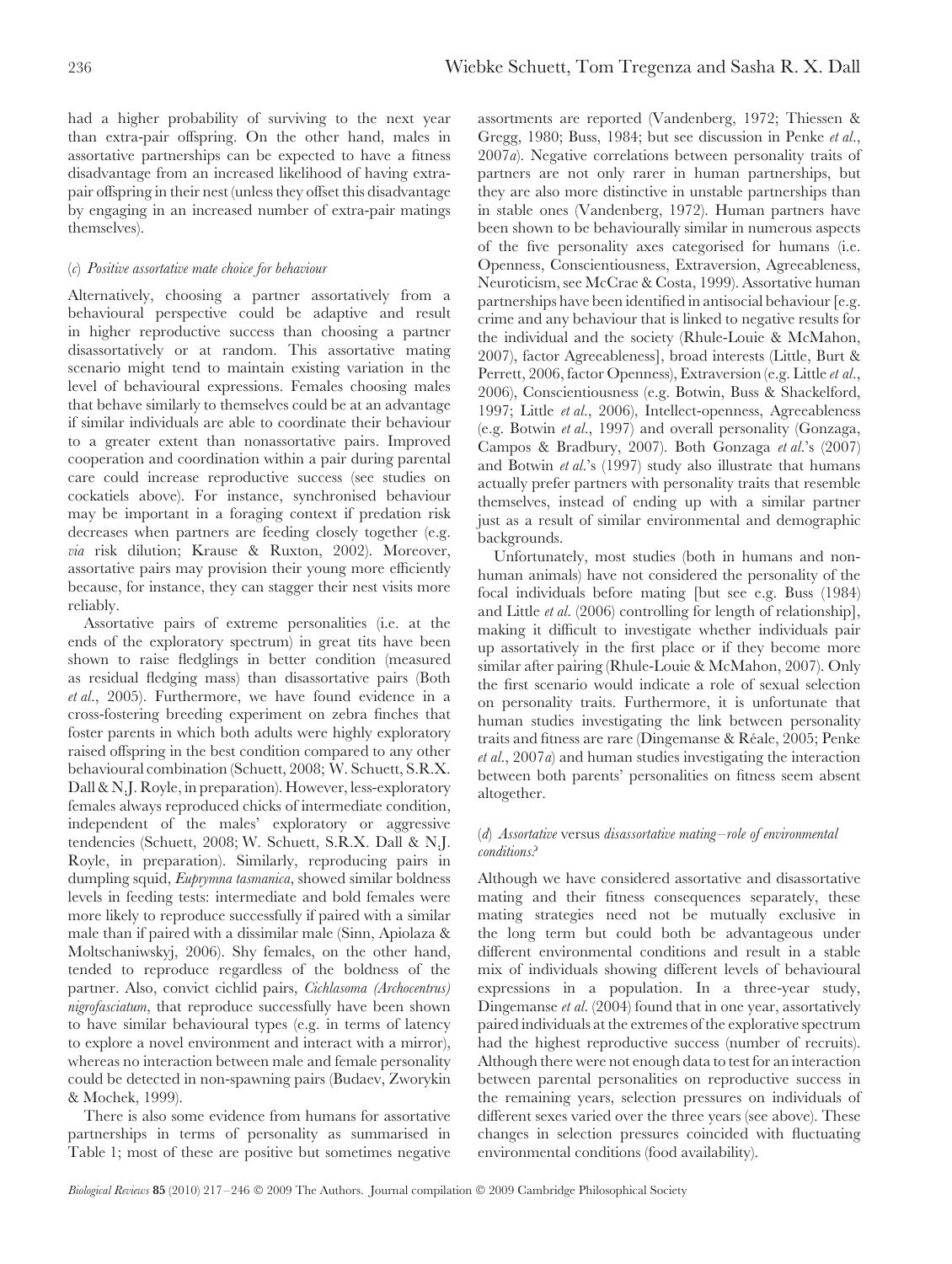## **III. SELECTION FOR BEHAVIOURAL CONSISTENCY: ADVANTAGES OF BEING PREDICTABLE OR A QUALITY INDICATOR?**

## **(1) Sex differences in consistency**

We have shown that different levels of behavioural expression exist and presented explanations as to why this could be the case from a sexual selection perspective, but we still need to focus more on why individuals are consistently different from one another. We could argue that if an individual's quality is genetically determined and controls whether an individual expresses costly behavioural traits, this behavioural restriction (for low-quality individuals) is not likely to change over its life and should therefore result in behavioural consistency. However, there is some evidence that behavioural traits tend to have relatively low heritability (van Oers *et al*., 2005). Secondly, there may be direct selection on consistency.

Dall *et al*. (2004) proposed that individuals that are consistent in their behaviour over time could acquire advantages from being predictable in competition over resources (if there is an audience). This could be the case if behaving predictably influences competitors' future responses in a way that improves the focal individual's payoffs. This idea can be applied in a sexual selection context: males, who compete aggressively over the resource females, i.e. access to mates, could have an advantage in being predictable in their aggression if some individuals are ''eavesdroppers'' (*sensu* McGregor, 2001; Bonnie & Earley, 2007). These eavesdroppers observe the outcome of fights between the contestants and adjust their behaviour depending on their opponents' previous behaviour (i.e. only escalate against previous losers). Consequently, individuals that are consistent in their level of aggression (low *versus* high) are favoured by selection, as their behaviour is predictable, and eavesdroppers can therefore avoid costly fights with low prospect of winning. In this way intra-sexual selection could generate consistency in male aggression. Similarly, consistency in males' behaviour could be selected for *via* female mate choice if females obtain benefits from choosing a partner whose behaviour is predictable. We propose this is most likely to occur in species that form long-term pair bonds and/or in species in which both males and females engage in parental care. In these species, mate choice has long-term consequences and males and females are required to coordinate efficiently in order to maximise the number and condition of offspring raised. A female could gain benefits not just from choosing a male who shows a high level of paternal care or territorial defence (see above) but also from a male who cares in a predictable fashion. Females can compensate and adjust their parental effort according to a male's parental care level (Sanz, Kranenbarg & Tinbergen, 2000). Johnstone & Hinde (2006) predict this is the case if there is an ''informational asymmetry'' between the sexes. Consequently, an estimate of male investment along with an estimate of the amount of parental effort needed to adapt to this male investment is likely to be more accurate and

or the constant required adjustment could be costly - or she might accept an inaccurate initial estimate, resulting in overor under-care by herself (depending on the initial estimate). The latter should lead to reduced efficiency in raising young as the female is unlikely to complement the male's parental care in the most effective way.

Other behaviours like preening/grooming of the partner might be more beneficial if expressed at a constant rate (but this should be equally true for both sexes, leading to no sex differences in consistency). Furthermore, taking the biology of the species of interest into account could help identify which behaviours are likely to be sexually selected for consistency. For instance, we found in one captive zebra finch population that male zebra finches are significantly more consistent in their exploration (but do not show a higher mean level of exploration) than females and that only males are consistent in their leading behaviour (Schuett & Dall, 2009). This makes sense given that male zebra finches lead their females around the colony and through feeding sites (Zann, 1996). A female should choose a male who explores the environment (while leading her around) in a predictable manner, as this is likely to result in a relatively predictable rate of finding feeding sites or high-quality patches within a feeding site. Generally, food is the limiting resource for females (Andersson, 1994) and a predictable access rate to food should be in the interest of the female.

In sum, from this ''predictability'' perspective, we would expect males to be selected for consistency in their aggressive behaviour (intrasexual competition) and parental care (female choice). Both sexes should benefit from having a partner who is consistent in his allo-preening/grooming behaviour (no difference in consistency between sexes expected). Also at a species level, we expect further sex differences in the consistency of other behaviours, depending on the biology of the species.

Unfortunately, hardly any studies have looked at sex differences in consistency (see Table 1) but rather assess repeatability of behaviours pooled for the sexes. To our knowledge, only one more study investigated sex differences in repeatability of exploratory behaviour (Dingemanse *et al*., 2002) and two investigated aggression (Bakker, 1986; Holder *et al*., 1991). There are also a few studies estimating repeatability of parental care for the sexes separately (Budaev *et al*., 1999; Freeman-Gallant & Rothstein, 1999; MacColl & Hatchwell, 2003; Schwagmeyer & Mock, 2003; Nakagawa *et al*., 2007*a*). However, of the latter, only Nakagawa *et al*. (2007*a*) tested for differences between the repeatabilities statistically, finding that male house sparrows, *Passer domesticus*, are highly consistent in their feeding rates of offspring, both within and between years, whereas females are significantly less consistent in their parental care. This fits with predictions. The same effect is apparent in a longtailed tit, *Aegithalos caudatus,* study (MacColl & Hatchwell, 2003), in a savannah sparrow, *Passerculus sandwichensis,* study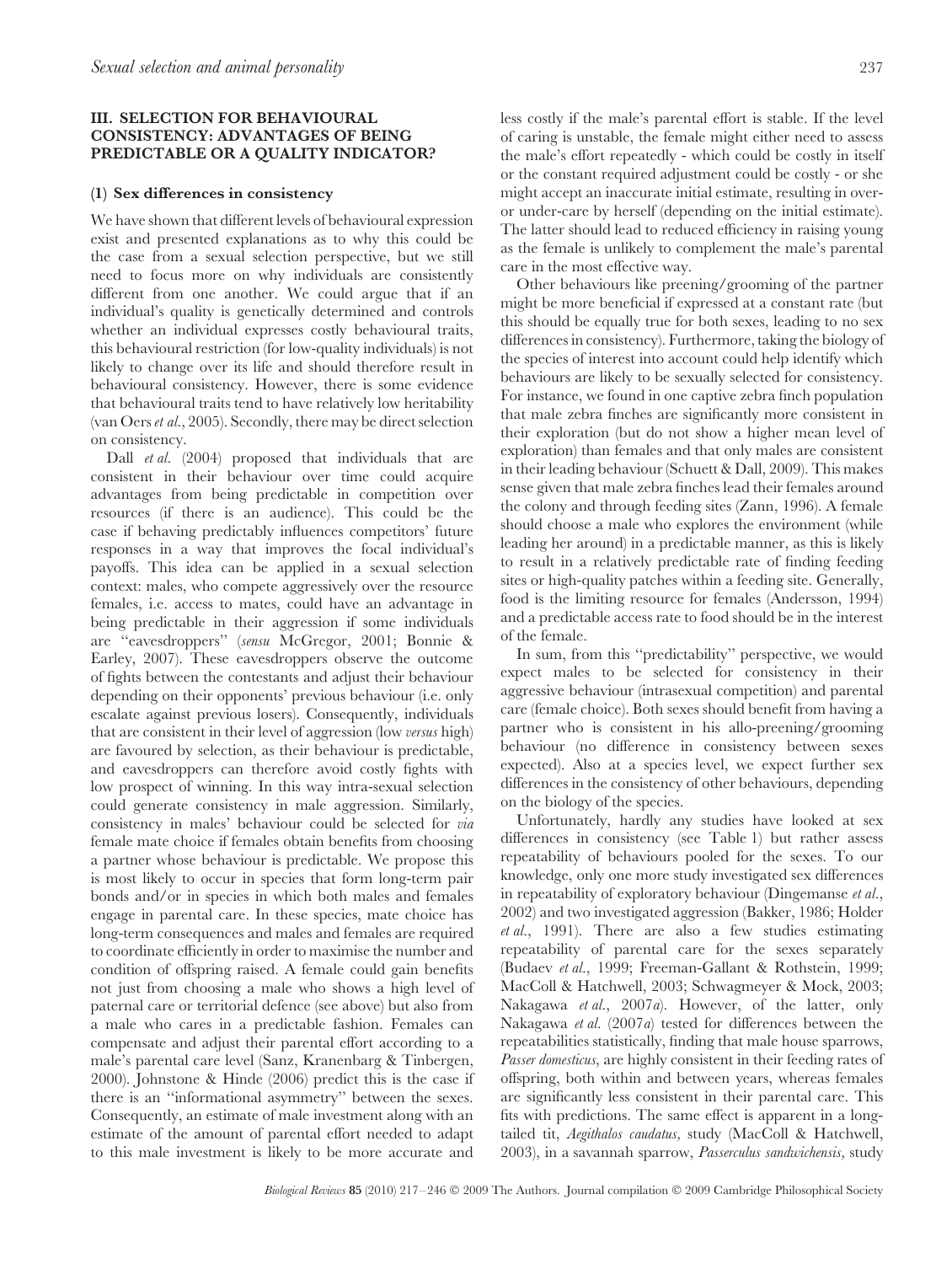

**Fig. 3.** Standardised repeatabilities ( $\zeta_R \pm 95\%$  confidence intervals) of parental care in males and females of different species (see Table 1). Data from: B, Budaev *et al*. (1999); FGR, Freeman-Gallant & Rothstein (1999); SM, Schwagmeyer & Mock (2003), MH: MacColl & Hatchwell (2003); N, Nakagawa *et al*. (2007*a*).

(Freeman-Gallant & Rothstein, 1999) and another house sparrow study (Schwagmeyer & Mock, 2003). However, in convict cichlids, *Cichlasoma (Archocentrus) nigrofasciatum*, males appear to be slightly (but probably not statistically) more unstable in terms of time spent with the brood than females (Budaev *et al*., 1999). Finally, Dingemanse *et al*. (2002) did not detect any sex differences in consistency for exploration in great tits, whereas Holder *et al*. (1991) found that only male Midas cichlids but not females are consistent in their tendency to behave aggressively over time. On the other hand, male and female sticklebacks, *Gasterosteus aculeatus,* are similarly repeatable in their aggression, with the female even exhibiting somewhat higher absolute values (Bakker, 1986). However, in the latter study, aggression of males and females was tested in different contexts, making a direct comparison between the sexes difficult.

To assess the patterns found in more detail and in a rigorous statistical manner, we conducted a meta-analysis of studies on repeatabilities in parental care of males and females outlined above (see also Table 1). Recently, Bell, Hankison & Laskowski (2009) also conducted a meta-analysis on repeatabilities to assess sex differences in behavioural consistencies. They found that adult males were more repeatable in their behaviour than adult females, whereas no such difference was present at juvenile stages. Nevertheless, after removing some influential studies, males were not more repeatable in their behaviour than females and the pattern was even reversed. Despite being an important and comprehensive study, this meta-analysis cannot be used conclusively to assess our specific questions and predictions as a variety of behaviours and taxa were analysed collectively, therefore not considering different breeding systems, including differing patterns of parental care. Finally, in the Bell *et al*. (2009) meta-analysis, studies were included where male and female behaviours were pooled and where repeatability was just measured for one sex.

There is only a sufficient number of studies available on one behaviour, parental care, to conduct a meta-analysis on sex differences in consistency (see Table 1). To allow

us to compare the repeatabilities (and Cronbach alphas, respectively;  $R$ ) of the different studies, we converted them into dimensionless, standardised effect sizes (for detailed discussion see e.g. Nakagawa & Cuthill, 2007) using Fisher *z*-transformations for repeatabilities, and calculated 95% confidence intervals and their variances as outlined by Stratford (2004), Bonett (2002) and Donner (1985). The obtained *z*-transformed repeatabilities  $(\zeta_R, \text{effect size values})$ were entered as the response into a weighted linear mixedeffects model (Pinheiro & Bates, 2000; REML, nlme package, in R 2.8.1; R Development Core Team, 2008), with sex as a fixed effect and study as the random term (see Nakagawa *et al*., 2007*a*). The mean effect sizes for the two sexes were estimated as a weighted mean in the linear mixed-effects model following Nakagawa *et al*. (2007*b*). To test whether the effect sizes from the different studies were homogenous, we computed the total heterogeneity of our sample studies, *QREML* (for details see Nakagawa *et al*., 2007*b*).

As suggested in the discussion of individual studies, the meta-analysis confirmed that males were significantly more consistent than females in their parental behaviour (Fig. 3;  $F_{1,16} = 4.83, P = 0.043$ ; effect sizes and 95%) CI: males:  $R = 0.562$ , CI<sub>lower</sub> = 0.172, CI<sub>upper</sub> = 0.855,  $ZR = 0.725, \text{ CI}_{\text{lower}} = 0.174, \text{CI}_{\text{upper}} = 1.276; \text{ females:}$  $R = 0.456$ , CI<sub>lower</sub> = 0.019, CI<sub>upper</sub> = 0.809, ZR = 0.571,  $CI<sub>lower</sub> = 0.019$ ,  $CI<sub>upper</sub> = 1.123$ . The samples were homogenous ( $Q_{REML} = 0.029$ , d.f. = 21,  $P = 1$ ).

## **(2) Mate choice, male-male competition and behavioural consistency**

Consistency could be sexually selected for if the expression of behaviour in a consistent manner is costly and therefore an indicator of quality that could be used (*a*) in mate choice by the choosy sex or  $(b)$  in male-male competition over access to females. Exhibiting consistency in behavioural expression could be particularly costly when environmental conditions change. For instance, imagine a male who shows a consistently high level of parental care. Parental care is costly from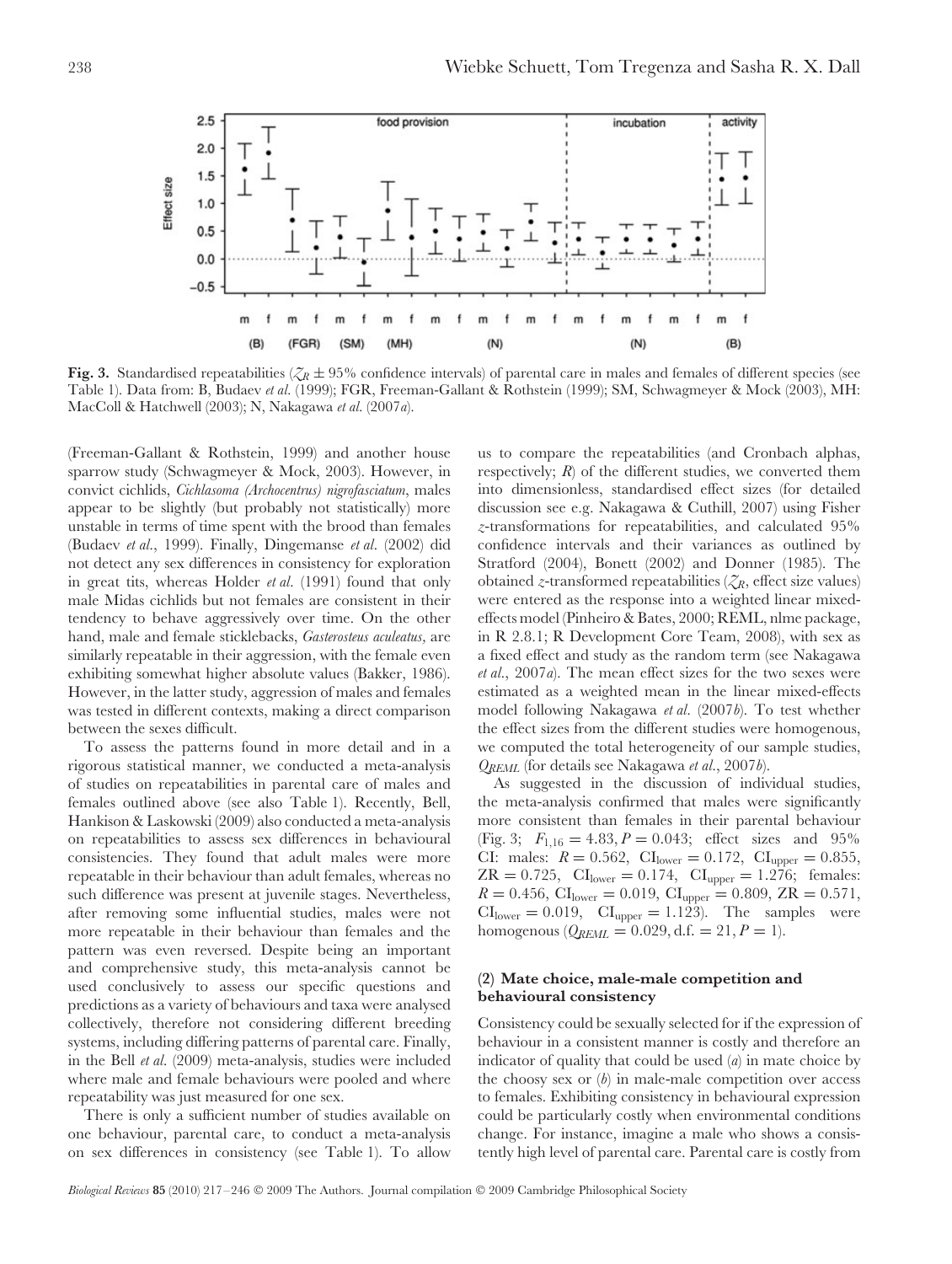an energetic point of view (e.g. Trivers, 1972). As long as food is abundant, we expect that a number of males can afford to show high levels of parental care (if we assume for illustrative purposes that there are no costs other than energetic ones associated with parental care). However, the less food is available, the harder it is for an individual to find enough food for its (and its offsprings) energy demands. Therefore, we assume that only very high quality individuals can maintain their high level of parental care consistently. Similar patterns may be evident during male-male competition. The expression of aggression or song in a consistent manner could be costly. For instance, consistency in certain song features may entail energetic costs or developmental constraints (for a detailed discussion on constraints and honesty of song as a signal see Gil & Gahr, 2002).

We are only aware of two published studies that tested for relationships between behavioural consistency and mate choice and/or reproductive success: Byers (2007) assessed links between male extra-pair reproductive success and consistency in song in wild chestnut-sided warblers, *Dendroica pensylvanica*. The degree of consistency in singing was positively correlated to a male's number of extra-pair offspring. Similarly, male tropical mockingbirds, *Mimus gilvus*, that are consistent within each syllable type, have higher dominance status and increased reproductive success relative to males showing low within-type consistency (Botero *et al*., 2009). Furthermore, support for the hypothesis that male behavioural consistency is beneficial for females comes from an unpublished study on wild lance-tailed manakins, *Chiroxiphia lanceolata*. In this lekking species, females that had male partners consistent in their display behaviour (among years) were more faithful than females that were paired to behaviourally inconsistent males (E.H. DuVal, personal communication).

One recent study (de Kort *et al*., 2009) investigated the link between male-male competition and consistency in song in the territorial banded wren, *Thryothorus pleurostictus*. In this species the number of song types expressed during a territorial encounter decreases and the same song type is often repeated a number of times (Vehrencamp *et al*., 2007). Consistent with existing literature, in which older males often have greater success in gaining access to females than younger males (Andersson, 1994), de Kort *et al*. (2009) show first that consistency in trill notes (i.e. a series of repeated notes) increases with age within an individual (see Botero *et al*., 2009, for similar results). Despite this increase in consistency with age, different individuals vary in their consistency. Furthermore, males presented with male song playbacks within their territories distinguish between song recorded from the same male at one or three years old. Territorial males sing significantly more when approaching the song playbacks of first-year males than those of third-year males. Finally, males sing significantly less when exposed to an inconsistent first-year song than when encountering the song of the same first-year male, manipulated to appear consistent. Although there is a debate over whether strong or weak competitors should trigger an intense song response, most studies assume that the intensity of response should increase

with decreasing competitiveness of the opponent, which also corroborates predictions from theoretical models (see de Kort *et al*., 2009 and literature therein). Either way, what we can conclude from the study by de Kort *et al*. (2009) and to some degree also from the studies by Byers (2007) and Botero *et al*. (2009) is that consistency in at least some song traits is used as a source of information in sexual selection contexts.

We provided two possible explanations as to why behavioural consistency could be sexually selected for: as a signal of quality and/or association with advantages of being predictable. These ideas are not mutually exclusive: it could be that being consistent is in general costly, and therefore can only be displayed by high-quality individuals, but it could also be beneficial in itself. These two explanations for the existence of behavioural consistency suggest it can be selected for directly and contrast with the widespread view that behavioural consistency, or more generally limited phenotypic plasticity, results from constraints (i.e. costs and limits) to plasticity (e.g. DeWitt, Sih & Wilson, 1998; Sih *et al*., 2004*b*; McElreath & Strimling, 2006; but see Dall *et al*., 2004; Wolf *et al*., 2008).

Finally, we want to point out two possibilities which may not favour maximum levels of consistency in a sexual selection context but which remain to be tested in future studies. First, the existence of predictability may offer incentives to deceive or to manipulate (for a general discussion about information on a partner's behaviour and credible threats, see McNamara & Houston, 2002). For instance, if females choose males whose parental care is predictable, in being predictable, males could leave it to the females to react to any environmental changes and consequent changes in the needs of the offspring, such as to increase provisioning. This could be the case if male consistency evolves to exploit existing female biases for consistency (sensory bias, see e.g. Ryan & Keddy-Hector, 1992). Alternatively, there may be cases in which females or competing males may exploit a male's behavioural predictability. Second, Sih & Bell (2008) mention a possible role of what they refer to as ''social sensitivity'' or ''social skill'' which can be applied to a sexual selection context. After an individual has chosen a time and location for mate choice, has assessed prospective partners' quality and chosen a partner, it will respond to this partner, e.g. by adjusting its display behaviour. Sih & Bell (2008) further discuss the likelihood that individuals will differ in this ability to adjust their behaviour, i.e. show different levels of ''social skill'', and that the choosy sex may express a preference for high levels of this skill. In support of this, male satin bowerbirds, *Ptilonorhynchus violaceus*, have increasing courtship success both with increasing displaying rates but also with decreasing startle rates of the females, which is negatively correlated to male adjustment of courtship intensity in response to female behaviour (Patricelli *et al*., 2002; Patricelli, Coleman & Borgia, 2006).

## **(3) Combination of behavioural consistencies in a pair**

In the same way that assortative/disassortative mate choice for behavioural levels may be important for genetic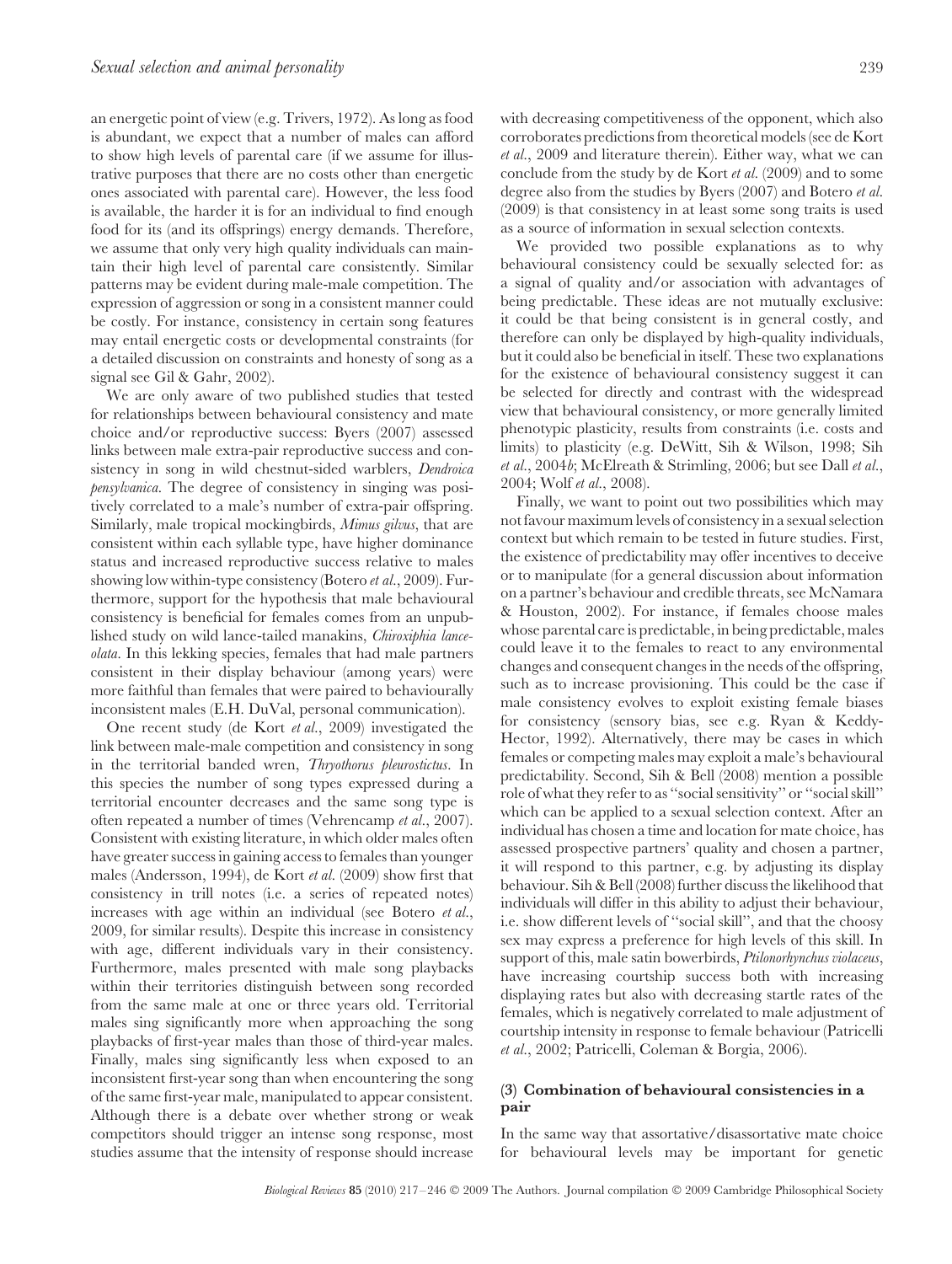and/or behavioural compatibility between partners and consequently their successful reproduction, combination of the level of both partners' behavioural consistency (slopes) may be crucial during mate choice. If this was the case, we would expect (*a*) mate choice based on consistency, with the direction depending on an individual's own level of consistency, (*b*) reproductive benefits of certain combinations of consistencies; (*c*) if (dis-)assortative mate choice by consistency plays a role, we would also expect variation in the level of consistency between individuals of the same sex.

Unfortunately, we are not aware of any studies investigating the influence of behavioural consistency of both the chosen and choosing sex on mate choice. However, there is some support for reproductive advantages for some combinations of behavioural consistencies over others (Schuett, 2008; W. Schuett, S.R.X. Dall & N.J. Royle, in preparation). Zebra finches have been shown to produce foster offspring of better condition if pairs consist of two highly consistent explorers (Schuett, 2008; W. Schuett, S.R.X. Dall & N.J. Royle, in preparation). Assortative pairs, in which both partners are behaviourally inconsistent in their exploration, raise foster offspring with reduced condition in comparison to the consistent-consistent pairing, but still show higher reproductive success than any other remaining pair combination (Schuett, 2008; W. Schuett, S.R.X. Dall & N.J. Royle, in preparation). This suggests that positive assortment in terms of behavioural consistency is important for the behavioural coordination of parental care in zebra finches (Fig. 1). However, more studies are needed to confirm these results and to shed further light into how parental care, cooperation/coordination between partners and personality interrelate. Preferably, future studies should disentangle both aspects of personality (behavioural level and consistency) experimentally as these measures are not independent of one another (Schuett, 2008; W. Schuett, S.R.X. Dall & N.J. Royle, in preparation). Therefore, only separating behavioural consistency from behavioural levels will allow us to assess the importance of behavioural consistency *per se* on reproductive performance. Finally, there is evidence for inter-individual variation in the degree of consistency (e.g. Koolhaas *et al*., 1999; Benus, 2001; Briffa *et al*., 2008; Schuett, 2008; Dingemanse *et al*., 2009; W. Schuett, S.R.X. Dall & N.J. Royle, in preparation; but see: Martin & Réale, 2008), which has been anticipated theoretically (Dall *et al*., 2004; Plaistow *et al*., 2004; Wolf *et al*., 2008; McNamara *et al*., 2009), providing the scope for sexual selection to act on variation in behavioural consistency.

## **IV. FRAMEWORK FOR UNDERSTANDING SEXUAL SELECTION ON PERSONALITY DIFFERENCES**

In general, for personality differences to be subject to sexual selection, we expect both selection on the variation in the level of behaviour expressed and on the consistency of behaviour expressed. Whereas the variation in the level of behaviour can only be eroded or maintained, consistency could also be generated by sexual selection, if females prefer consistent males or males do better in male-male competition when they are consistent (as discussed above). Incorporating findings from the studies we have reviewed, we can construct the following predictions for a personalitybased framework (see also Miller, 2007, for some overlapping predictions) (Fig. 1): firstly, sexual selection could act *via* female mate choice or *via* intrasexual competition for access to females. Both consistency and the level of behavioural expression could be an indicator of quality (indirect or direct), information that can be used during mate choice and male-male competition. Also, the behavioural expression and possibly the behavioural consistency can alternatively signal compatibility (in a mate-choice context), whereas consistency can alternatively indicate predictability (both in mate-choice and male-male competition contexts, see below).

If the personality trait (consistency or level) is an indicator of genetic quality, then this trait should exhibit some genetic variation and a positive genetic correlation with other fitness-related traits. However, if a personality trait predicts an individual's partner or parenting quality (in case of mate choice) or competitive ability (in case of male-male competition), this trait need not show genetic variation, heritability, or a positive genetic correlation to other fitness-related traits but should be correlated to parenting, partner or competitive abilities. In both cases, the quality-indicating personality traits should be expressed more often or more consistently by individuals in better phenotypic condition or quality, even under varying environmental conditions. Also, these traits should show a higher among-individual variance in the less investing sex, and should be preferred by all individuals of the choosy sex in a mate choice context (under the assumption that all individuals can assess the quality indicator in the same way). This should lead to positive assortative mating, if the same personality trait is a quality indicator in both sexes, with high-quality individuals pairing up with one another, leaving the individuals with the low-quality trait to mate with each other (McNamara & Collins, 1990; Johnstone, 1997). Reproductive success is then expected to be increased for pairs of individuals bearing high-quality personality traits, resulting in an erosion of behavioural variation over time (Fig. 1). An erosion of variation is also expected if the trait is only a quality signal in one sex.

If genetic or behavioural compatibility is important for mate choice, individuals of the choosy sex should vary in their preference for a personality trait and consider their own personality trait in their choice. This can also result in assortative or disassortative mating and increased reproductive success with increased compatibility (Fig. 1). However, the preference pattern in a population will be different to the one based on overall quality indicating personality traits, because different individuals display different preferences depending on their own personality. In the case of high behavioural compatibility, partners should display a high degree of coordination and cooperation, resulting in an increased reproductive success.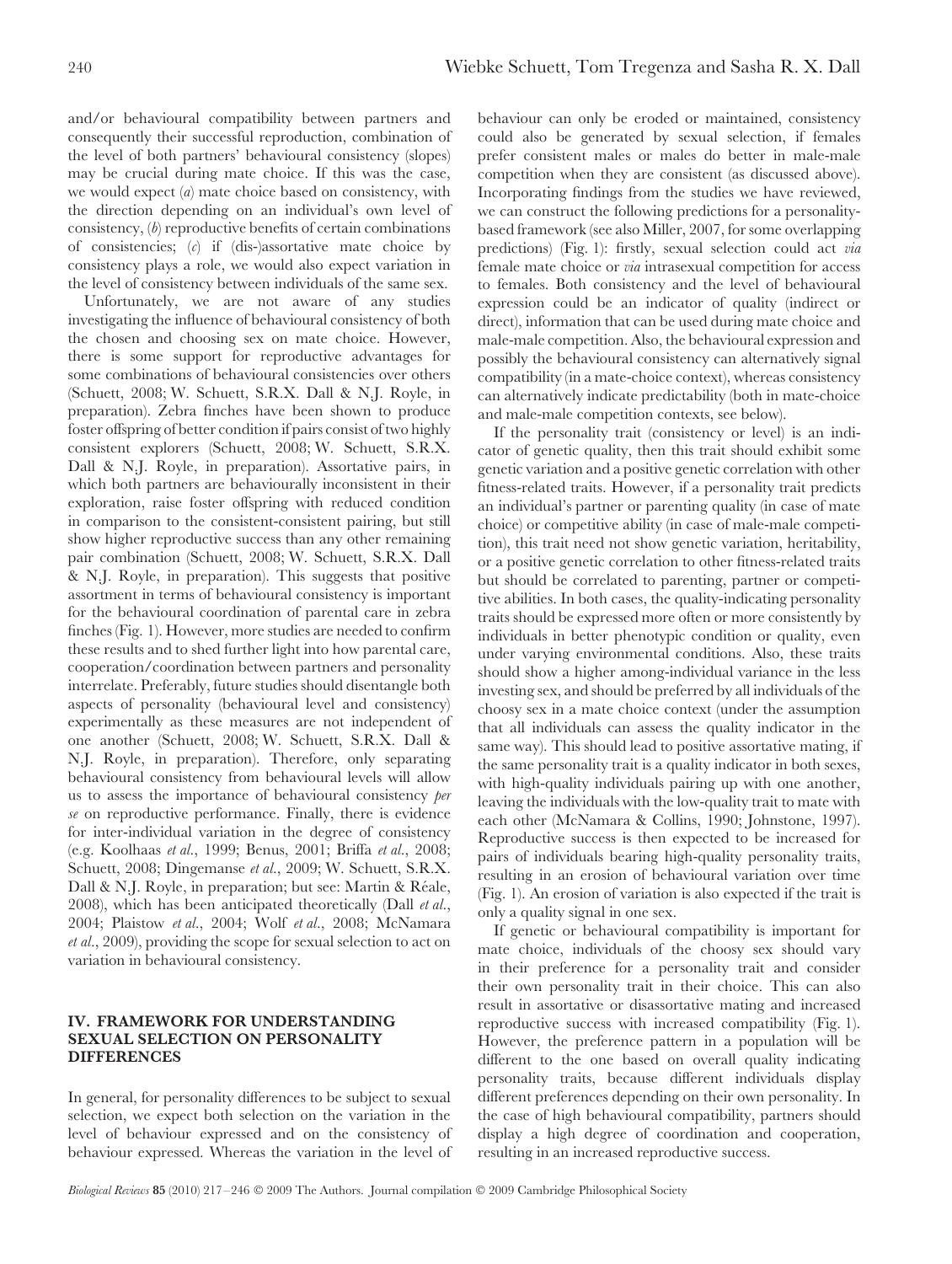Consistency can signal predictability and predictability should be selected for *via* female mate choice as well as *via* male-male competition (Fig. 1). Females that choose a behaviourally consistent male should gain advantages from their mates' predictability in many aspects of their social life (e.g. easier coordination of parental care, general synchronisation of behaviours in a pair). Behaviourally consistent males can also experience fitness payoffs from being predictable in competitive male-male interaction resulting in increased access to females.

## **V. FUTURE DIRECTIONS**

For future work it would be desirable to apply more holistic approaches, looking at more than one aspect of sexual selection and personality differences in one species for more detailed understanding as well as accumulating studies across species. Investigation of sex differences in both the variation in the level and consistency of behaviour (the latter is neglected completely in most studies) would be useful. A good place to start is likely to be behaviours that are generally expected to be subject to sexual selection like parental care or aggression, or behaviours that seem likely to be sexually selected given the biology of the species. We can then ask what the different selective pressures are likely to be and can test them, for instance with mate-choice trials. Do females use male behavioural context consistency in their mate choice? Do females prefer a male which is more consistent in behaviour x? Or where there is no sex difference: is assortative mating favoured?

When conducting mate-choice trials it will be important to consider the personality of both the choosing as well as the chosen sex. This will help to distinguish which behavioural traits (both in terms of consistency and level) are generally preferred (likely quality indicators) and which are preferred by some individuals but not by others. Also, it allows us to test why different individuals differ in their choice (e.g. due to disassortative or assortative choice). For mate-choice tests it would also be favourable to allow the choosing sex first to actually observe the chosen sex displaying the behaviour of interest (e.g. approaching a predator) before conducting the mate-choice trial. In combination with a manipulation of behaviour of the chosen sex, this would allow us to disentangle appearance effects from behavioural effects in mate choice and to identify direct correlations between preference and personality traits. Unfortunately, the studies of Godin & Dugatkin (1996), and Schuett (2008; W. Schuett, J.-G.J. Godin & S.R.X. Dall, in preparation) seem to be the only ones which have done so thus far. With respect to breeding experiments for investigating the combined effect of paternal and maternal personality on reproductive success, we suggest testing the personality of the parents before and after pairing. This allows investigating whether assortative/disassortative mating in itself is favoured by sexual selection, i.e. results in increased reproductive success or if partners become more similar/dissimilar after pairing

due to shared experience (behaviour contagion, convergence, or socialization, Rhule-Louie & McMahon, 2007) which could then lead to increased reproductive success. Also, observations of interactions within pairs during breeding should give information about how the interaction between male and female personality is manifest in cooperation, behavioural synchronisation *etc*.

#### **VI. CONCLUSIONS**

- (1) Whereas human studies have a long history of explaining (mainly sex) differences in behaviour from a sexual selection perspective (but mainly based on *posthoc* interpretations), hardly any animal studies have considered a possible role for sexual selection in the evolution and maintenance of personality differences.
- (2) From the available studies, a link between personality and sexual selection is already quite convincing. Links between aspects of sexual selection, mate choice and intrasexual selection, and aspects of personality differences, variation in the level of behavioural expression and consistency in behavioural expression, have been highlighted and an outline of how these findings might be explained is proposed.
- (3) Many more studies are necessary to shed further light on the role of sexual selection acting on personality differences and to understand and test proposed underlying mechanisms in detail. We look forward to seeing more exciting results from this perspective.

#### **VII. ACKNOWLEDGEMENTS**

W.S. was funded by the European Social Fund. T.T. is funded by a Royal Society Fellowship. We thank the two reviewers of this manuscript for valuable suggestions and Shinichi Nakagawa for statistical advice.

## **VIII. REFERENCES**

- Aguilar, R., Gil, L., Gray, J. A., Driscoll, P., Flint, J., DAWSON, G. R., GIMÉNEZ-LLORT, L., ESCORIHUELA, R. M., FERNÁNDEZ-TERUEL, A. & TOBEÑA, A. (2003). Fearfulness and sex in F2 Roman rats: males display more fear though both sexes share the same fearfulness traits. *Physiology & Behavior* **78**, 723–732.
- Andersson, M. (1994). *Sexual selection*. Princeton University Press, Princeton, New Jersey.
- Andersson, M. & Simmons, L. W. (2006). Sexual selection and mate choice. *Trends in Ecology & Evolution* **21**, 296–302.
- ASENDORPF, J. B. (1990). The measurement of individual consistency. *Methodika* **4**, 1–23.
- Bakker, T. C. M. (1986). Aggressiveness in sticklebacks (*Gasterosteus aculeatus* L.): a behaviour-genetic study. *Behaviour* **98**, 1–144.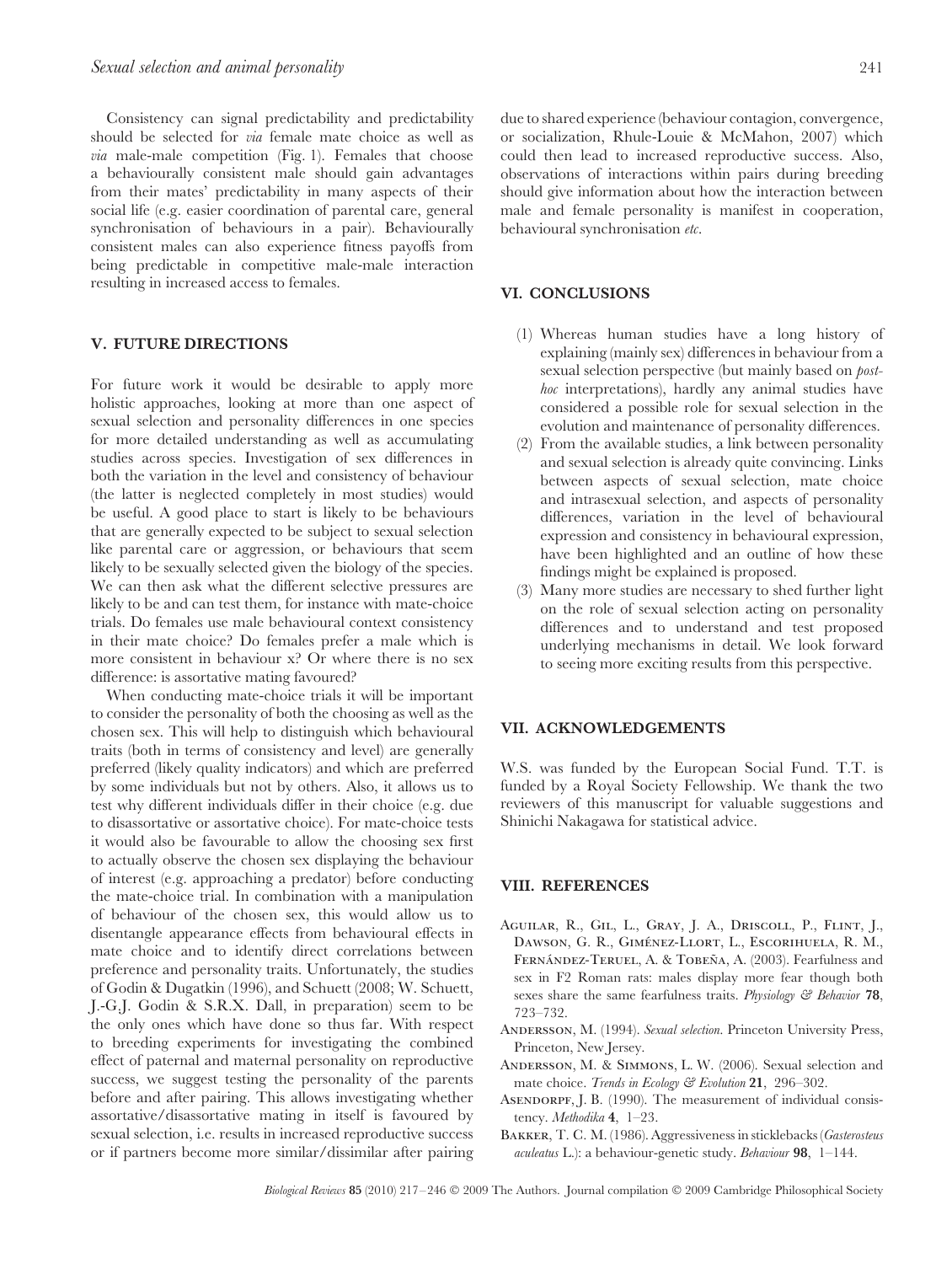- Bales, K. L. & Carter, C. S. (2003). Sex differences and developmental effects of oxytocin on aggression and social behavior in prairie voles (*Microtus ochrogaster*). *Hormones and Behavior* **44**, 178–184.
- Barlow, G. W. (1986). Mate choice in the monogamous and polychromatic Midas cichlid, *Cichlasoma citrinellum*. *Journal of Fish Biology* **29**, 123–133.
- Barlow, G. W. (1992). Is Mating Different in Monogamous Species? The Midas Cichlid Fish as a Case Study. *American Zoologist* **32**, 91–99.
- BARTON, N. H. & CHARLESWORTH, B. (1998). Why sex and recombination? *Science* **281**, 1986–1990.
- Bell, A. M., Hankison, S. J. & Laskowski, K. L. (2009). The repeatability of behaviour: a meta-analysis. *Animal Behaviour* **77**, 771–783.
- Benus, R. F. (2001). Coping in female mice from lines bidirectionally selected for male aggression. *Behaviour* **138**, 997–1008.
- Benus, R. F., Bohus, B., Koolhaas, J. M. & van Oortmerssen, G. A. (1991). Heritable variation for aggression as a reflection of individual coping strategies. *Experientia* **47**, 1008–1019.
- Biro, P. A. & Dingemanse, N. J. (2009). Sampling bias resulting from animal personality. *Trends in Ecology & Evolution* **24**, 66–67.
- BIRO, P. A. & STAMPS, J. A. (2008). Are animal personality traits linked to life-history productivity? *Trends in Ecology & Evolution* **23**, 361–368.
- BLANCKENHORN, W. U. (2005). Behavioral causes and consequences of sexual size dimorphism. *Ethology* **111**, 977–1016.
- Boissy, A. (1995). Fear and fearfulness in animals. *Quarterly Review of Biology* **70**, 165–191.
- BONETT, D. G. (2002). Sample size requirements for testing and estimating coefficient alpha. *Journal of Educational and Behavioral Statistics* **27**, 335–340.
- Bonnie, K. E. & Earley, R. L. (2007). Expanding the scope for social information use. *Animal Behaviour* **74**, 171–181.
- Botero, C. A., Rossman, R. J., Caro, L. M., Stenzler, L. M., LOVETTE, I. J., DE KORT, S. R. & VEHRENKAMP, S. L. (2009). Syllable type consistency is related to age, social status and reproductive success in the tropical mockingbird. *Animal Behaviour* **77**, 701–706.
- Both, C., Dingemanse, N. J., Drent, P. J. & Tinbergen, J. M. (2005). Pairs of extreme avian personalities have highest reproductive success. *Journal of Animal Ecology* **74**, 667–674.
- Botwin, M. D., Buss, D. M. & Shackelford, T. K. (1997). Personality and mate preferences: five factors in mate selection and marital satisfaction. *Journal of Personality* **65**, 107–136.
- BOYLE, G. J. & JOSS-REID, J. M. (2004). Relationship of humour to health: A psychometric investigation. *British Journal of Health Psychology* **9**, 51–66.
- Bressler, E. R. & Balshine, S. (2006). The influence of humor on desirability. *Evolution and Human Behavior* **27**, 29–39.
- Bressler, E. R., Martin, R. A. & Balshine, S. (2006). Production and appreciation of humor as sexually selected traits. *Evolution and Human Behavior* **27**, 121–130.
- BRETMAN, A., WEDELL, N. & TREGENZA, T. (2004). Molecular evidence of post-copulatory inbreeding avoidance in the field cricket *Gryllus bimaculatus*. *Proceedings of the Royal Society B-Biological Sciences* **271**, 159–164.
- Briffa, M., Rundle, S. D. & Fryer, A. (2008). Comparing the strength of behavioural plasticity and consistency across

situations: animal personalities in the hermit crab *Pagurus bernhardus*. *Proceedings of the Royal Society B-Biological Sciences* **275**, 1305–1311.

- BROCKMANN, H. J. (2001). The evolution of alternative strategies and tactics. In *Advances in the Study of Behavior, Vol 30*, vol. 30. *Advances in the Study of Behavior*, pp. 1–51.
- BROMMER, J. E., MERILÄ, J., SHELDON, B. C. & GUSTAFSSON, L. (2005). Natural selection and genetic variation for reproductive reaction norms in a wild bird population. *Evolution* **59**, 1362–1371.
- BROMMER, J. E., RATTISTE, K. & WILSON, A. J. (2008). Exploring plasticity in the wild: laying date-temperature reaction norms in the common gull *Larus canus*. *Proceedings of the Royal Society B-Biological Sciences* **275**, 687–693.
- Budaev, S. V., Zworykin, D. D. & Mochek, A. D. (1999). Individual differences in parental care and behaviour profile in the convict cichlid: a correlation study. *Animal Behaviour* **58**, 195–202.
- Burley, N. (1983). The meaning of assortative mating. *Ethology and Sociobiology* **4**, 191–203.
- Buss, D. M. (1984). Marital assortment for personality dispositions - assessment with 3 different data sources. *Behavior Genetics* **14**, 111–123.
- Buss, D. M. (1995). Psychological sex differences: origins through sexual selection *American Psychologist* **50**, 164–168.
- Buss, D. M. & GREILING, H. (1999). Adaptive individual differences. *Journal of Personality* **67**, 209–243.
- Byers, B. E. (2007). Extrapair paternity in chestnut-sided warblers is correlated with consistent vocal performance. *Behavioral Ecology* **18**, 130–136.
- Campbell, A. (1999). Staying alive: Evolution, culture, and women's intrasexual aggression. *Behavioral and Brain Sciences* **22**, 203–252.
- Celso, B. G., Ebener, D. J. & Burkhead, E. J. (2003). Humor coping, health status, and life satisfaction among older adults residing in assisted living facilities. *Aging & Mental Health* **7**, 438–445.
- Costa, P. T., Terracciano, A. & McCrae, R. R. (2001). Gender differences in personality traits across cultures: robust and surprising findings. *Journal of Personality and Social Psychology* **81**, 322–331.
- Crick, N. R. & Grotpeter, J. K. (1995). Relational aggression, gender, and social-psychological adjustment. *Child Development* **66**, 710–722.
- Cummings, M. & Mollaghan, D. (2006). Repeatability and consistency of female preference behaviours in a northern swordtail, *Xiphophorus nigrensis*. *Animal Behaviour* **72**, 217–224.
- Dall, S. R. X., Houston, A. I. & McNamara, J. M. (2004). The behavioural ecology of personality: consistent individual differences from an adaptive perspective. *Ecology Letters* **7**, 734–739.
- DALL, S. R. X. & JOHNSTONE, R. A. (2002). Managing uncertainty: information and insurance under the risk of starvation. *Philosophical Transactions of the Royal Society B-Biological Sciences* **357**, 1519–1526.
- Darwin, C. (1871). *The descent of man, and selection in relation to sex*. Murray, London.
- de Kort, S. R., Eldermire, E. R. B., Valderrama, S., BOTERO, C. A. & VEHRENCAMP, S. L. (2009). Trill consistency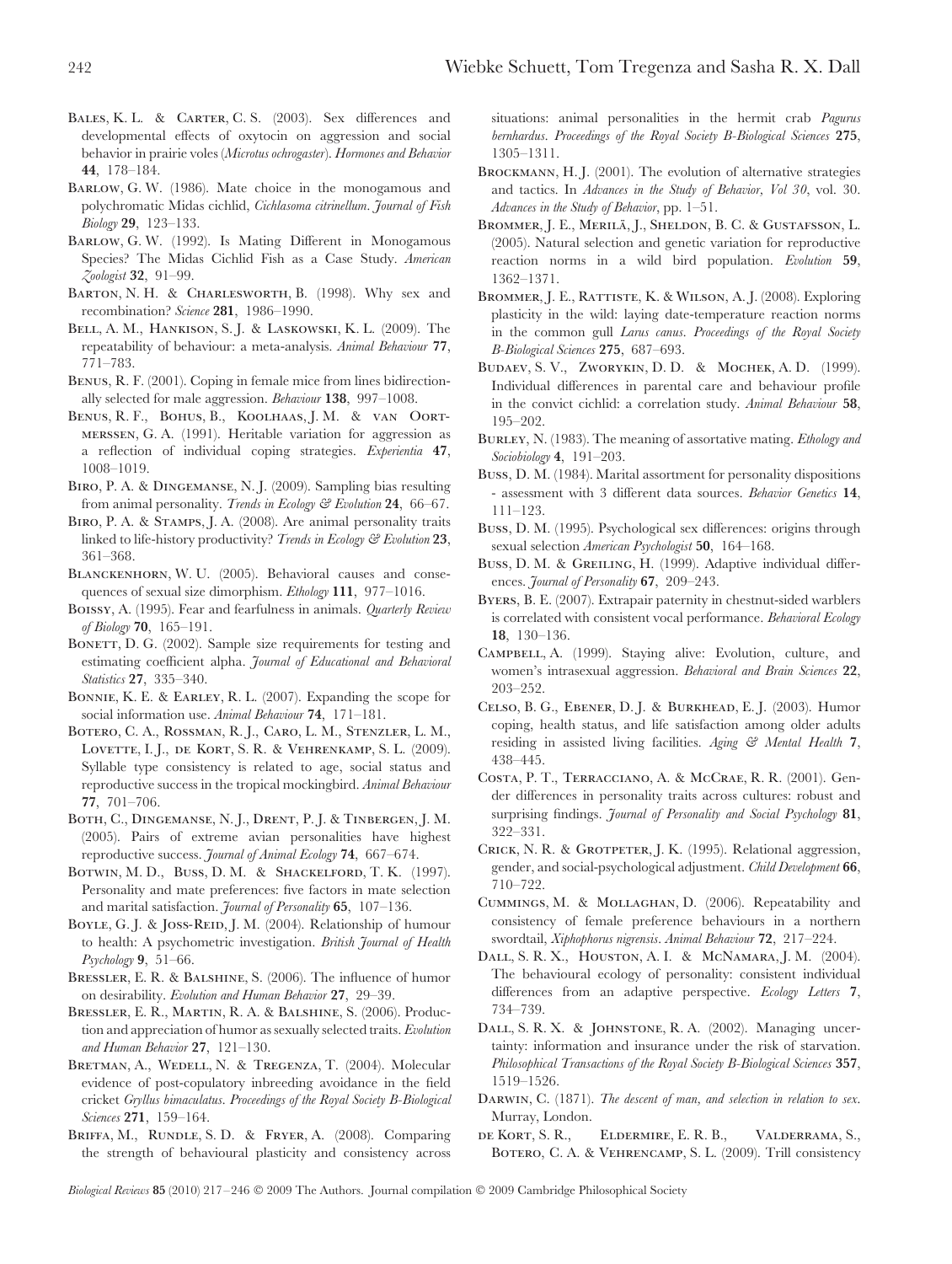is an age-related assessment signal in banded wrens. *Proceedings of the Royal Society B-Biological Sciences* **276**, 2315–2321.

- Dennenmoser, S. & Thiel, M. (2008). Effects of social structure on the behaviour and performance of alternative reproductive phenotypes in male rock shrimp, *Rhynchocinetes typus*. *Ethology* **114**, 327–339.
- DEWITT, T. J., SIH, A. & WILSON, D. S. (1998). Costs and limits of phenotypic plasticity. *Trends in Ecology & Evolution* **13**, 77–81.
- Dingemanse, N. J., Both, C., Drent, P. J. & Tinbergen, J. M. (2004). Fitness consequences of avian personalities in a fluctuating environment. *Proceedings of the Royal Society B-Biological Sciences* **271**, 847–852.
- Dingemanse, N. J., Both, C., Drent, P. J., van Oers, K. & van Noordwijk, A. J. (2002). Repeatability and heritability of exploratory behaviour in great tits from the wild. *Animal Behaviour* **64**, 929–938.
- DINGEMANSE, N. J. & RÉALE, D. (2005). Natural selection and animal personality. *Behaviour* **142**, 1165–1190.
- DINGEMANSE, N. J., VAN DER PLAS, F., WRIGHT, J., RÉALE, D., Schrama, M., Roff, D. A., Van der Zee, E. & Barber, I. (2009). Individual experience and evolutionary history of predation affect expression of heritable variation in fish personality and morphology. *Proceedings of the Royal Society B-Biological Sciences* **276**, 1285–1293.
- Dochtermann, N. A. & Jenkins, S. H. (2007). Behavioural syndromes in Merriam's kangaroo rats (*Dipodomys merriami*): a test of competing hypotheses. *Proceedings of the Royal Society B-Biological Sciences* **274**, 2343–2349.
- Donner, A. (1985). The analysis of intraclass correlation in multiple samples. *Annals of Human Genetics* **49**, 75–82.
- Doutrelant, C. & McGregor, P. K. (2000). Eavesdropping and mate choice in female fighting fish. *Behaviour* **137**, 1655–1669.
- Drent, P. J., van Oers, K. & van Noordwijk, A. J. (2003). Realized heritability of personalities in the great tit (*Parus major*). *Proceedings of the Royal Society B-Biological Sciences* **270**, 45–51.
- Dugatkin, L. A. & Alfieri, M. (1991). Tit-for-tat in guppies (*Poecilia reticulata*) - the relative nature of cooperation and defection during predator inspection. *Evolutionary Ecology* **5**, 300–309.
- DUGATKIN, L. A. & GODIN, J. G. J. (1992). Prey approaching predators - a cost-benefit perspective. *Annales Zoologici Fennici* **29**, 233–252.
- Eysenck, H. J. & Eysenck, M. W. (1985). *Personality and individual differences: a natural science approach*. Plenum Press, New York.
- FAIRBAIRN, D. J., BLANCKENHORN, W. U. & SZÉKELY, T. (2007). *Sex, size, and gender roles*. University Press, Oxford.
- Falconer, D. S. & Mackay, T. F. (1996). *Introduction to quantitative genetics*. Longman, New York.
- FEINGOLD, A. (1994). Gender differences in personality: a metaanalysis. *Psychological Bulletin* **116**, 429–456.
- FETCHENHAUER, D. & ROHDE, P. A. (2002). Evolutionary personality psychology and victimology - Sex differences in risk attitudes and short-term orientation and their relation to sex differences in victimizations. *Evolution and Human Behavior* **23**, 233–244.
- Fisher, R. A. (1930). *The genetical theory of natural selection.* Clarendon Press, Oxford.
- FORSTMEIER, W. (2004). Female resistance to male seduction in zebra finches. *Animal Behaviour* **68**, 1005–1015.
- Forstmeier, W. (2007). Do individual females differ intrinsically in their propensity to engage in extra-pair copulations? *PLoS ONE* **2**, e952.
- FORSTMEIER, W. & BIRKHEAD, T. R. (2004). Repeatability of mate choice in the zebra finch: consistency within and between females. *Animal Behaviour* **68**, 1017–1028.
- FORSTMEIER, W., COLTMAN, D. W. & BIRKHEAD, T. R. (2004). Maternal effects influence the sexual behavior of sons and daughters in the zebra finch. *Evolution* **58**, 2574–2583.
- FREEMAN-GALLANT, C. R. & ROTHSTEIN, M. D. (1999). Apparent heritability of parental care in Savannah Sparrows. *Auk* **116**, 1132–1136.
- Garamszegi, L. Z., Eens, M. & Torok, J. (2008). Birds reveal their personality when singing. *PLoS ONE* **3**, e2647.
- Geary, D. C. (2002). *Sexual selection and sex differences in social cognition*. CT: Ablex/Greenwood., Greenwich.
- Gil, D. & Gahr, M. (2002). The honesty of bird song: multiple constraints for multiple traits. *Trends in Ecology & Evolution* **17**, 133–141.
- Godin, J.-G. J. & Crossman, S. L. (1994). Hunger-dependent predator inspection and foraging behaviors in the threespine stickleback (*Gasterosteus aculeatus*) under predation risk. *Behavioral Ecology and Sociobiology* **34**, 359–366.
- Godin, J.-G. J. & Davis, S. A. (1995). Who dares, benefits: predator approach behavior in the guppy (*Poecilia reticulata*) deters predator pursuit. *Proceedings of the Royal Society B-Biological Sciences* **259**, 193–200.
- GODIN, J.-G. J. & DUGATKIN, L. A. (1995). Variability and repeatability of female mating preference in the guppy. *Animal Behaviour* **49**, 1427–1433.
- GODIN, J.-G. J. & DUGATKIN, L. A. (1996). Female mating preference for bold males in the guppy, *Poecilia reticulata*. *Proceedings of the National Academy of Sciences of the United States of America* **93**, 10262–10267.
- Gonzaga, G. C., Campos, B. & Bradbury, T. (2007). Similarity, convergence, and relationship satisfaction in dating and married couples. *Journal of Personality and Social Psychology* **93**, 34–48.
- Gosling, S. D. (2001). From mice to men: What can we learn about personality from animal research? *Psychological Bulletin* **127**, 45–86.
- Gosling, S. D. & John, O. P. (1999). Personality dimensions in nonhuman animals: A cross-species review. *Current Directions in Psychological Science* **8**, 69–75.
- Groothuis, T. G. G. & Carere, C. (2005). Avian personalities: characterization and epigenesis. *Neuroscience and Biobehavioral Reviews* **29**, 137–150.
- Gross, M. R. (1996). Alternative reproductive strategies and tactics: Diversity within sexes. *Trends in Ecology & Evolution* **11**, A92–A98.
- Holder, J. L., Barlow, G. W. & Francis, R. C. (1991). Differences in aggressiveness in the midas cichlid fish (*Cichlasoma citrinellum*) in relation to sex, reproductive state and the individual. *Ethology* **88**, 297–306.
- Jaroensutasinee, M. & Jaroensutasinee, K. (2003). Type of intruder and reproductive phase influence male territorial defence in wild-caught Siamese fighting fish. *Behavioural Processes* **64**, 23–29.
- Johnston, A. L. & File, S. E. (1991). Sex differences in animal tests of anxiety. *Physiology & Behavior* **49**, 245–250.
- JOHNSTONE, R. A. (1997). The tactics of mutual mate choice and competitive search. *Behavioral Ecology and Sociobiology* **40**, 51–59.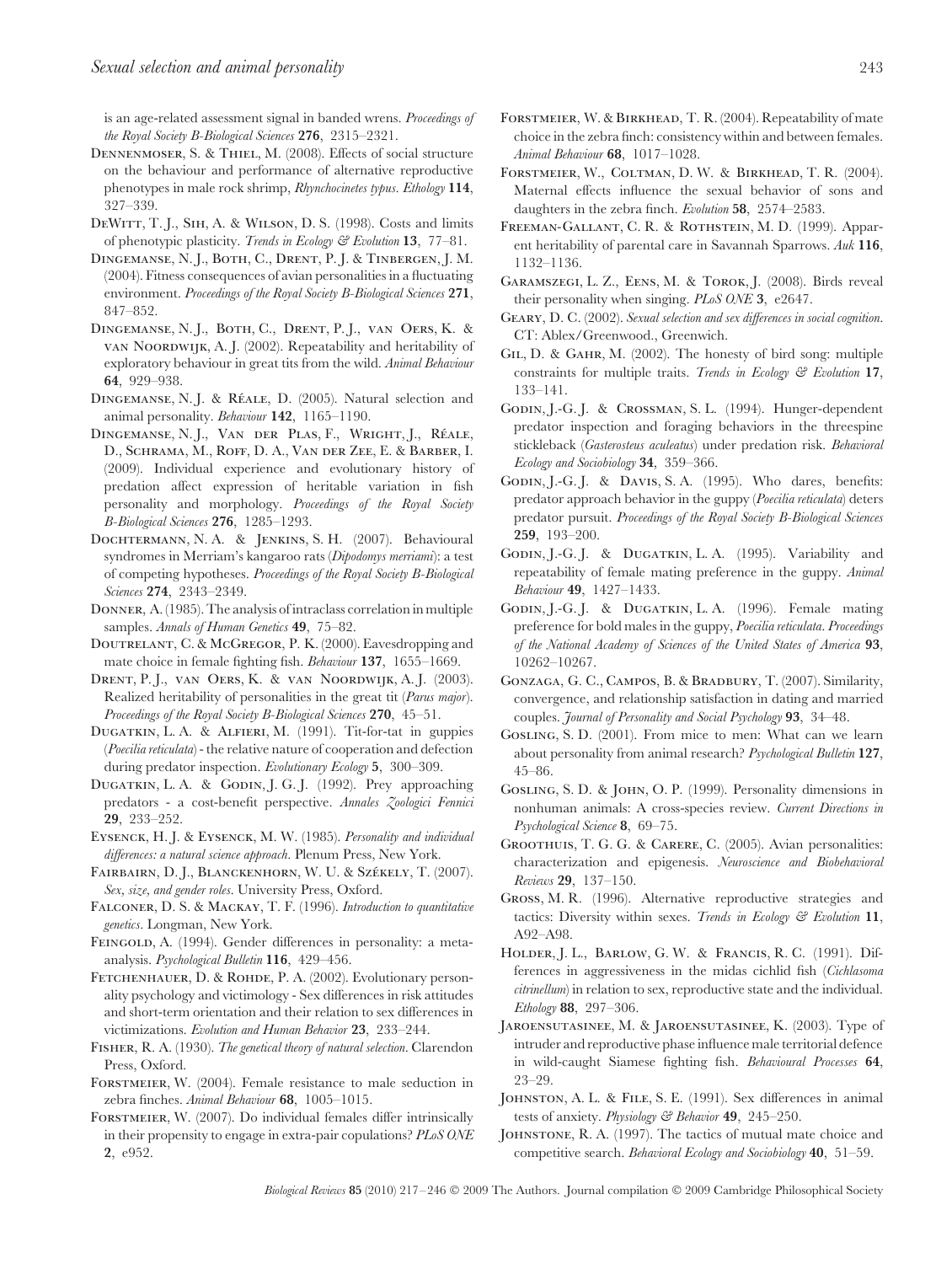- JOHNSTONE, R. A. & HINDE, C. A. (2006). Negotiation over offspring care - how should parents respond to each other's efforts? *Behavioral Ecology* **17**, 818–827.
- Kaufman, S. B., Kozbelt, A., Bromley, M. L. & Miller, G. F. (2008). The role of creativity and humor in human mate selection. In *Mating Intelligence: Sex, Relationships, and the Mind's Reproductive System* (ed. G. Geher and G. Miller). Lawrence Erlbaum, Mahwah, NJ.
- Knickmeyer, R., Baron-Cohen, S., Raggatt, P., Taylor, K. & Hackett, G. (2006). Fetal testosterone and empathy. *Hormones and Behavior* **49**, 282–292.
- Kokko, H., Brooks, R., Jennions, M. D. & Morley, J. (2003). The evolution of mate choice and mating biases. *Proceedings of the Royal Society B-Biological Sciences* **270**, 653–664.
- Koolhaas, J. M., Korte, S. M., De Boer, S. F., Van Der Vegt, B. J., Van Reenen, C. G., Hopster, H., De Jong, I. C., Ruis, M. A. W. & Blokhuis, H. J. (1999). Coping styles in animals: current status in behavior and stress-physiology. *Neuroscience and Biobehavioral Reviews* **23**, 925–935.
- Krause, J. & Ruxton, G. D. (2002). *Living in groups*. Oxford University Press, Oxford.
- LITTLE, A. C., BURT, D. M. & PERRETT, D. I. (2006). Assortative mating for perceived facial personality traits. *Personality and Individual Differences* **40**, 973–984.
- Lonstein, J. S. & De Vries, G. J. (2000). Sex differences in the parental behavior of rodents. *Neuroscience and Biobehavioral Reviews* **24**, 669–686.
- LYNCH, M. & WALSH, B. (1998). *Genetics and Analysis of Quantitative Traits*. Sinauer Associates, Sunderland.
- MACCOLL, A. D. C. & HATCHWELL, B. J. (2003). Heritability of parental effort in a passerine bird. *Evolution* **57**, 2191–2195.
- MANGEL, M. (1991). Adaptive walks on behavioral landscapes and the evolution of optimal behavior by natural-selection. *Evolutionary Ecology* **5**, 30–39.
- MARTIN, J. G. A. & RÉALE, D. (2008). Temperament, risk assessment and habituation to novelty in eastern chipmunks, *Tamias striatus*. *Animal Behaviour* **75**, 309–318.
- Maynard Smith, J. (1982). *Evolution and the Theory of Games*. Cambridge University Press, Cambridge.
- McCrae, R. R. & Costa, P. T. (1999). *A five-factor theory of personality*, 2nd edition. Guilford, New York.
- McElreath, R., Luttbeg, B., Fogarty, S. P., Brodin, T. & Sih, A. (2007). Evolution of animal personalities. *Nature* **450**, E5–E5.
- McElreath, R. & Strimling, P. (2006). How noisy information and individual asymmetries can make 'personality' an adaptation: a simple model. *Animal Behaviour* **72**, 1135–1139.
- McGhee, P. E. (1979). *Humor: Its origin and development*. Freeman, San Francisco.
- McGregor, P. K. (2001). *Animal Communication Networks*. Cambridge University Press, Cambridge.
- McNamara, J. M. & Collins, E. J. (1990). The job search problem as an employer-candidate game. *Journal of Applied Probability* **27**, 815–827.
- McNamara, J. M. & Houston, A. I. (2002). Credible threats and promises. *Philosophical Transactions of the Royal Society B-Biological Sciences* **357**, 1607–1616.
- McNamara, J. M., Stephens, P. A., Dall, S. R. X. & Houston, A. I. (2009). Evolution of trust and trustworthiness: social

awareness favours personality differences. *Proceedings of the Royal Society B-Biological Sciences* **276**, 605–613.

- Michalak, P. (1996). Repeatability of mating behaviour in Montandon's newt, *Triturus montandoni* (Caudata salamandridae). *Ethology Ecology & Evolution* **8**, 19–27.
- Miller, G. F. (2007). Sexual selection for moral virtues. *Quarterly Review of Biology* **82**, 97–125.
- Mills, A. D., Crawford, L. L., Domjan, M. & Faure, J. M. (1997). The behavior of the Japanese or domestic quail *Coturnix japonica*. *Neuroscience and Biobehavioral Reviews* **21**, 261–281.
- MISCHEL, W. (2004). Toward an integrative science of the person. *Annual Review of Psychology* **55**, 1–22.
- Møller, A. P. & Jennions, M. D. (2001). How important are direct fitness benefits of sexual selection? *Naturwissenschaften* **88**, 401–415.
- Murphy, K. E. & Pitcher, T. J. (1991). Individual behavioral strategies associated with predator inspection in minnow shoals. *Ethology* **88**, 307–319.
- Myers, S. A., Ropog, B. L. & Rodgers, R. P. (1997). Sex differences in humor. *Psychological Reports* **81**, 221–222.
- NAKAGAWA, S. & CUTHILL, I. C. (2007). Effect size, confidence interval and statistical significance: a practical guide for biologists. *Biological Reviews* **82**, 591–605.
- Nakagawa, S., Gillespie, D. O. S., Hatchwell, B. J. & Burke, T. (2007*a*). Predictable males and unpredictable females: sex difference in repeatability of parental care in a wild bird population. *Journal of Evolutionary Biology* **20**, 1674–1681.
- Nakagawa, S., Ockendon, N., Gillespie, D. O. S., Hatchwell, B. J. & Burke, T. (2007*b*). Assessing the function of house sparrows' bib size using a flexible meta-analysis method. *Behavioral Ecology* **18**, 831–840.
- NETTLE. D. (2005). An evolutionary approach to the extraversion continuum. *Evolution and Human Behavior* **26**, 363–373.
- NETTLE, D. (2006). The evolution of personality variation in humans and other animals. *American Psychologist* **61**, 622–631.
- NUSSEY, D. H., CLUTTON-BROCK, T. H., ELSTON, D. A., Albon, S. D. & Kruuk, L. E. B. (2005*a*). Phenotypic plasticity in a maternal trait in red deer. *Journal of Animal Ecology* **74**, 387–396.
- Nussey, D. H., Postma, E., Gienapp, P. & Visser, M. E. (2005*b*). Selection on heritable phenotypic plasticity in a wild bird population. *Science* **310**, 304–306.
- Ophir, A. G., Crino, O. L., Wilkerson, Q. C., Wolff, J. O. & Phelps, S. M. (2008). Female-directed aggression predicts paternal behavior, but female prairie voles prefer affiliative males to paternal males. *Brain Behavior and Evolution* **71**, 32–40.
- Ophir, A. G. & Galef, B. G. (2003). Female Japanese quail that 'eavesdrop' on fighting males prefer losers to winners. *Animal Behaviour* **66**, 399–407.
- Ophir, A. G., Persaud, K. N. & Galef, B. G. (2005). Avoidance of relatively aggressive male Japanese quail (*Coturnix japonica*) by sexually experienced conspecific females. *Journal of Comparative Psychology* **119**, 3–7.
- Patricelli, G. L., Coleman, S. W. & Borgia, G. (2006). Male satin bowerbirds, *Ptilonorhynchus violaceus*, adjust their display intensity in response to female startling: an experiment with robotic females. *Animal Behaviour* **71**, 49–59.
- Patricelli, G. L., Uy, J. A. C., Walsh, G. & Borgia, G. (2002). Male displays adjusted to female's response - Macho courtship by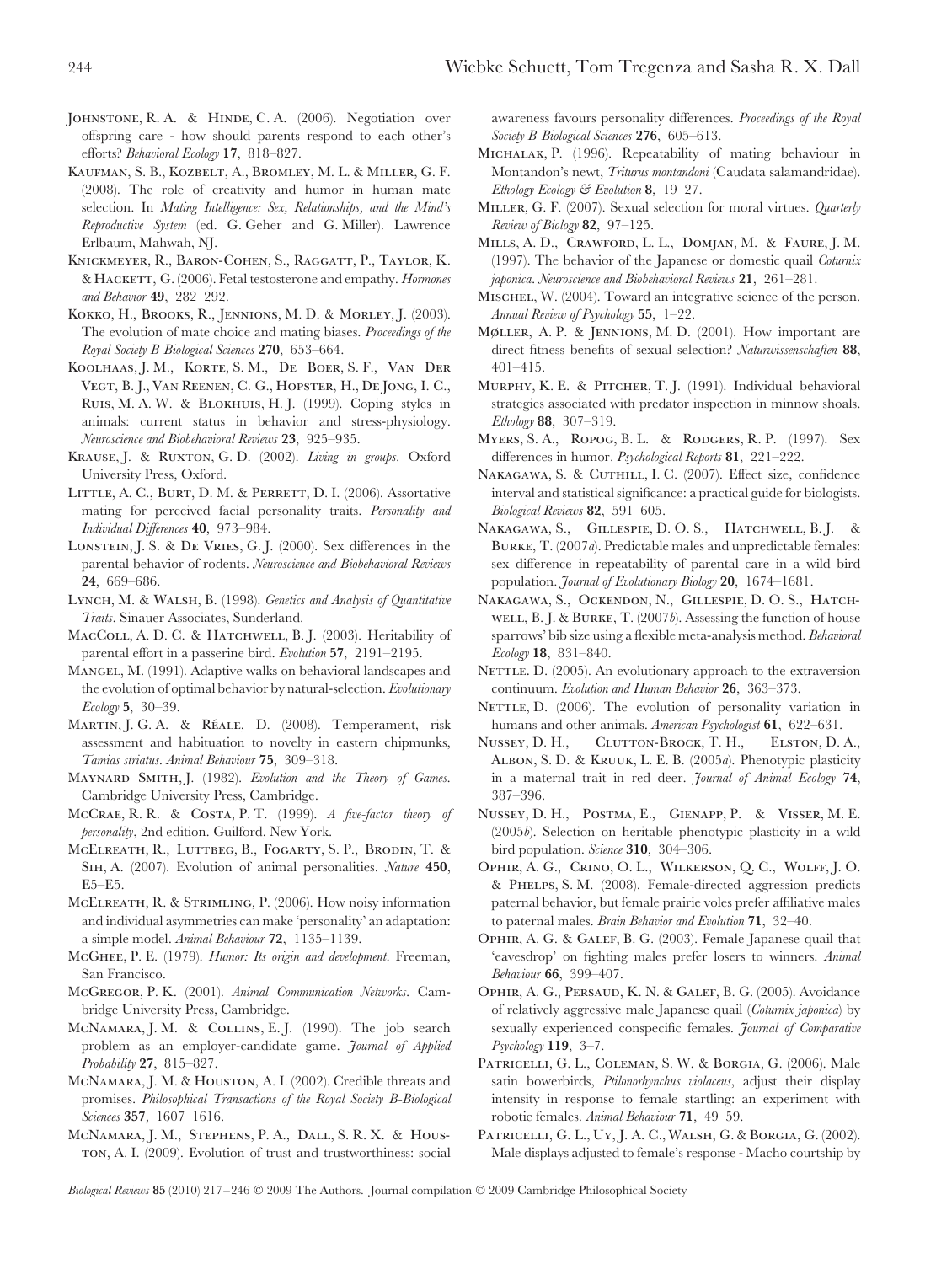the satin bowerbird is tempered to avoid frightening the female. *Nature* **415**, 279–280.

- Penke, L., Denissen, J. J. A. & Miller, G. F. (2007*a*). Evolution, genes, and inter-disciplinary personality research. *European Journal of Personality* **21**, 639–665.
- Penke, L., Denissen, J. J. A. & Miller, G. F. (2007*b*). The evolutionary genetics of personality. *European Journal of Personality* **21**, 549–587.
- PIGLIUCCI, M. (2001). *Phenotypic plasticity: beyond nature and nurture*. John Hopkins University Press, Baltimore.
- Pinheiro, J. C. & Bates, D. M. (2000). *Mixed-Effects Models in S and S-Plus*. Springer Verlag, New York.
- PLAISTOW, S. J., JOHNSTONE, R. A., COLEGRAVE, N. & SPENCER, M. (2004). Evolution of alternative mating tactics: conditional versus mixed strategies. *Behavioral Ecology* **15**, 534–542.
- QVARNSTRÖM, A. & FORSGREN, E. (1998). Should females prefer dominant males? *Trends in Ecology & Evolution* **13**, 498–501.
- R Development Core Team (2008). R: A language and environment for statistical computing. Vienna, Austria.
- RANGELEY, R. W. & GODIN, J. G. J. (1992). The effects of a tradeoff between foraging and brood defense on parental behavior in the convict cichlid fish, *Cichlasoma nigrofasciatum*. *Behaviour* **120**, 123–138.
- RÉALE, D. & DINGEMANSE, N. J. (2009). Personality and individual social specialisation. In *Social Behaviour: Genes, Ecology and Evolution* (ed. T. Szekely, A. Moore and J. Komdeur). Cambridge University Press, Cambridge.
- RÉALE, D. & FESTA-BIANCHET, M. (2003). Predator-induced natural selection on temperament in bighorn ewes. *Animal Behaviour* **65**, 463–470.
- RÉALE, D., READER, S. M., Sol, D., McDOUGALL, P. T. & Dingemanse, N. J. (2007). Integrating animal temperament within ecology and evolution. *Biological Reviews* **82**, 291–318.
- REIF, A. & LESCH, K. P. (2003). Toward a molecular architecture of personality. *Behavioural Brain Research* **139**, 1–20.
- Rhule-Louie, D. M. & McMahon, R. J. (2007). Problem behavior and romantic relationships: Assortative mating, behavior contagion, and desistance. *Clinical Child and Family Psychology Review* **10**, 53–100.
- ROBERTS, B. W. & DELVECCHIO, W. F. (2000). The rank-order consistency of personality traits from childhood to old age: a quantitative review of longitudinal studies. *Psyhological Bulletin* **126**, 3–25.
- Robinson, D. T. & Smith-Lovin, L. (2001). Getting a laugh: Gender, status, and humor in task discussions. *Social Forces* **80**, 123–158.
- Roff, D. A. (1997). *Evolutionary Quantitative Genetics*. Chapman & Hall, New York.
- Rogers, W. (1985). Monogamy, mate choice and breeding success in the Midas cichlid (*Cichlasoma citrinellum*). Ph.D. thesis, University of California.
- Rushton, J. P. (1989). Genetic similarity theory, human altruism, and group selection. *Behavioral and Brain Sciences* **12**, 503–517.
- Ryan, K. K. & Altmann, J. (2001). Selection for male choice based primarily on mate compatibility in the oldfield mouse, *Peromyscus polionotus rhoadsi*. *Behavioral Ecology and Sociobiology* **50**, 436–440.
- RYAN, M. J. & KEDDY-HECTOR, A. (1992). Directional patterns of female mate choice and the role of sensory biases. *American Naturalist* **139**, S4–S35.
- Sanz, J. J., Kranenbarg, S. & Tinbergen, J. M. (2000). Differential response by males and females to manipulation of partner contribution in the great tit (*Parus major*). *Journal of Animal Ecology* **69**, 74–84.
- SCHUETT, W. (2008). Sexual selection and personality in zebra finches, *Taeniopygia guttata*. Ph.D. thesis, University of Exeter.
- SCHUETT, W. & DALL, S. R. X. (2009). Sex differences, social context and personality in zebra finches, *Taeniopygia guttata*. *Animal Behaviour* **77**, 1041–1050.
- SCHWAGMEYER, P. L. & MOCK, D. W. (2003). How consistently are good parents good parents? Repeatability of parental care in the house sparrow, *Passer domesticus*. *Ethology* **109**, 303–313.
- SHACKELFORD, T. K., BUSS, D. M. & BENNETT, K. (2002). Forgiveness or breakup: Sex differences in responses to a partner's infidelity. *Cognition and Emotion* **16**, 299–307.
- SIH, A. & BELL, A. M. (2008). Insights for Behavioral Ecology from Behavioral Syndromes. *Advances in the Study of Behavior* **38**, 227–281.
- SIH, A., BELL, A. & JOHNSON, J. C. (2004*a*). Behavioral syndromes: an ecological and evolutionary overview. *Trends in Ecology & Evolution* **19**, 372–378.
- Sih, A., Bell, A. M., Johnson, J. C. & Ziemba, R. E. (2004*b*). Behavioral syndromes: an integrative overview. *Quarterly Review of Biology* **79**, 241–277.
- Sinn, D. L., Apiolaza, L. A. & Moltschaniwskyj, N. A. (2006). Heritability and fitness-related consequences of squid personality traits. *Journal of Evolutionary Biology* **19**, 1437–1447.
- Sinn, D. L., Gosling, S. D. & Moltschaniwskyj, N. A. (2008*a*). Development of shy/bold behaviour in squid: contextspecific phenotypes associated with developmental plasticity. *Animal Behaviour* **75**, 433–442.
- Sinn, D. L., While, G. M. & Wapstra, E. (2008*b*). Maternal care in a social lizard: links between female aggression and offspring fitness. *Animal Behaviour* **76**, 1249–1257.
- Smith, B. R. & Blumstein, D. T. (2008). Fitness consequences of personality: a meta-analysis. *Behavioral Ecology* **19**, 448–455.
- Spoon, T. R., Millam, J. R. & Owings, D. H. (2006). The importance of mate behavioural compatibility in parenting and reproductive success by cockatiels, *Nymphicus hollandicus*. *Animal Behaviour* **71**, 315–326.
- Spoon, T. R., Millam, J. R. & Owings, D. H. (2007). Behavioural compatibility, extrapair copulation and mate switching in a socially monogamous parrot. *Animal Behaviour* **73**, 815–824.
- Stamps, J. (2007). Growth-mortality tradeoffs and 'personality traits' in animals. *Ecology Letters* **10**, 355–363.
- STRATFORD, P. W. (2004). Comment on the comparison of testretest reliabilities for 2-day and 2-week intervals. *Journal of Clinical Epidemiology* **57**, 993–994.
- Thiessen, D. & Gregg, B. (1980). Human assortative mating and genetic equilibrium - an evolutionary perspective. *Ethology and Sociobiology* **1**, 111–140.
- Thorson, J. A., Powell, F. C., Sarmany-Schuller, I. & Hampes, W. P. (1997). Psychological health and sense of humor. *Journal of Clinical Psychology* **53**, 605–619.